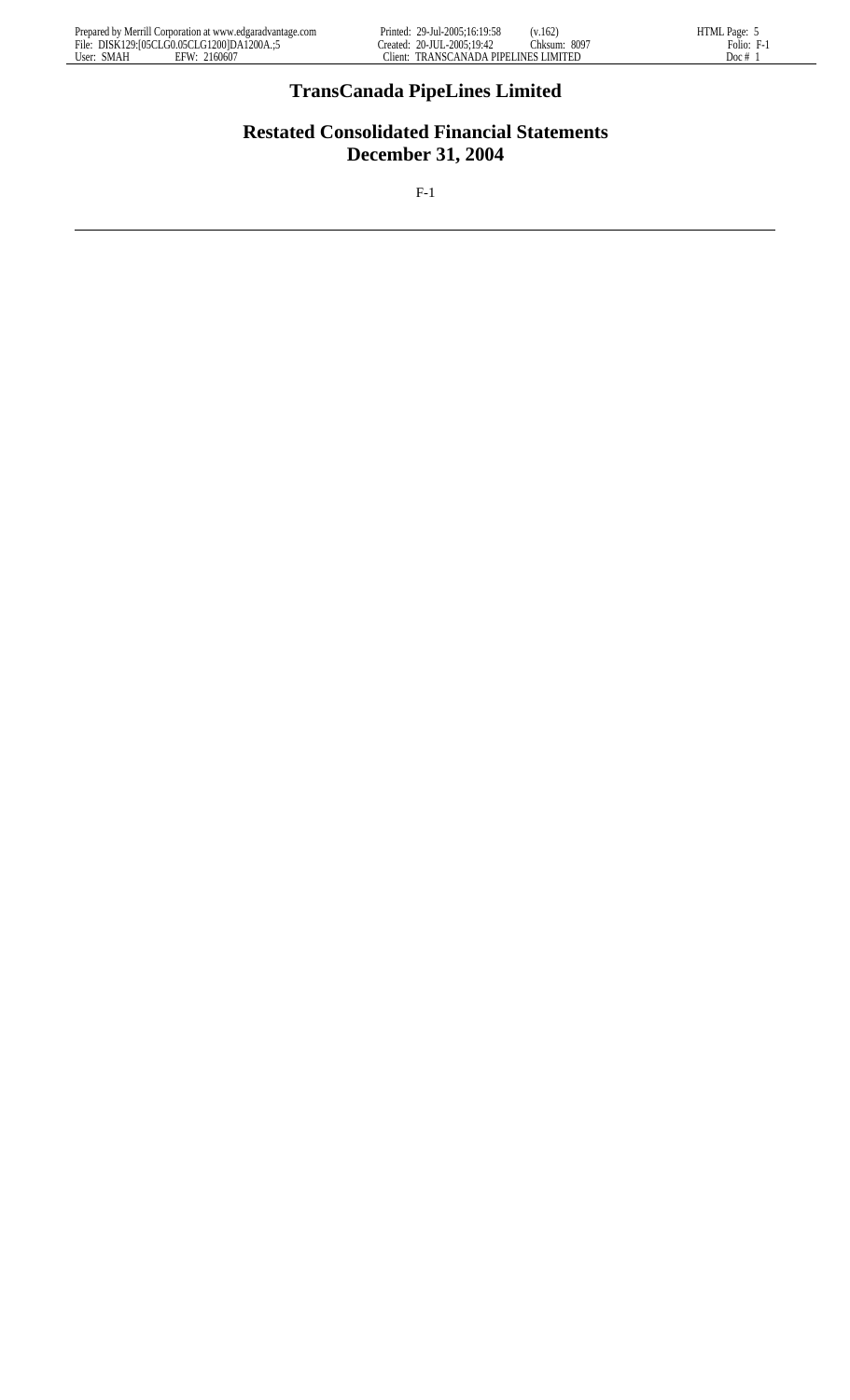#### **AUDITORS' REPORT**

To the Shareholder of TransCanada PipeLines Limited

 We have audited the consolidated balance sheets of TransCanada PipeLines Limited as at December 31, 2004 and 2003 and the consolidated statements of income, retained earnings and cash flows for the years in the three-year period ended December 31, 2004. These financial statements are the responsibility of the Company's management. Our responsibility is to express an opinion on these financial statements based on our audit.

We conducted our audits in accordance with Canadian generally accepted auditing standards. Those standards require that we plan and perform an audit to obtain reasonable assurance whether the financial statements are free of material misstatement. An audit includes examining, on a test basis, evidence supporting the amounts and disclosures in the financial statements. An audit also includes assessing the accounting principles used and significant estimates made by management, as well as evaluating the overall financial statement presentation.

 In our opinion, these revised consolidated financial statements present fairly, in all material respects, the financial position of the Company as at December 31, 2004 and 2003 and the results of its operations and its cash flows for each of the years in the three-year period ended December 31, 2004 in accordance with Canadian generally accepted accounting principles.

 Our previous report dated February 28, 2005 has been withdrawn and the financial statements have been revised as explained in note 23 to the revised consolidated financial statements.

Chartered Accountants

KPMG LLP

Calgary, Canada

February 28, 2005, except as to note 23 which is as of July 28, 2005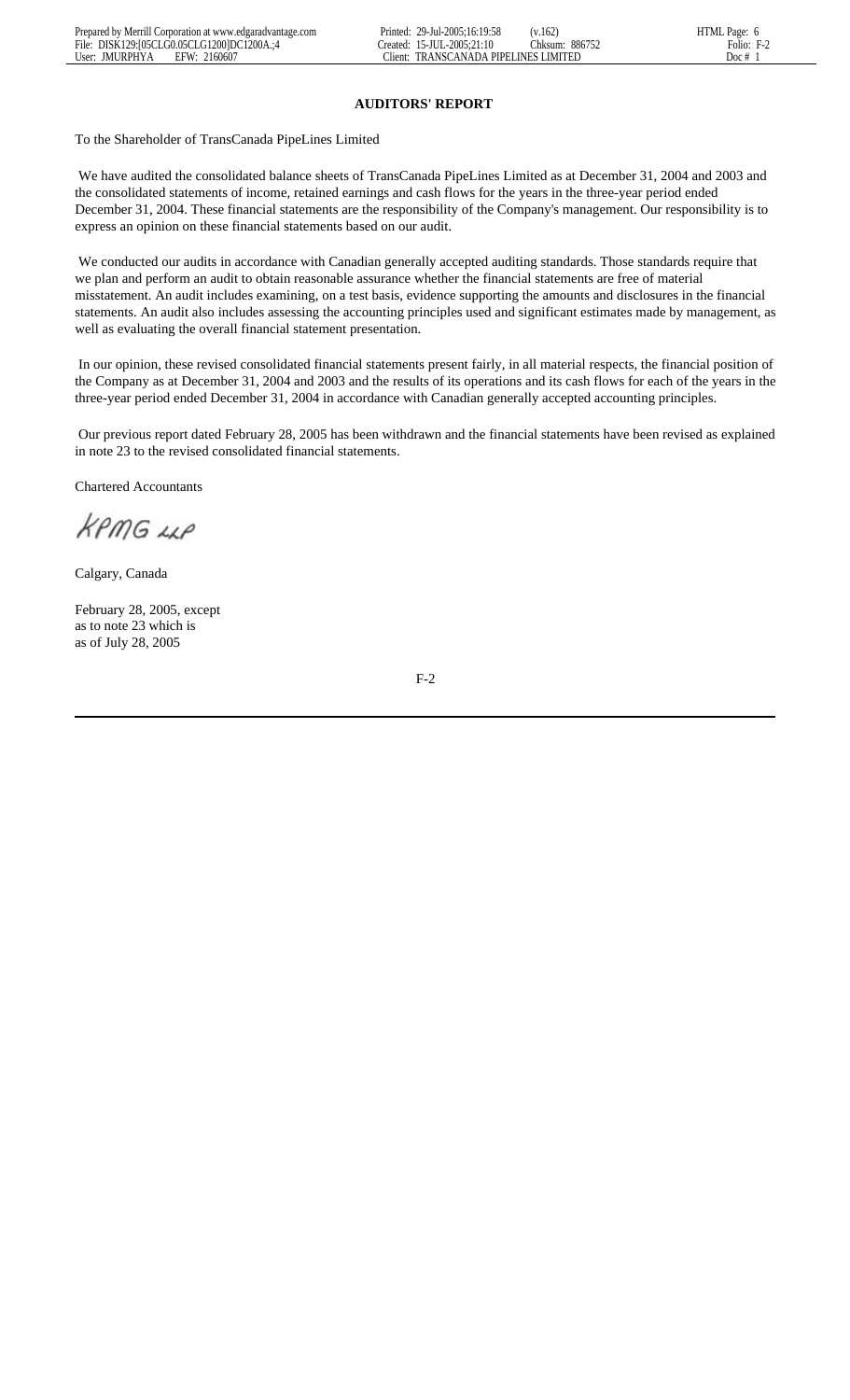# **TRANSCANADA PIPELINES LIMITED CONSOLIDATED INCOME**

| Year ended December 31 (millions of dollars)                     | 2004  | 2003  | 2002  |
|------------------------------------------------------------------|-------|-------|-------|
| <b>Revenues</b>                                                  | 5,107 | 5,357 | 5,214 |
|                                                                  |       |       |       |
| <b>Operating Expenses</b>                                        |       |       |       |
| Cost of sales                                                    | 539   | 692   | 627   |
| Other costs and expenses                                         | 1,635 | 1,682 | 1,546 |
| Depreciation                                                     | 945   | 914   | 848   |
|                                                                  | 3,119 | 3,288 | 3,021 |
| <b>Operating Income</b>                                          | 1,988 | 2,069 | 2,193 |
| <b>Other Expenses/(Income)</b>                                   |       |       |       |
| Financial charges (Note 9)                                       | 812   | 821   | 867   |
| Financial charges of joint ventures                              | 60    | 77    | 90    |
| Equity income (Note 7)                                           | (171) | (165) | (33)  |
| Interest income and other                                        | (65)  | (60)  | (53)  |
| Gains related to Power LP (Note 8)                               | (197) |       |       |
|                                                                  |       |       |       |
|                                                                  | 439   | 673   | 871   |
| <b>Income from Continuing Operations before Income Taxes and</b> |       |       |       |
| <b>Non- Controlling Interests</b>                                | 1,549 | 1,396 | 1,322 |
|                                                                  |       |       |       |
| <b>Income Taxes</b> (Note 16)                                    |       |       |       |
| Current                                                          | 431   | 305   | 270   |
| Future                                                           | 77    | 230   | 247   |
|                                                                  |       |       |       |
|                                                                  | 508   | 535   | 517   |
| <b>Non-Controlling Interests</b>                                 | 10    | 2     |       |
| <b>Net Income from Continuing Operations</b>                     | 1,031 | 859   | 805   |
| <b>Net Income from Discontinued Operations (Note 22)</b>         | 52    | 50    |       |
|                                                                  |       |       |       |
| <b>Net Income</b>                                                | 1,083 | 909   | 805   |
| <b>Preferred Securities Charges</b>                              | 31    | 36    | 36    |
| <b>Preferred Share Dividends</b>                                 | 22    | 22    | 22    |
| <b>Net Income Applicable to Common Shares</b>                    | 1,030 | 851   | 747   |
|                                                                  |       |       |       |
| <b>Net Income Applicable to Common Shares</b>                    |       |       |       |
| Continuing operations                                            | 978   | 801   | 747   |
| Discontinued operations                                          | 52    | 50    |       |
|                                                                  | 1,030 | 851   | 747   |
|                                                                  |       |       |       |

The accompanying notes to the consolidated financial statements are an integral part of these statements.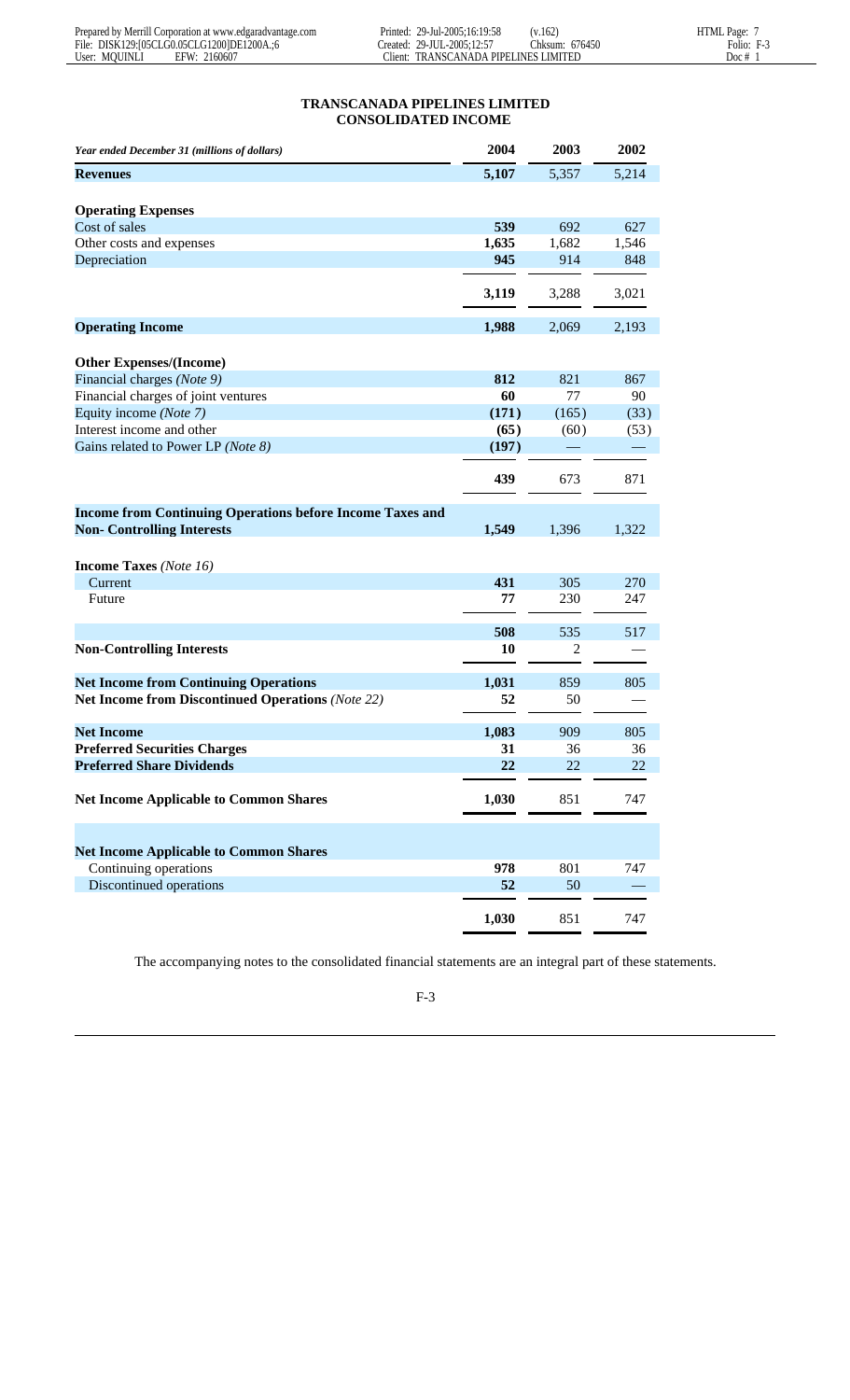# **TRANSCANADA PIPELINES LIMITED CONSOLIDATED CASH FLOWS**

| Year ended December 31 (millions of dollars)                                                   | 2004        | 2003    | 2002    |
|------------------------------------------------------------------------------------------------|-------------|---------|---------|
| <b>Cash Generated from Operations</b>                                                          |             |         |         |
| Net income from continuing operations                                                          | 1,031       | 859     | 805     |
| Depreciation                                                                                   | 945         | 914     | 848     |
| Future income taxes                                                                            | 77          | 230     | 247     |
| Gains related to Power LP                                                                      | (197)       |         |         |
| Equity income in excess of distributions received (Note 7)                                     | (123)       | (119)   | (6)     |
| Pension funding in excess of expense                                                           | (29)        | (65)    | (33)    |
| Other                                                                                          | (32)        | (9)     | (34)    |
| Funds generated from continuing operations                                                     | 1,672       | 1,810   | 1,827   |
| Decrease in operating working capital (Note 20)                                                | 33          | 112     | 33      |
| Net cash provided by continuing operations                                                     | 1,705       | 1,922   | 1,860   |
| Net cash (used in)/provided by discontinued operations                                         | (6)         | (17)    | 59      |
|                                                                                                | 1,699       | 1,905   | 1,919   |
|                                                                                                |             |         |         |
| <b>Investing Activities</b>                                                                    |             |         |         |
| Capital expenditures                                                                           | (476)       | (391)   | (599)   |
| Acquisitions, net of cash acquired (Note 8)                                                    | (1,516)     | (570)   | (228)   |
| Disposition of assets (Note 8)                                                                 | 410         |         |         |
| Deferred amounts and other                                                                     | (24)        | (138)   | (112)   |
| Net cash used in investing activities                                                          | (1,606)     | (1,099) | (939)   |
| <b>Financing Activities</b><br>Dividends and preferred securities charges                      | (623)       | (588)   | (546)   |
| Advances from parent                                                                           | 35          | 46      |         |
| Notes payable issued/(repaid), net                                                             | 179         | (62)    | (46)    |
| Long-term debt issued                                                                          | 1,042       | 930     |         |
| Reduction of long-term debt                                                                    | (997)       | (744)   | (486)   |
| Non-recourse debt of joint ventures issued<br>Reduction of non-recourse debt of joint ventures | 233         | 60      | 44      |
| Partnership units of joint ventures issued                                                     | (113)<br>88 | (71)    | (80)    |
| Common shares issued                                                                           |             | 18      | 50      |
| Redemption of junior subordinated debentures                                                   |             | (218)   |         |
| Net cash used in financing activities                                                          | (156)       | (629)   | (1,064) |
|                                                                                                |             |         |         |
| <b>Effect of Foreign Exchange Rate Changes on Cash and</b><br><b>Short-Term</b>                |             |         |         |
| <b>Investments</b>                                                                             | (87)        | (52)    | (3)     |
| (Decrease)/Increase in Cash and Short-Term Investments                                         | (150)       | 125     | (87)    |
| <b>Cash and Short-Term Investments</b>                                                         |             |         |         |
| Beginning of year                                                                              | 337         | 212     | 299     |
|                                                                                                |             |         |         |
| <b>Cash and Short-Term Investments</b>                                                         |             |         |         |
| End of year                                                                                    | 187         | 337     | 212     |
|                                                                                                |             |         |         |

The accompanying notes to the consolidated financial statements are an integral part of these statements.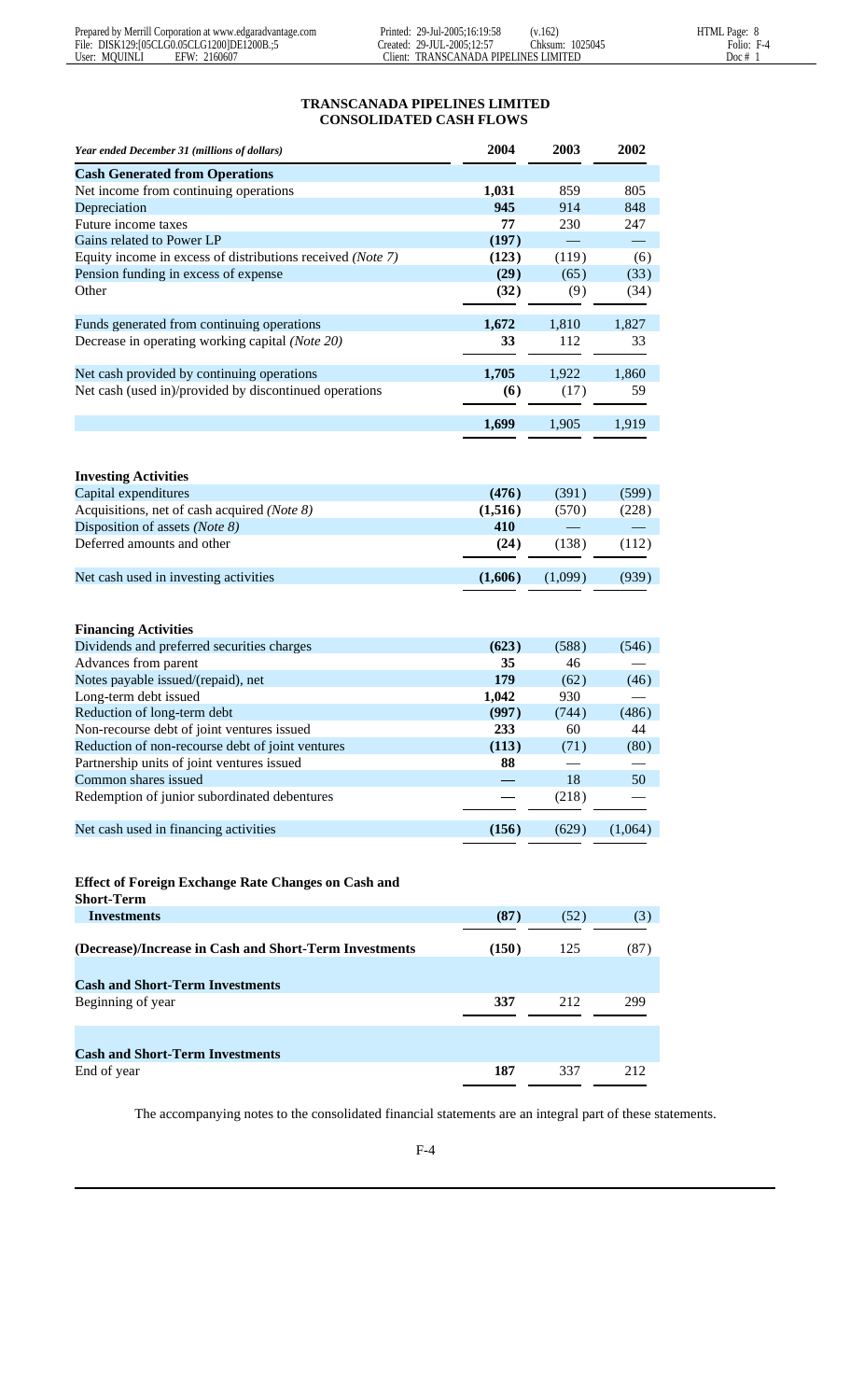# **TRANSCANADA PIPELINES LIMITED CONSOLIDATED BALANCE SHEET**

| 2004   | 2003   |
|--------|--------|
|        |        |
|        |        |
|        |        |
| 187    | 337    |
| 627    | 603    |
| 174    | 165    |
| 120    | 88     |
|        |        |
| 1,108  | 1,193  |
| 840    | 733    |
| 18,704 | 17,415 |
| 1,477  | 1,357  |
|        |        |
|        |        |

**22,129** 20,698

| <b>LIABILITIES AND SHAREHOLDERS' EQUITY</b> |  |  |
|---------------------------------------------|--|--|
|                                             |  |  |

| <b>Current Liabilities</b>                                       |               |               |
|------------------------------------------------------------------|---------------|---------------|
| Notes payable (Note 17)                                          | 546           | 367           |
| Accounts payable                                                 | 1,215         | 1,131         |
| Accrued interest                                                 | 214           | 208           |
| Current portion of long-term debt (Note 9)                       | 766           | 550           |
| Current portion of non-recourse debt of joint ventures (Note 10) | 83            | 19            |
|                                                                  | 2,824         | 2,275         |
| <b>Deferred Amounts (Note 11)</b>                                | 666           | 561           |
| Long-Term Debt (Note 9)                                          | 9,713         | 9,465         |
| <b>Future Income Taxes (Note 16)</b>                             | 509           | 427           |
| <b>Non-Recourse Debt of Joint Ventures (Note 10)</b>             | 779           | 761           |
| <b>Preferred Securities (Note 12)</b>                            | 19            | 22            |
|                                                                  | 14,510        | 13,511        |
|                                                                  |               |               |
| <b>Non-Controlling Interests</b>                                 | 76            | 82            |
| <b>Shareholders' Equity</b>                                      |               |               |
| Preferred securities (Note 12)                                   | 670           | 672           |
| Preferred shares (Note 13)                                       | 389           | 389           |
| Common shares (Note 14)                                          | 4,632         | 4,632         |
| Contributed surplus                                              | 270           | 267           |
| Retained earnings                                                | 1,653         | 1,185         |
| Foreign exchange adjustment (Note 15)                            | (71)<br>7,543 | (40)<br>7,105 |
| <b>Commitments, Contingencies and Guarantees (Note 21)</b>       |               |               |

The accompanying notes to the consolidated financial statements are an integral part of these statements.

On behalf of the Board:

Þ

Director Director

Harry 6 Scharfe

**Harold N. Kvisle Harry G. Schaefer**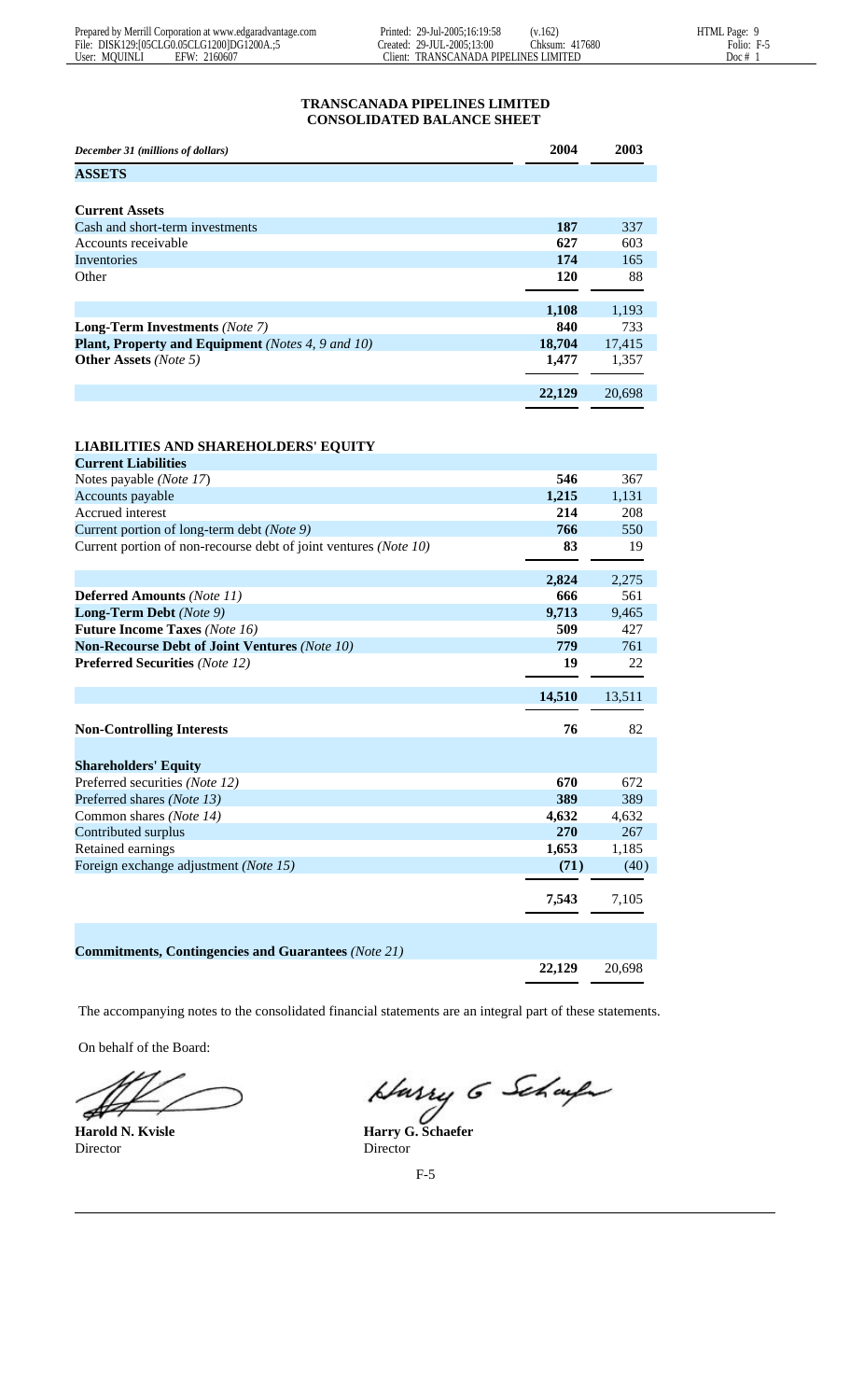# **TRANSCANADA PIPELINES LIMITED CONSOLIDATED RETAINED EARNINGS**

| Year ended December 31 (millions of dollars) | 2004  | 2003  | 2002  |
|----------------------------------------------|-------|-------|-------|
| Balance at beginning of year                 | 1,185 | 854   | 586   |
| Net income                                   | 1,083 | 909   | 805   |
| Preferred securities charges                 | (31)  | (36)  | (36)  |
| Preferred share dividends                    | (22)  | (22)  | (22)  |
| Common share dividends                       | (562) | (520) | (479) |
|                                              |       |       |       |
|                                              | 1,653 | 1.185 | 854   |
|                                              |       |       |       |

The accompanying notes to the consolidated financial statements are an integral part of these statements.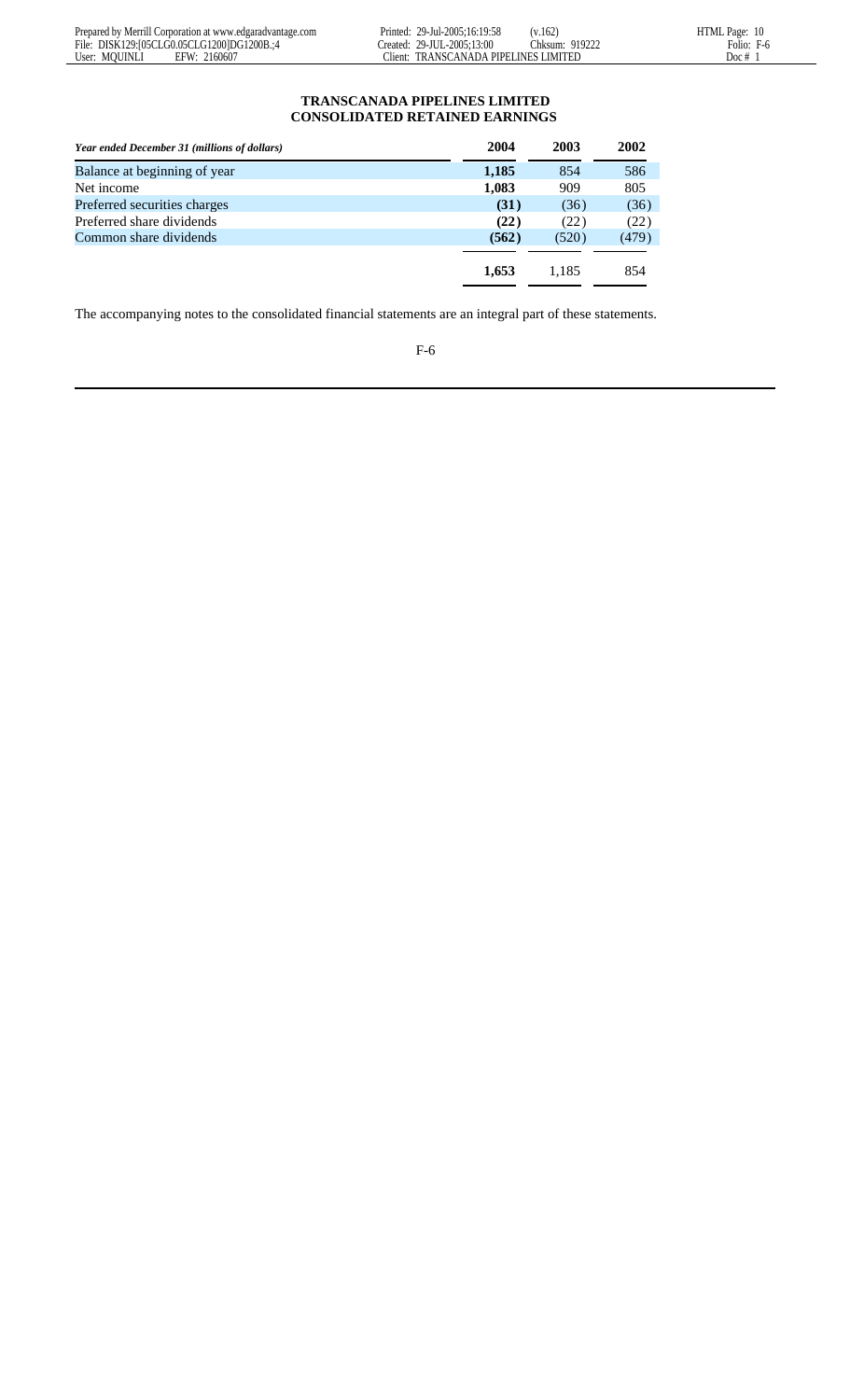#### **TRANSCANADA PIPELINES LIMITED NOTES TO CONSOLIDATED FINANCIAL STATEMENTS**

 TransCanada PipeLines Limited (the Company or TCPL) is a leading North American energy company. TCPL operates in two business segments, Gas Transmission and Power, each of which offers different products and services.

#### **Gas Transmission**

The Gas Transmission segment owns and operates the following natural gas pipelines:

- a natural gas transmission system extending from the Alberta border east into Québec (the Canadian Mainline);
- a natural gas transmission system in Alberta (the Alberta System);
- a natural gas transmission system extending from the British Columbia/Idaho border to the Oregon/California border, traversing Idaho, Washington and Oregon (the Gas Transmission Northwest System);
- a natural gas transmission system extending from central Alberta to the B.C., Saskatchewan and the United States borders (the Foothills System);
- a natural gas transmission system extending from the Alberta border west into southeastern B.C. (the BC System);
- a natural gas transmission system extending from a point near Ehrenberg, Arizona to the Baja California, Mexico/California border (the North Baja System); and
- natural gas transmission systems in Alberta which supply natural gas to the oil sands region of northern Alberta and to a petrochemical complex at Joffre, Alberta (Ventures LP).

Gas Transmission also holds the Company's investments in other natural gas pipelines and natural gas storage facilities located primarily in Canada and the U.S. In addition, Gas Transmission investigates and develops new natural gas transmission, natural gas storage and liquefied natural gas regasification facilities in Canada and the U.S.

#### **Power**

The Power segment builds, owns and operates electrical power generation plants, and markets electricity. Power also holds the Company's investments in other electrical power generation plants. This business operates in Canada and the U.S.

# **NOTE 1 ACCOUNTING POLICIES**

The consolidated financial statements of the Company have been prepared by Management in accordance with Canadian generally accepted accounting principles (GAAP). These accounting principles are different in some respects from U.S. GAAP and the significant differences are described in Note 23. Amounts are stated in Canadian dollars unless otherwise indicated. Certain comparative figures have been reclassified to conform with the current year's presentation.

Since a determination of many assets, liabilities, revenues and expenses is dependent upon future events, the preparation of these consolidated financial statements requires the use of estimates and assumptions which have been made using careful judgment. In the opinion of Management, these consolidated financial statements have been properly prepared within reasonable limits of materiality and within the framework of the significant accounting policies summarized below.

# **Basis of Presentation**

Pursuant to a plan of arrangement, effective May 15, 2003, common shares of TCPL were exchanged on a one-to-one basis for common shares of TransCanada Corporation (TransCanada). As a result, TCPL became a wholly-owned subsidiary of TransCanada. The consolidated financial statements include the accounts of TCPL, the consolidated accounts of all subsidiaries and TCPL's proportionate share of the accounts of the Company's joint venture investments.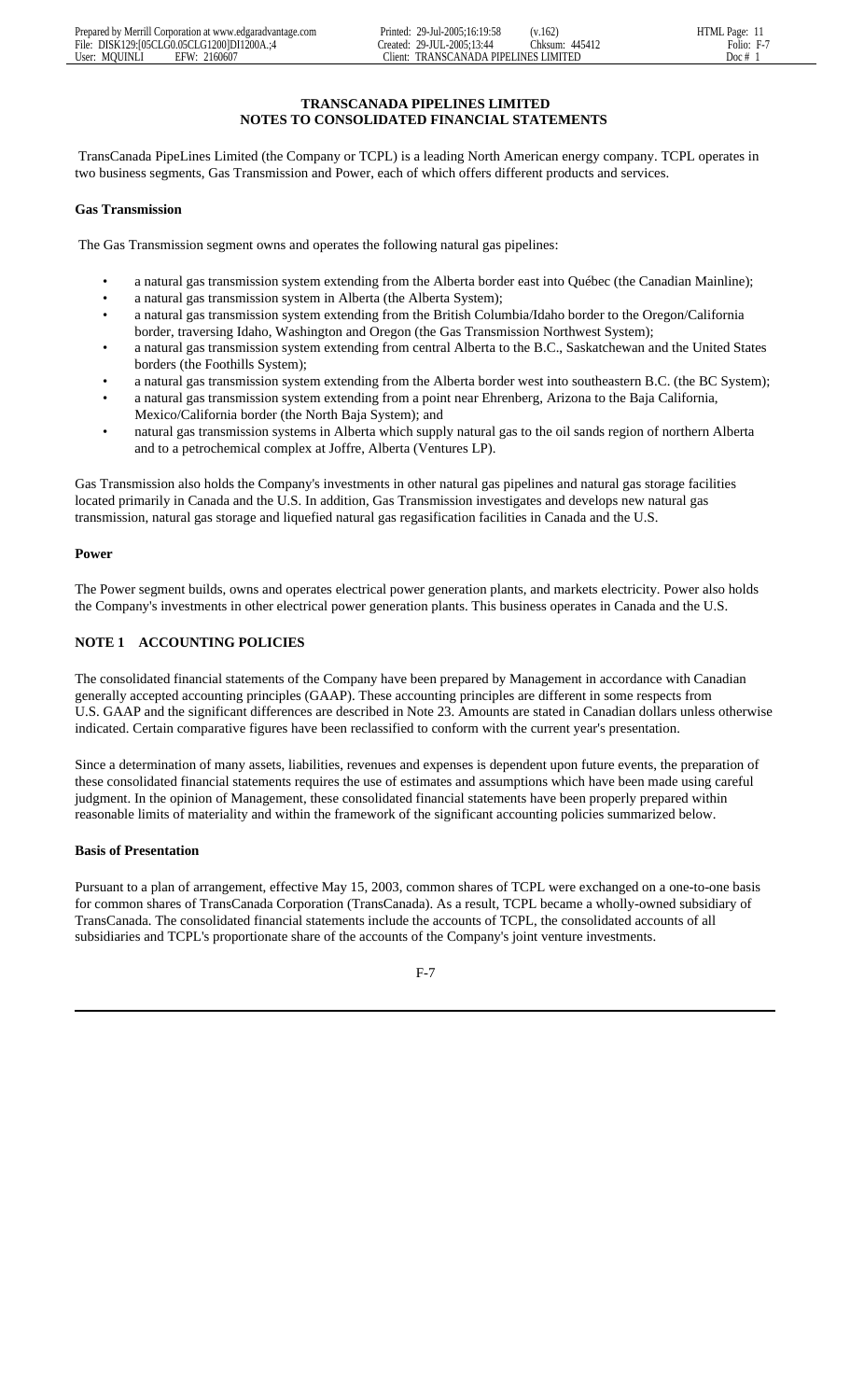On November 1, 2004, the Company acquired a 100 per cent interest in the Gas Transmission Northwest System and the North Baja System (collectively GTN) and, as a result, GTN was consolidated subsequent to that date. In December 2003, TCPL increased its ownership interest in Portland Natural Gas Transmission System Partnership (Portland) to 61.7 per cent from 43.4 per cent. Subsequent to the acquisition, Portland was consolidated in the Company's financial statements with 38.3 per cent reflected in non-controlling interests. In August 2003, the Company acquired the remaining interests in Foothills Pipe Lines Ltd. and its subsidiaries (Foothills) previously not held by TCPL, and Foothills was consolidated subsequent to that date.

TCPL uses the equity method of accounting for investments over which the Company is able to exercise significant influence.

#### **Regulation**

The Canadian Mainline, the BC System, the Foothills System, and Trans Québec & Maritimes Pipeline Inc. (Trans Québec & Maritimes) are subject to the authority of the National Energy Board (NEB) and the Alberta System is regulated by the Alberta Energy and Utilities Board (EUB). These Canadian natural gas transmission operations are regulated with respect to the determination of revenues, tolls, construction and operations. The NEB approved interim tolls for 2004 for the Canadian Mainline. The tolls will remain interim pending a decision on Phase II of the 2004 Tolls and Tariff Application, which will address capital structure, for the Canadian Mainline. Any adjustments to the interim tolls will be recorded in accordance with the NEB decision. The Gas Transmission Northwest System, the North Baja System and the other natural gas pipelines in the U.S. are subject to the authority of the Federal Energy Regulatory Commission (FERC). In order to appropriately reflect the economic impact of the regulators' decisions regarding the Company's revenues and tolls, and to thereby achieve a proper matching of revenues and expenses, the timing of recognition of certain revenues and expenses in these regulated businesses may differ from that otherwise expected under GAAP.

#### **Cash and Short-Term Investments**

The Company's short-term investments with original maturities of three months or less are considered to be cash equivalents and are recorded at cost, which approximates market value.

#### **Inventories**

Inventories are carried at the lower of average cost or net realizable value and primarily consist of materials and supplies including spare parts and storage gas.

# **Plant, Property and Equipment**

#### *Gas Transmission*

Plant, property and equipment of natural gas transmission operations are carried at cost. Depreciation is calculated on a straight-line basis. Pipeline and compression equipment are depreciated at annual rates ranging from two to six per cent and metering and other plant are depreciated at various rates. An allowance for funds used during construction, using the rate of return on rate base approved by the regulators, is capitalized and included in the cost of gas transmission plant.

#### *Power*

Plant, property and equipment in the Power business are recorded at cost and depreciated on a straight-line basis over estimated service lives at average annual rates generally ranging from two to four per cent. The cost of major overhauls of equipment is capitalized and depreciated over the estimated service lives. Interest is capitalized on capital projects.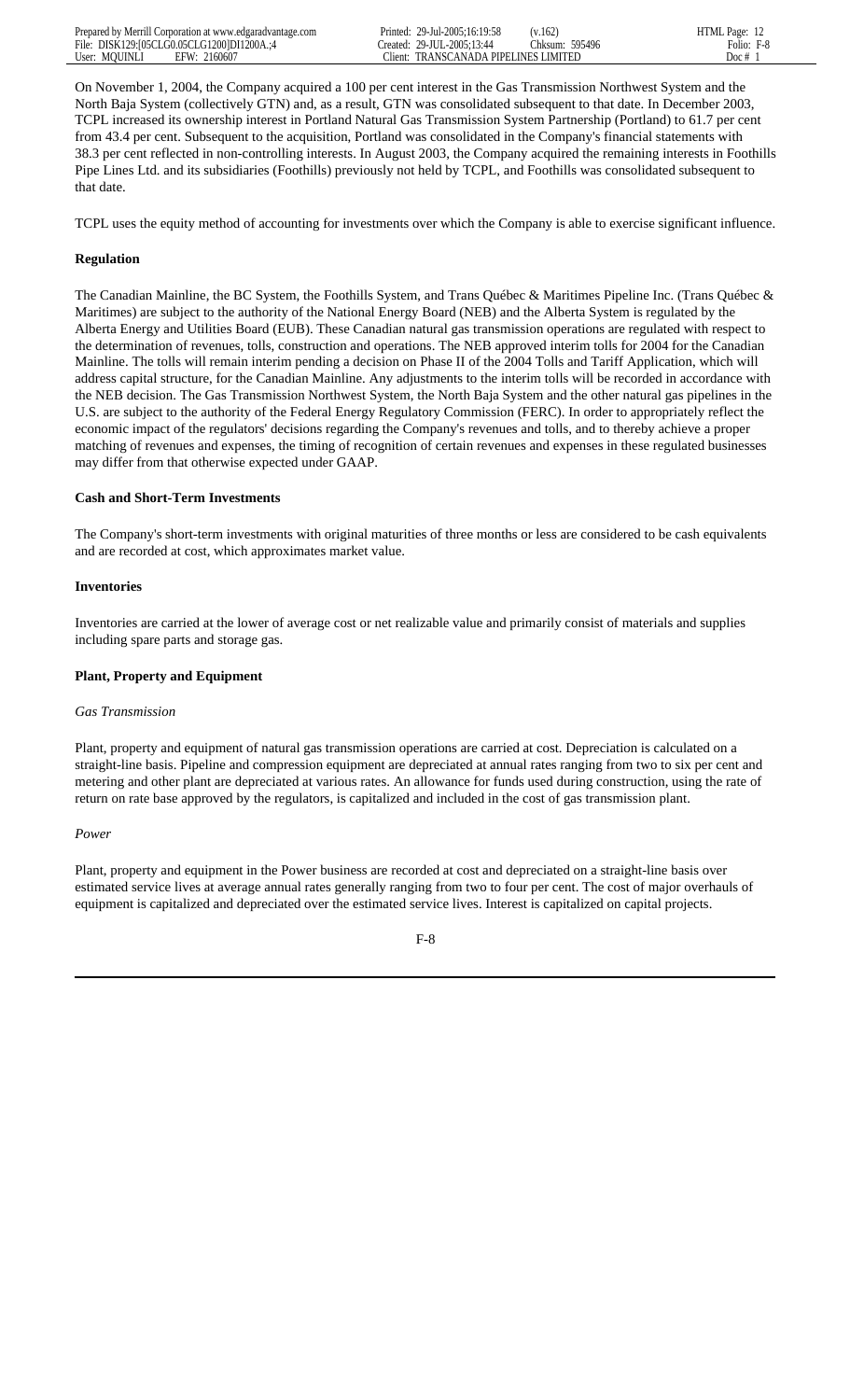#### *Corporate*

Corporate plant, property and equipment are recorded at cost and depreciated on a straight-line basis over estimated useful lives at average annual rates ranging from three to 20 per cent.

# **Power Purchase Arrangements**

Power purchase arrangements (PPAs) are long-term contracts to purchase or sell power on a predetermined basis. The initial payments for PPAs acquired by TCPL are deferred and amortized over the terms of the contracts, from the dates of acquisition, which range from eight to 23 years. Certain PPAs under which TCPL sells power are accounted for as operating leases and, accordingly, the related plant, property and equipment are accounted for as assets under operating leases.

# **Income Taxes**

As prescribed by the regulators, the taxes payable method of accounting for income taxes is used for tollmaking purposes for Canadian natural gas transmission operations. Under the taxes payable method, it is not necessary to provide for future income taxes. As permitted by Canadian GAAP, this method is also used for accounting purposes, since there is reasonable expectation that future taxes payable will be included in future costs of service and recorded in revenues at that time. The liability method of accounting for income taxes is used for the remainder of the Company's operations. Under this method, future tax assets and liabilities are recognized for the future tax consequences attributable to differences between the financial statement carrying amounts of existing assets and liabilities and their respective tax bases. Future income tax assets and liabilities are measured using enacted or substantively enacted tax rates expected to apply to taxable income in the years in which temporary differences are expected to be recovered or settled. Changes to these balances are recognized in income in the period in which they occur.

Canadian income taxes are not provided on the unremitted earnings of foreign investments as the Company does not intend to repatriate these earnings in the foreseeable future.

# **Foreign Currency Translation**

Most of the Company's foreign operations are self-sustaining and are translated into Canadian dollars using the current rate method. Under this method, assets and liabilities are translated at period end exchange rates and items included in the statements of consolidated income, consolidated retained earnings and consolidated cash flows are translated at the exchange rates in effect at the time of the transaction. Translation adjustments are reflected in the foreign exchange adjustment in Shareholders' Equity.

Certain foreign operations included in TCPL's investment in TransCanada Power, L.P. (Power LP) are integrated and are translated into Canadian dollars using the temporal method. Under this method, monetary assets and liabilities are translated at period end exchange rates, non-monetary assets and liabilities are translated at historical exchange rates, revenues and expenses are translated at the exchange rate in effect at the time of the transaction and depreciation of assets translated at historical rates is translated at the same rate as the asset to which it relates. Gains and losses on translation are reflected in income when incurred.

Exchange gains or losses on the principal amounts of foreign currency debt and preferred securities related to the Alberta System and the Canadian Mainline are deferred until they are recovered in tolls.

# **Derivative Financial Instruments**

The Company utilizes derivative and other financial instruments to manage its exposure to changes in foreign currency exchange rates, interest rates and energy commodity prices. Gains or losses relating to derivatives that are hedges are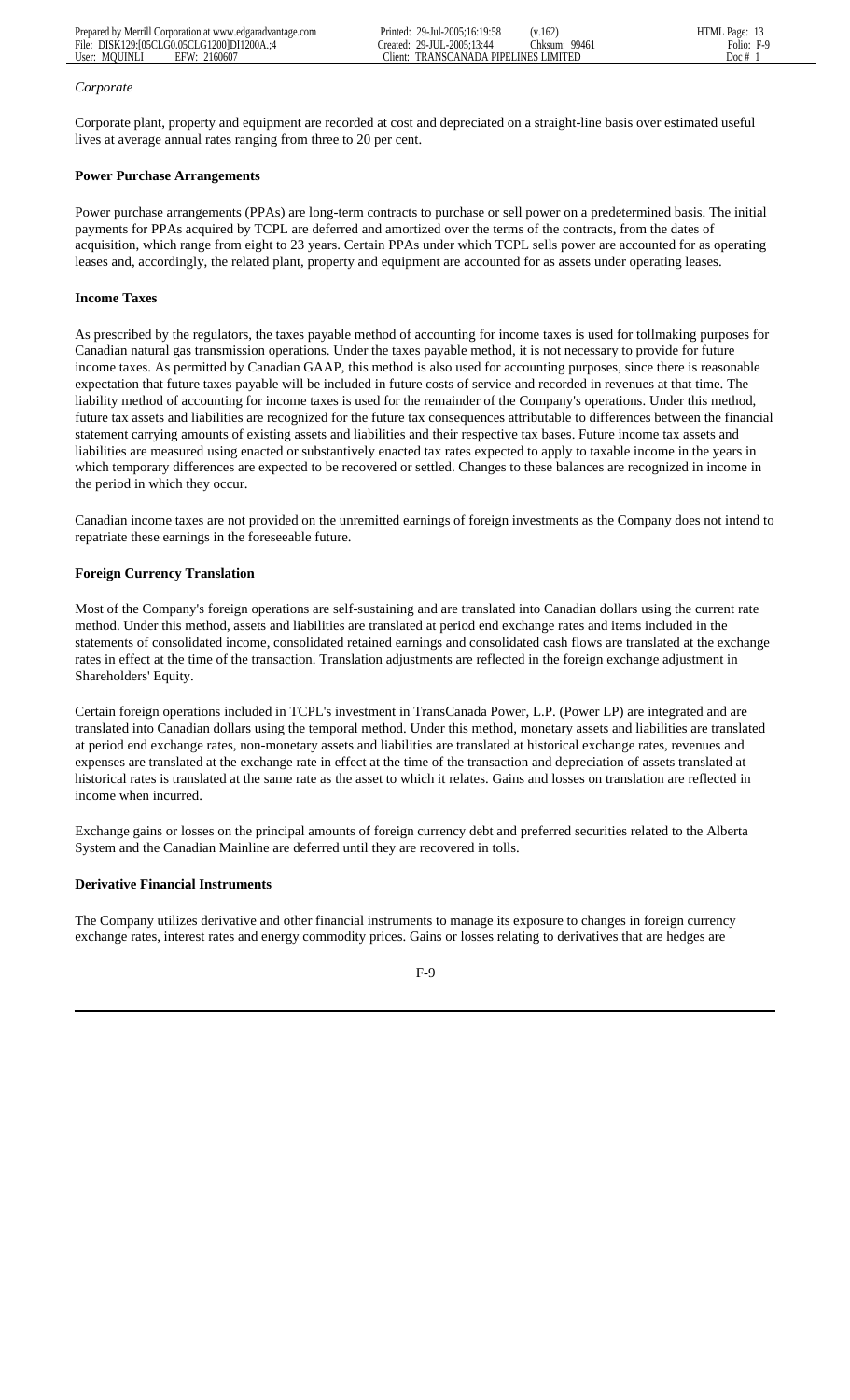deferred and recognized in the same period and in the same financial statement category as the corresponding hedged transactions. The recognition of gains and losses on derivatives used as hedges for Canadian Mainline, Alberta System, GTN and the Foothills System exposures is determined through the regulatory process.

A derivative must be designated and effective to be accounted for as a hedge. For cash flow hedges, effectiveness is achieved if the changes in the cash flows of the derivative substantially offset the changes in the cash flows of the hedged position and the timing of the cash flows is similar. Effectiveness for fair value hedges is achieved if changes in the fair value of the derivative substantially offset changes in the fair value attributable to the hedged item. In the event that a derivative does not meet the designation or effectiveness criterion, the derivative is accounted for at fair value and realized and unrealized gains and losses on the derivative are recognized in income. If a derivative that qualifies as a hedge is settled early, the gain or loss at settlement is deferred and recognized when the corresponding hedged transaction is recognized. Premiums paid or received with respect to derivatives that are hedges are deferred and amortized to income over the term of the hedge.

#### **Employee Benefit and Other Plans**

The Company sponsors defined benefit pension plans (DB Plans). The cost of defined benefit pensions and other post-employment benefits earned by employees is actuarially determined using the projected benefit method pro-rated on service and Management's best estimate of expected plan investment performance, salary escalation, retirement ages of employees and expected health care costs. Pension plan assets are measured at fair value. The expected return on pension plan assets is determined using market-related values based on a five-year moving average value for all plan assets. Adjustments arising from plan amendments are amortized on a straight-line basis over the average remaining service period of employees active at the date of amendment. The excess of the net actuarial gain or loss over 10 per cent of the greater of the benefit obligation and the fair value of plan assets is amortized over the average remaining service period of the active employees. When the restructuring of a benefit plan gives rise to both a curtailment and a settlement, the curtailment is accounted for prior to the settlement. The Company previously sponsored two additional plans, a defined contribution plan and a combination of the defined benefit and defined contribution plans, which were effectively terminated at December 31, 2002.

#### **NOTE 2 ACCOUNTING CHANGES**

#### **Asset Retirement Obligations**

Effective January 1, 2004, the Company adopted the new standard of the Canadian Institute of Chartered Accountants (CICA) Handbook Section "Asset Retirement Obligations", which addresses financial accounting and reporting for obligations associated with asset retirement costs. This section requires that the fair value of a liability for an asset retirement obligation be recognized in the period in which it is incurred if a reasonable estimate of fair value can be made. The fair value is added to the carrying amount of the associated asset. The liability is accreted at the end of each period through charges to operating expenses. This accounting change was applied retroactively with restatement of prior periods.

The plant, property and equipment of the regulated natural gas transmission operations consists primarily of underground pipelines and above ground compression equipment and other facilities. No amount has been recorded for asset retirement obligations relating to these assets as it is not possible to make a reasonable estimate of the fair value of the liability due to the indeterminate timing and scope of the asset retirements. Management believes it is reasonable to assume that all retirement costs associated with the regulated pipelines will be recovered through tolls in future periods. For Gas Transmission, excluding regulated natural gas transmission operations, the impact of this accounting change resulted in an increase of \$2 million in plant, property and equipment and in the estimated fair value of the liability as at January 1, 2003 and December 31, 2003.

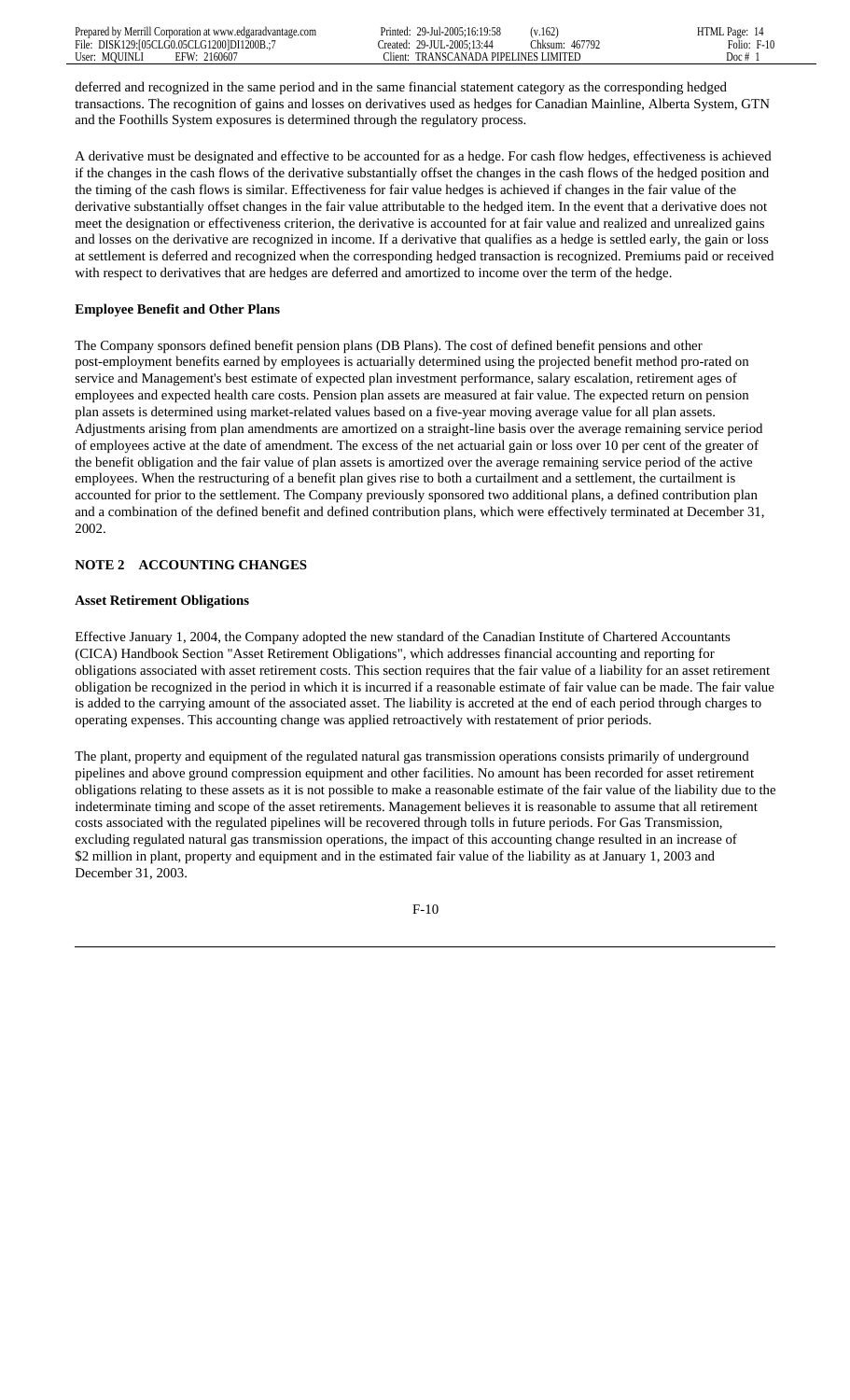The plant, property and equipment in the Power business consists primarily of power plants in Canada and the U.S. The impact of this accounting change resulted in an increase of \$6 million and \$7 million in plant, property and equipment and in the estimated fair value of the liability as at January 1, 2003 and December 31, 2003, respectively. The asset retirement cost, net of accumulated depreciation that would have been recorded if the cost had been recorded in the period in which it arose, is recorded as an additional cost of the assets as at January 1, 2003.

The impact of this change on TCPL's net income in prior years was nil. The impact of this accounting change on the Company's financial statements as at and for the year ended December 31, 2004 is disclosed in Note 18.

# **Hedging Relationships**

Effective January 1, 2004, the Company adopted the provisions of the CICA's new Accounting Guideline "Hedging Relationships" that specifies the circumstances in which hedge accounting is appropriate, including the identification, documentation, designation and effectiveness of hedges, and the discontinuance of hedge accounting. The adoption of the new guideline, which TCPL applied prospectively, had no significant impact on net income for the year ended December 31, 2004.

# **Generally Accepted Accounting Principles**

Effective January 1, 2004, the Company adopted the new standard of the CICA Handbook Section "Generally Accepted Accounting Principles" that defines primary sources of GAAP and the other sources that need to be considered in the application of GAAP. The new standard eliminates the ability to rely on industry practice to support a particular accounting policy and provides an exemption for rate-regulated operations.

This accounting change was applied prospectively and there was no impact on net income in the year ended December 31, 2004. In prior years, in accordance with industry practice, certain assets and liabilities related to the Company's regulated activities, and offsetting deferral accounts, were not recognized on the balance sheet. The impact of the change on the consolidated balance sheet as at January 1, 2004 is as follows.

| (millions of dollars)    | Increase/<br>(Decrease) |
|--------------------------|-------------------------|
| Other assets             | 153                     |
|                          |                         |
| Deferred amounts         | 80                      |
| Long-term debt           | 76                      |
| Preferred securities     | (3)                     |
| <b>Total liabilities</b> | 153                     |
|                          |                         |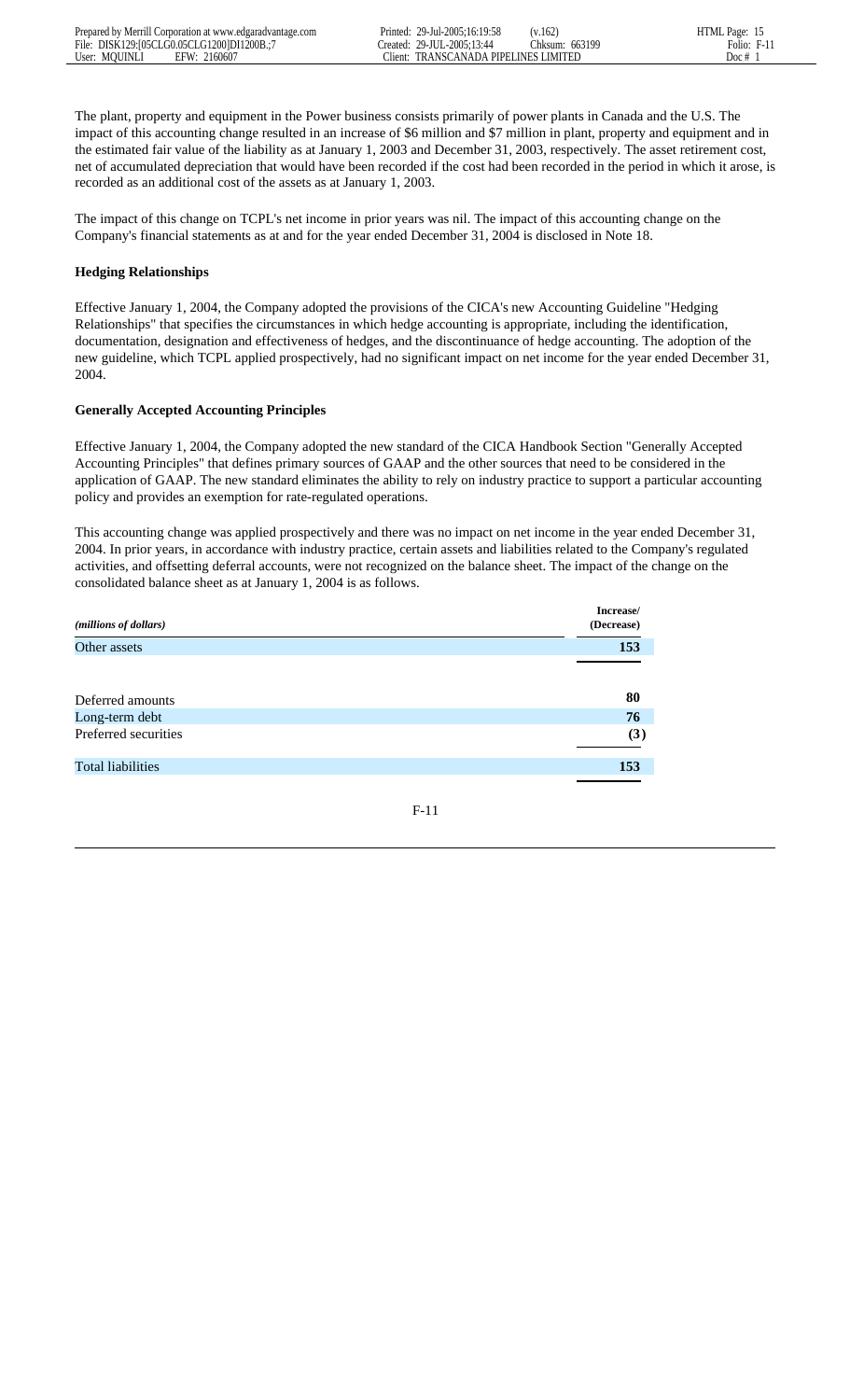# **NOTE 3 SEGMENTED INFORMATION**

# **NET INCOME/(LOSS)**(1)

|                                                                                              | Gas                 |              |           |              |
|----------------------------------------------------------------------------------------------|---------------------|--------------|-----------|--------------|
| Year ended December 31, 2004 (millions of dollars)                                           | <b>Transmission</b> | <b>Power</b> | Corporate | <b>Total</b> |
|                                                                                              |                     |              |           |              |
| Revenues                                                                                     | 3,917               | 1,190        |           | 5,107        |
| Cost of sales $^{(2)}$                                                                       |                     | (539)        |           | (539)        |
| Other costs and expenses                                                                     | (1,225)             | (407)        | (3)       | (1,635)      |
| Depreciation                                                                                 | (873)               | (72)         |           | (945)        |
| Operating income/(loss)                                                                      | 1,819               | 172          | (3)       | 1,988        |
| Financial and preferred equity charges and                                                   |                     |              |           |              |
| non-controlling interests                                                                    | (785)               | (9)          | (81)      | (875)        |
| Financial charges of joint ventures                                                          | (56)                | (4)          |           | (60)         |
| Equity income                                                                                | 41                  | 130          |           | 171          |
| Interest income and other                                                                    | 14                  | 14           | 37        | 65           |
| Gains related to Power LP                                                                    |                     | 197          |           | 197          |
| Income taxes                                                                                 | (447)               | (104)        | 43        | (508)        |
| Continuing operations                                                                        | 586                 | 396          | (4)       | 978          |
| Discontinued operations                                                                      |                     |              |           | 52           |
| Net Income Applicable to Common Shares<br>Year ended December 31, 2003 (millions of dollars) |                     |              |           | 1,030        |
|                                                                                              |                     |              |           |              |
| Revenues                                                                                     | 3,956               | 1,401        |           | 5,357        |
| Cost of sales <sup>(2)</sup>                                                                 |                     | (692)        |           | (692)        |
| Other costs and expenses                                                                     | (1,270)             | (405)        | (7)       | (1,682)      |
| Depreciation                                                                                 | (831)               | (82)         | (1)       | (914)        |
| Operating income/(loss)                                                                      | 1,855               | 222          | (8)       | 2,069        |
| Financial and preferred equity charges and                                                   |                     |              |           |              |
| non-controlling interests                                                                    | (781)               | (11)         | (89)      | (881)        |
| Financial charges of joint ventures                                                          | (76)                | (1)          |           | (77)         |
| Equity income                                                                                | 66                  | 99           |           | 165          |
| Interest income and other                                                                    | 17                  | 14           | 29        | 60           |
| Income taxes                                                                                 | (459)               | (103)        | 27        | (535)        |
| Continuing operations                                                                        | 622                 | 220          | (41)      | 801          |
| Discontinued operations                                                                      |                     |              |           | 50           |
| Net Income Applicable to Common Shares                                                       |                     |              |           | 851          |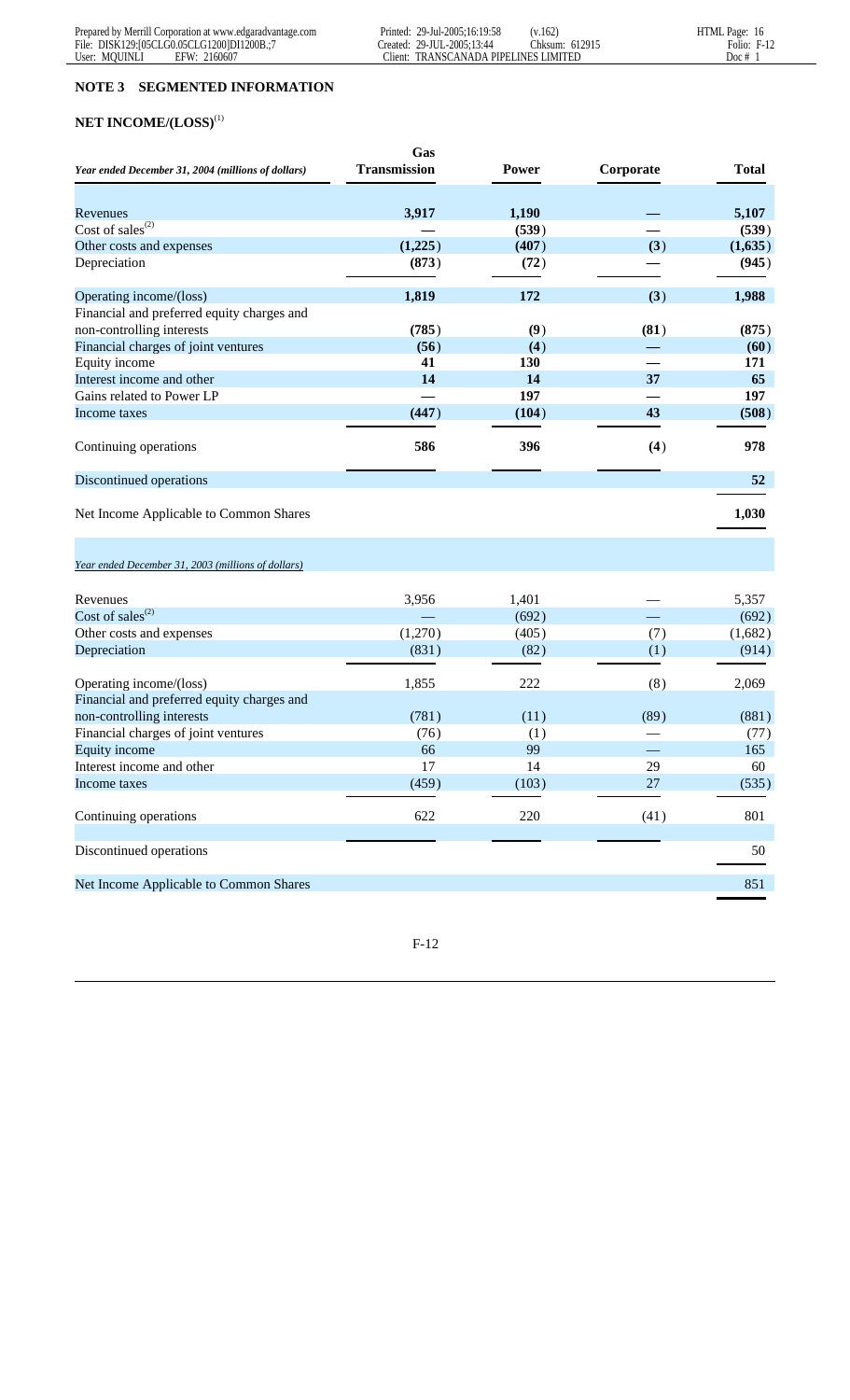|                                                    | Gas                 |       |           |              |
|----------------------------------------------------|---------------------|-------|-----------|--------------|
| Year ended December 31, 2002 (millions of dollars) | <b>Transmission</b> | Power | Corporate | <b>Total</b> |
| Revenues                                           | 3,921               | 1,293 |           | 5,214        |
| Cost of sales <sup><math>(2)</math></sup>          |                     | (627) |           | (627)        |
| Other costs and expenses                           | (1,166)             | (371) | (9)       | (1,546)      |
| Depreciation                                       | (783)               | (65)  |           | (848)        |
| Operating income/(loss)                            | 1,972               | 230   | (9)       | 2,193        |
| Financial and preferred equity charges and         |                     |       |           |              |
| non-controlling interests                          | (821)               | (13)  | (91)      | (925)        |
| Financial charges of joint ventures                | (90)                |       |           | (90)         |
| Equity income                                      | 33                  |       |           | 33           |
| Interest income and other                          | 17                  | 13    | 23        | 53           |
| Income taxes                                       | (458)               | (84)  | 25        | (517)        |
| Continuing operations                              | 653                 | 146   | (52)      | 747          |
| Discontinued operations                            |                     |       |           |              |
| Net Income Applicable to Common Shares             |                     |       |           | 747          |

(1) In determining the net income of each segment, certain expenses such as indirect financial charges and related income taxes are not allocated to business segments.

(2) Cost of sales is comprised of commodity purchases for resale.

# **TOTAL ASSETS**

| December 31 (millions of dollars) | 2004   | 2003   |
|-----------------------------------|--------|--------|
| <b>Gas Transmission</b>           | 18,428 | 17,064 |
| Power                             | 2,802  | 2,753  |
| Corporate                         | 892    | 870    |
|                                   |        |        |
| Continuing operations             | 22,122 | 20,687 |
| Discontinued operations           | 7      | 11     |
|                                   |        |        |
|                                   | 22,129 | 20,698 |

# **GEOGRAPHIC INFORMATION**

| Year ended December 31 (millions of dollars) | 2004  | 2003  | $2002^{(4)}$ |
|----------------------------------------------|-------|-------|--------------|
| $Revenues^{(3)}$                             |       |       |              |
| $Canada$ — domestic                          | 3.147 | 3,257 | 2,731        |
| Canada — export                              | 1.261 | 1,293 | 1,641        |
| <b>United States</b>                         | 699   | 807   | 842          |
|                                              |       |       |              |
|                                              | 5.107 | 5,357 | 5.214        |
|                                              |       |       |              |

(3) Revenues are attributed to countries based on country of origin of product or service.

(4) Canada — domestic revenues were reduced in 2002 as a result of transportation service credits of \$662 million. These services were discontinued in 2003.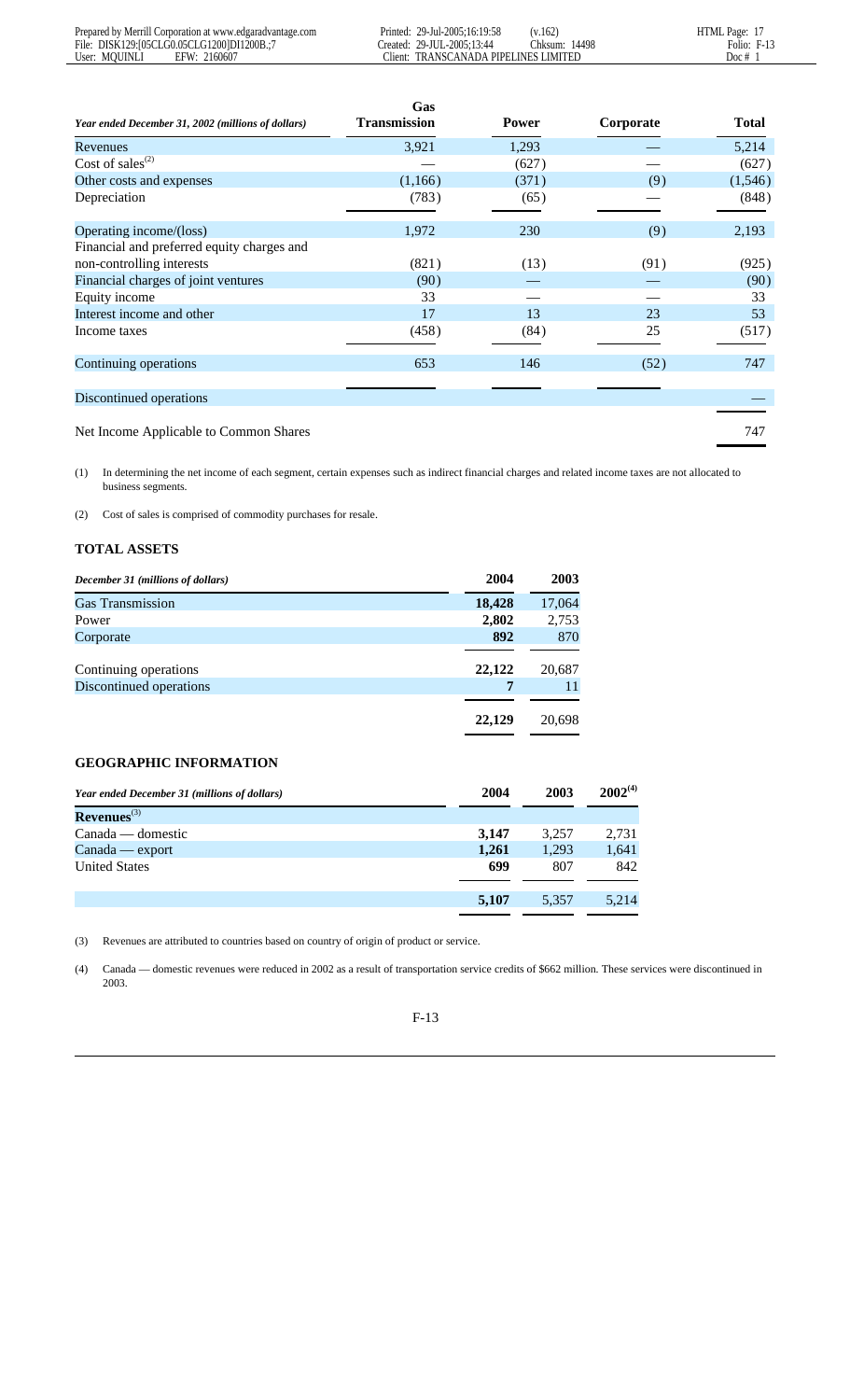# **PLANT, PROPERTY AND EQUIPMENT**

| December 31 (millions of dollars) | 2004   | 2003   |
|-----------------------------------|--------|--------|
| Canada                            | 14,757 | 15,156 |
| <b>United States</b>              | 3.947  | 2.259  |
|                                   |        |        |
|                                   | 18,704 | 17,415 |
|                                   |        |        |

# **CAPITAL EXPENDITURES**

| Year ended December 31 (millions of dollars) | 2004             | 2003 | 2002 |
|----------------------------------------------|------------------|------|------|
| <b>Gas Transmission</b>                      | 187              | 256  | 382  |
| Power                                        | 285              | 132  | 193  |
| Corporate and Other                          | $\boldsymbol{4}$ |      | 24   |
|                                              |                  |      |      |
|                                              | 476              | 391  | 599  |
|                                              |                  |      |      |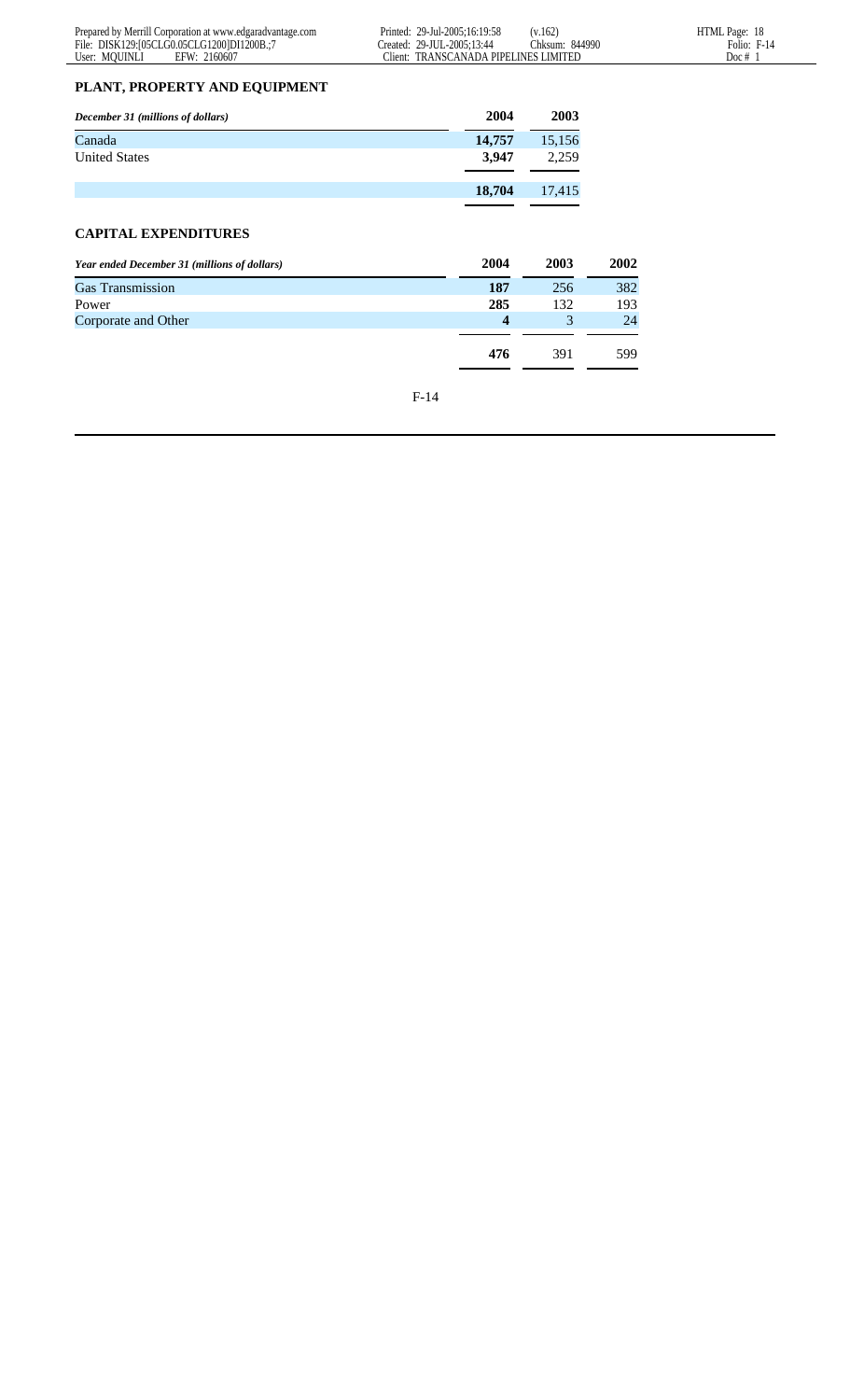# **NOTE 4 PLANT, PROPERTY AND EQUIPMENT**

| December 31<br>(millions of dollars) | 2004   |                                             |              | 2003   |                                             |              |  |
|--------------------------------------|--------|---------------------------------------------|--------------|--------|---------------------------------------------|--------------|--|
|                                      | Cost   | <b>Accumulated Net Book</b><br>Depreciation | <b>Value</b> | Cost   | <b>Accumulated Net Book</b><br>Depreciation | <b>Value</b> |  |
| <b>Gas Transmission</b>              |        |                                             |              |        |                                             |              |  |
| Canadian Mainline                    |        |                                             |              |        |                                             |              |  |
| Pipeline                             | 8,695  | 3,421                                       | 5,274        | 8,683  | 3,176                                       | 5,507        |  |
| Compression                          | 3,322  | 947                                         | 2,375        | 3,318  | 832                                         | 2,486        |  |
| Metering and other                   | 366    | 125                                         | 241          | 404    | 132                                         | 272          |  |
|                                      | 12,383 | 4,493                                       | 7,890        | 12,405 | 4,140                                       | 8,265        |  |
| Under construction                   | 16     |                                             | 16           | 12     |                                             | 12           |  |
|                                      | 12,399 | 4,493                                       | 7,906        | 12,417 | 4,140                                       | 8,277        |  |
| Alberta System                       |        |                                             |              |        |                                             |              |  |
| Pipeline                             | 4,978  | 2,055                                       | 2,923        | 4,934  | 1,908                                       | 3,026        |  |
| Compression                          | 1,496  | 599                                         | 897          | 1,507  | 549                                         | 958          |  |
| Metering and other                   | 861    | 262                                         | 599          | 862    | 211                                         | 651          |  |
|                                      | 7,335  | 2,916                                       | 4,419        | 7,303  | 2,668                                       | 4,635        |  |
| Under construction                   | 20     |                                             | 20           | 13     |                                             | 13           |  |
|                                      |        |                                             |              |        |                                             |              |  |
|                                      | 7,355  | 2,916                                       | 4,439        | 7,316  | 2,668                                       | 4,648        |  |
| $GTN^{(1)}$                          |        |                                             |              |        |                                             |              |  |
| Pipeline                             | 1,131  | $\boldsymbol{9}$                            | 1,122        |        |                                             |              |  |
| Compression                          | 726    | 2                                           | 724          |        |                                             |              |  |
| Metering and other                   | 187    | $\mathbf{1}$                                | 186          |        |                                             |              |  |
|                                      | 2,044  | 12                                          | 2,032        |        |                                             |              |  |
| Under construction                   | 17     |                                             | 17           |        |                                             |              |  |
|                                      | 2,061  | 12                                          | 2,049        |        |                                             |              |  |
| <b>Foothills System</b>              |        |                                             |              |        |                                             |              |  |
| Pipeline                             | 815    | 346                                         | 469          | 834    | 317                                         | 517          |  |
| Compression                          | 373    | 114                                         | 259          | 378    | 99                                          | 279          |  |
| Metering and other                   | 78     | 35                                          | 43           | 60     | 35                                          | 25           |  |
|                                      | 1,266  | 495                                         | 771          | 1,272  | 451                                         | 821          |  |
| Joint Ventures and other             | 3,213  | 1,053                                       | 2,160        | 3,361  | 1,052                                       | 2,309        |  |
|                                      | 26,294 | 8,969                                       | 17,325       | 24,366 | 8,311                                       | 16,055       |  |
| $Power^{(2)}$                        |        |                                             |              |        |                                             |              |  |
| Power generation                     |        |                                             |              |        |                                             |              |  |
| facilities                           | 1,397  | 375                                         | 1,022        | 1,439  | 381                                         | 1,058        |  |
| Other                                | 77     | 45                                          | 32           | 84     | 41                                          | 43           |  |
|                                      | 1,474  | 420                                         | 1,054        | 1,523  | 422                                         | 1,101        |  |
| Under construction                   | 288    |                                             | 288          | 209    |                                             | 209          |  |
|                                      | 1,762  | 420                                         | 1,342        | 1,732  | 422                                         | 1,310        |  |
| Corporate                            | 124    | 87                                          | 37           | 122    | 72                                          | 50           |  |
|                                      | 28,180 | 9,476                                       | 18,704       | 26,220 | 8,805                                       | 17,415       |  |

(1) TCPL acquired GTN on November 1, 2004.

(2) Certain Power generation facilities are accounted for as assets under operating leases. At December 31, 2004, the net book value of these facilities was \$70 million. Revenues of \$7 million were attributed to the PPAs of these facilities in 2004.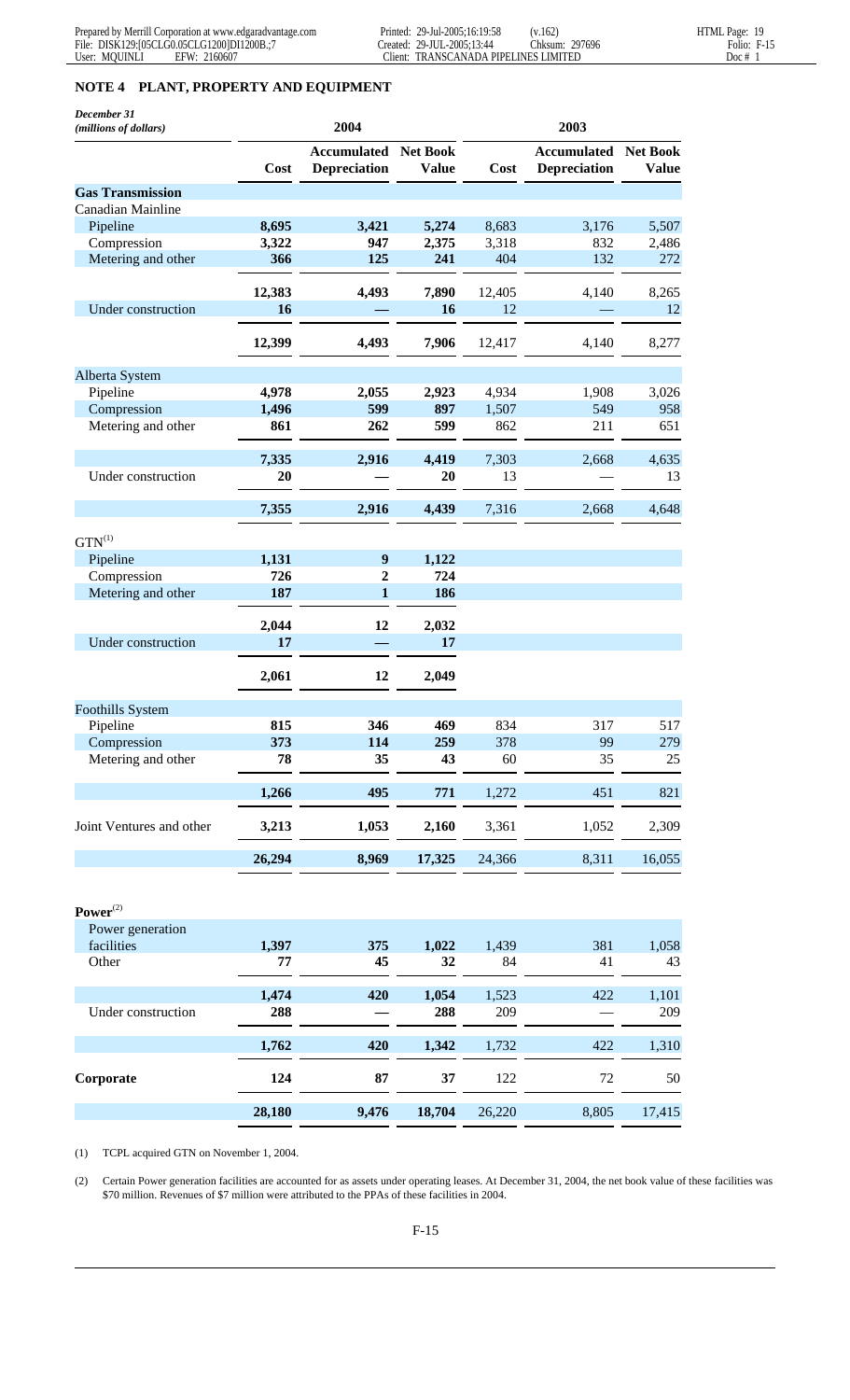# **NOTE 5 OTHER ASSETS**

| December 31 (millions of dollars) | 2004  | 2003  |
|-----------------------------------|-------|-------|
| Derivative contracts              | 253   | 118   |
| $PPAs - Canada^{(1)}$             | 274   | 278   |
| $PPAs - U.S.(1)$                  | 98    | 248   |
| Pension and other benefit plans   | 209   | 201   |
| Regulatory deferrals              | 199   | 212   |
| Loans and advances <sup>(2)</sup> | 135   | 111   |
| Goodwill                          | 58    |       |
| Other                             | 251   | 189   |
|                                   | 1,477 | 1,357 |
|                                   |       |       |

(1) The following amounts related to the PPAs are included in the consolidated financial statements.

| December 31<br>(millions of dollars) |      | 2004                        |                                 | 2003 |                             |                          |  |
|--------------------------------------|------|-----------------------------|---------------------------------|------|-----------------------------|--------------------------|--|
|                                      | Cost | Accumulated<br>Amortization | <b>Net</b><br><b>Book Value</b> | Cost | Accumulated<br>Amortization | Net<br><b>Book Value</b> |  |
| PPAs — Canada                        | 345  | 71                          | 274                             | 329  | 51                          | 278                      |  |
| $PPAs = U.S.$                        | 102  | Δ                           | 98                              | 276  | 28                          | 248                      |  |

The aggregate amortization expense with respect to the PPAs was \$24 million for the year ended December 31, 2004 (2003 - \$37 million; 2002 — \$28 million). The amortization expense with respect to the Company's PPAs approximate: 2005 — \$26 million; 2006 — \$26 million; 2007 — \$26 million; 2008 — \$26 million; and 2009 — \$26 million. In April 2004, the Company disposed of all its PPAs — U.S. to Power LP and, as a result of its joint venture investment in Power LP, recorded US\$74 million of PPAs — U.S. In 2004, TransCanada also recorded \$16 million of PPAs — Canada.

(2) Includes a \$75 million unsecured note receivable from Bruce Power L.P. (Bruce Power) bearing interest at 10.5 per cent per annum, due February 14, 2008.

#### **NOTE 6 JOINT VENTURE INVESTMENTS**

|                               |                              | <b>TCPL's Proportionate Share</b> |                                                                    |      |                                  |       |  |
|-------------------------------|------------------------------|-----------------------------------|--------------------------------------------------------------------|------|----------------------------------|-------|--|
|                               |                              |                                   | <b>Income Before Income Taxes</b><br><b>Year ended December 31</b> |      | <b>Net Assets</b><br>December 31 |       |  |
| (millions of dollars)         | Ownership<br><b>Interest</b> | 2004                              | 2003                                                               | 2002 | 2004                             | 2003  |  |
| <b>Gas Transmission</b>       |                              |                                   |                                                                    |      |                                  |       |  |
| <b>Great Lakes</b>            | $50.0\%$ <sup>(1)</sup>      | 86                                | 81                                                                 | 102  | 379                              | 419   |  |
| Iroquois                      | $41.0\%$ <sup>(1)</sup>      | 28                                | 31                                                                 | 30   | 175                              | 169   |  |
| TC PipeLines, LP              | 33.4%                        | 22                                | 21                                                                 | 24   | 124                              | 130   |  |
| Trans Québec & Maritimes      | 50.0%                        | 13                                | 14                                                                 | 13   | 75                               | 77    |  |
| CrossAlta                     | $60.0\%$ <sup>(1)</sup>      | 20                                | 11                                                                 | 21   | 24                               | 25    |  |
| Foothills                     | (2)                          |                                   | 19                                                                 | 29   |                                  |       |  |
| Other                         | Various                      | 6                                 | 7                                                                  | 7    | 27                               | 22    |  |
| <b>Power</b>                  |                              |                                   |                                                                    |      |                                  |       |  |
| Power LP                      | $30.6\%$ <sup>(3)</sup>      | 32                                | 25                                                                 | 26   | 289                              | 234   |  |
| <b>ASTC Power Partnership</b> | $50.0\%$ <sup>(4)</sup>      |                                   |                                                                    |      | 93                               | 99    |  |
|                               |                              | 207                               | 209                                                                | 252  | 1,186                            | 1,175 |  |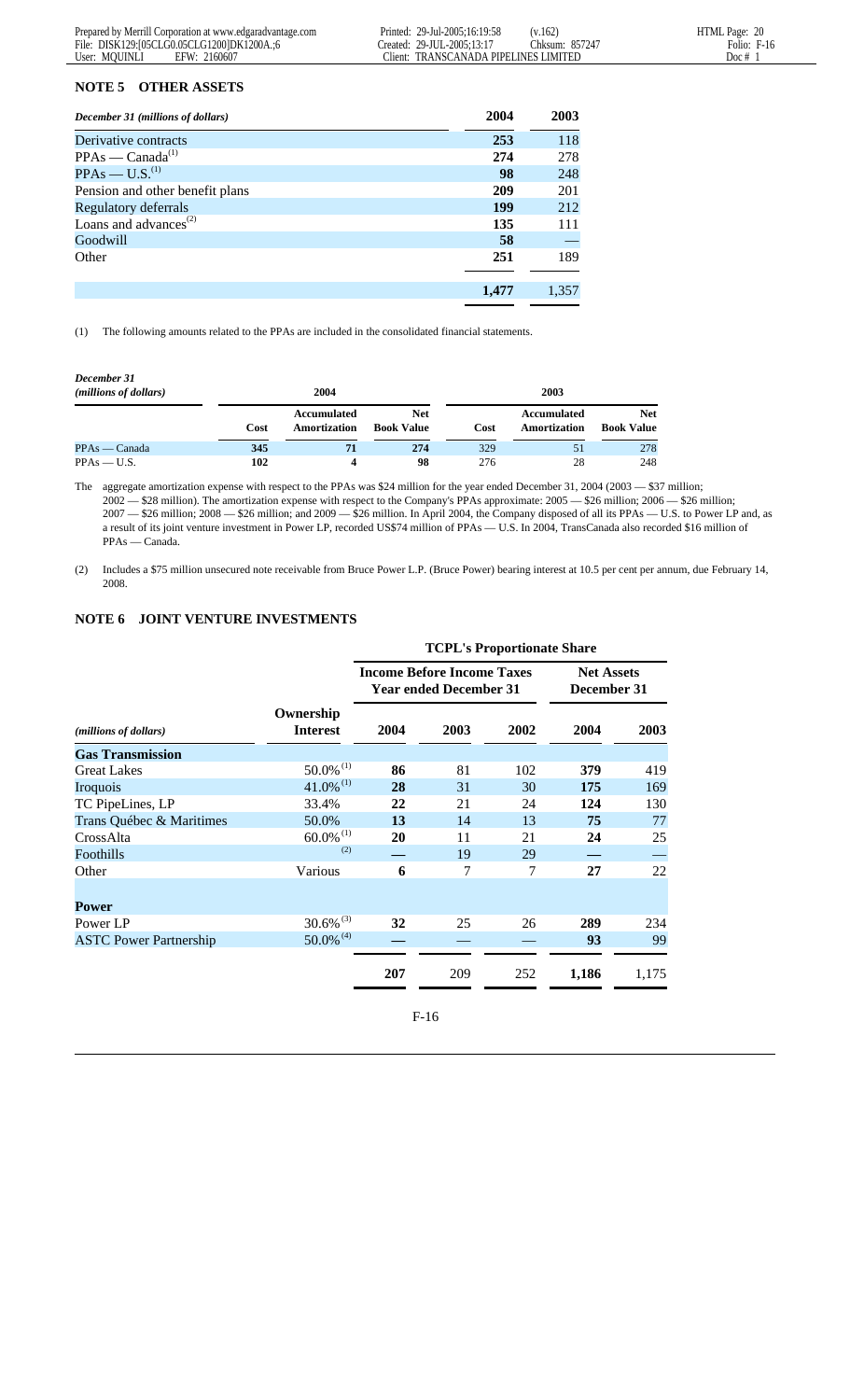- (1) Great Lakes Gas Transmission Limited Partnership (Great Lakes); Iroquois Gas Transmission System, L.P. (Iroquois); CrossAlta Gas Storage & Services Ltd. (CrossAlta).
- (2) In August 2003, the Company acquired the remaining interests in Foothills previously not held by TCPL, and Foothills was consolidated subsequent to that date.
- (3) In April 2004, the Company's interest in Power LP decreased to 30.6 per cent from 35.6 per cent.
- (4) The Company has a 50.0 per cent ownership interest in ASTC Power Partnership, which is located in Alberta and holds a PPA. The underlying power volumes related to the 50.0 per cent ownership interest in the Partnership are effectively transferred to TCPL.

Consolidated retained earnings at December 31, 2004 include undistributed earnings from these joint ventures of \$509 million (2003 — \$509 million).

#### **Summarized Financial Information of Joint Ventures**

| Year ended December 31 (millions of dollars)                      | 2004  | 2003  | 2002  |  |
|-------------------------------------------------------------------|-------|-------|-------|--|
| <b>Income</b>                                                     |       |       |       |  |
| Revenues                                                          | 559   | 623   | 680   |  |
| Other costs and expenses                                          | (238) | (275) | (251) |  |
| Depreciation                                                      | (88)  | (96)  | (119) |  |
| Financial charges and other                                       | (26)  | (43)  | (58)  |  |
| Proportionate share of income before income taxes of joint        |       |       |       |  |
| ventures                                                          | 207   | 209   | 252   |  |
| Year ended December 31 (millions of dollars)                      | 2004  | 2003  | 2002  |  |
| <b>Cash Flows</b>                                                 |       |       |       |  |
| Operations                                                        | 269   | 272   | 323   |  |
| Investing activities                                              | (179) | (114) | (124) |  |
| Financing activities                                              | (76)  | (156) | (210) |  |
| Effect of foreign exchange rate changes on cash and short-term    |       |       |       |  |
| investments                                                       | (5)   | (10)  | (1)   |  |
|                                                                   |       |       |       |  |
| Proportionate share of increase/(decrease) in cash and short-term |       |       |       |  |
| investments of joint ventures                                     | 9     | (8)   | (12)  |  |
| December 31 (millions of dollars)                                 | 2004  | 2003  |       |  |
|                                                                   |       |       |       |  |
| <b>Balance Sheet</b>                                              |       |       |       |  |
| Cash and short-term investments                                   | 64    | 55    |       |  |
| Other current assets                                              | 133   | 106   |       |  |
| Long-term investments                                             | 105   | 118   |       |  |
| Plant, property and equipment                                     | 1,644 | 1,693 |       |  |
| Other assets and deferred amounts (net)                           | 221   | 109   |       |  |
| <b>Current liabilities</b>                                        | (153) | (94)  |       |  |
| Non-recourse debt                                                 | (779) | (761) |       |  |
| Future income taxes                                               | (49)  | (51)  |       |  |
| Proportionate share of net assets of joint ventures               | 1,186 | 1,175 |       |  |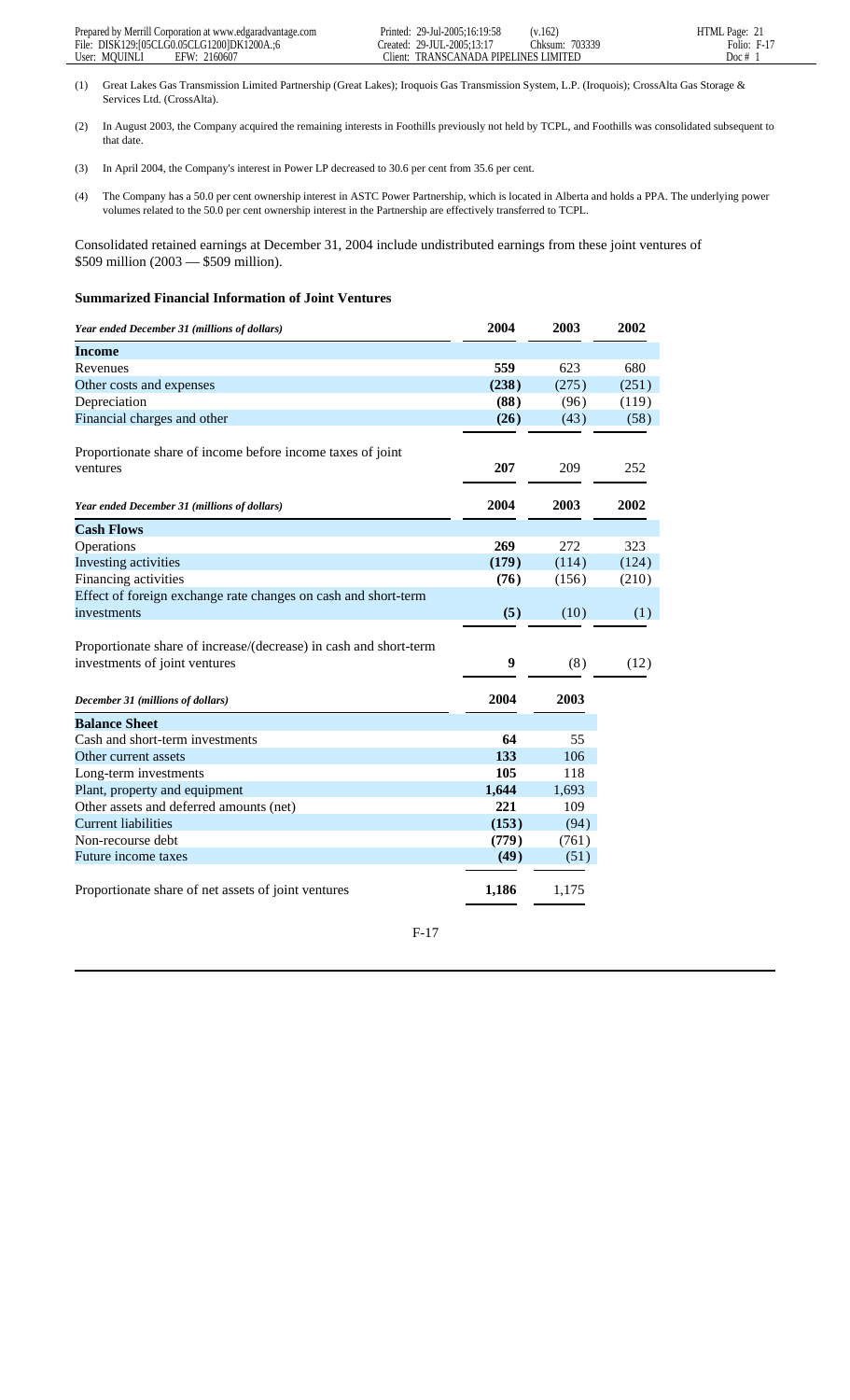#### **NOTE 7 LONG-TERM INVESTMENTS**

|                         |                              | <b>TCPL's Share</b>                                                                        |      |                                                                              |            |                                                    |      |      |      |
|-------------------------|------------------------------|--------------------------------------------------------------------------------------------|------|------------------------------------------------------------------------------|------------|----------------------------------------------------|------|------|------|
|                         |                              | <b>Distributions from</b><br><b>Equity Investments</b><br><b>Year ended</b><br>December 31 |      | <b>Income from Equity</b><br><b>Investments</b><br>Year ended<br>December 31 |            | <b>Equity</b><br><b>Investments</b><br>December 31 |      |      |      |
| (millions of dollars)   | Ownership<br><b>Interest</b> | 2004                                                                                       | 2003 | 2002                                                                         | 2004       | 2003                                               | 2002 | 2004 | 2003 |
| Power                   |                              |                                                                                            |      |                                                                              |            |                                                    |      |      |      |
| <b>Bruce Power</b>      | 31.6%                        |                                                                                            |      |                                                                              | <b>130</b> | 99                                                 |      | 642  | 513  |
|                         |                              |                                                                                            |      |                                                                              |            |                                                    |      |      |      |
| <b>Gas Transmission</b> |                              |                                                                                            |      |                                                                              |            |                                                    |      |      |      |
| Northern Border         | $10.0\%$ <sup>(1)</sup>      | 27                                                                                         | 22   | 26                                                                           | 23         | 22                                                 | 25   | 91   | 103  |
| TransGas de             |                              |                                                                                            |      |                                                                              |            |                                                    |      |      |      |
| Occidente S.A.          | 46.5%                        | 8                                                                                          | 8    |                                                                              | 11         | 27                                                 | 5    | 78   | 80   |
| Portland                | $61.7\%$ <sup>(2)</sup>      |                                                                                            | 10   |                                                                              |            | 14                                                 | 2    |      |      |
| Other                   | Various                      | 13                                                                                         | 6    | $\mathbf{1}$                                                                 | 7          | 3                                                  | 1    | 29   | 37   |
|                         |                              |                                                                                            |      |                                                                              |            |                                                    |      |      |      |
|                         |                              | 48                                                                                         | 46   | 27                                                                           | 171        | 165                                                | 33   | 840  | 733  |

(1) The Northern Border equity investment effective ownership interest of 10.0 per cent is the result of the Company holding a 33.4 per cent interest in TC PipeLines, LP, which holds a 30.0 per cent interest in Northern Border Pipeline Company (Northern Border).

(2) In September 2003, the Company increased its ownership interest in Portland to 43.4 per cent from 33.3 per cent. In December 2003, the Company increased its ownership interest to 61.7 per cent and the investment was fully consolidated subsequent to that date.

Consolidated retained earnings at December 31, 2004 include undistributed earnings from these equity investments of \$285 million (2003 — \$166 million).

# **NOTE 8 ACQUISITIONS AND DISPOSITIONS**

#### **Acquisitions**

#### *GTN*

On November 1, 2004, TCPL acquired GTN for approximately US\$1,730 million, including US\$528 million of assumed debt and closing adjustments. The purchase price was allocated on a preliminary basis as follows using an estimate of fair values of the net assets at the date of acquisition.

# **Purchase Price Allocation**

*(millions of U.S. dollars)*

| <b>Current</b> assets         | 45    |
|-------------------------------|-------|
| Plant, property and equipment | 1,712 |
| Other non-current assets      | 30    |
| Goodwill                      | 48    |
| <b>Current liabilities</b>    | (54)  |
| Long-term debt                | (528) |
| Other non-current liabilities | (51)  |
|                               |       |
|                               | 1.202 |

Goodwill, which is attributable to the North Baja System, will be re-evaluated on an annual basis for impairment. Factors that contributed to goodwill include opportunities for expansion, a strong competitive position, strong demand for gas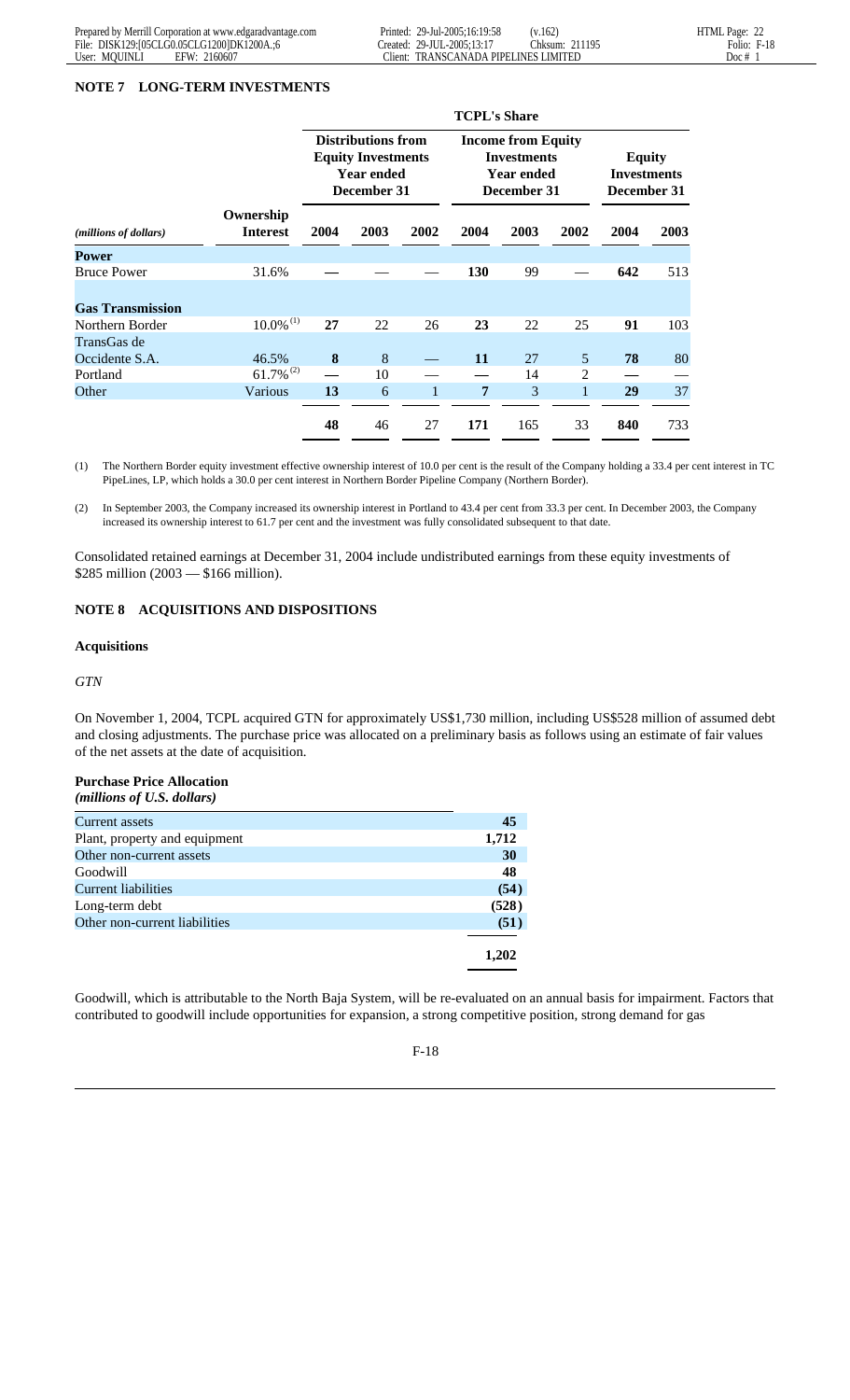in the western markets and access to an ample supply of relatively low-cost gas. The goodwill recognized on this transaction is expected to be fully deductible for tax purposes.

The acquisition was accounted for using the purchase method of accounting. The financial results of GTN have been consolidated with those of TCPL subsequent to the acquisition date and included in the Gas Transmission segment.

#### *Bruce Power*

On February 14, 2003, the Company acquired a 31.6 per cent interest in Bruce Power for \$409 million, including closing adjustments. As part of the acquisition, the Company also funded a one-third share (\$75 million) of a \$225 million accelerated deferred rent payment made by Bruce Power to Ontario Power Generation. The resulting note receivable from Bruce Power is recorded in other assets.

The purchase price of the Company's 31.6 per cent interest in Bruce Power was allocated as follows.

# **Purchase Price Allocation**

| ( <i>millions of dollars</i> )    |       |
|-----------------------------------|-------|
| Net book value of assets acquired | 281   |
| Capital lease                     | 301   |
| Power sales agreements            | (131) |
| Pension liability and other       | (42)  |
|                                   | 409   |
|                                   |       |

The amount allocated to the investment in Bruce Power includes a purchase price allocation of \$301 million to the capital lease of the Bruce Power plant which is being amortized on a straight-line basis over the lease term which extends to 2018, resulting in an annual amortization expense of \$19 million. The amount allocated to the power sales agreements is being amortized to income over the remaining term of the underlying sales contracts. The amortization of the fair value allocated to these contracts is: 2003 — \$38 million; 2004 — \$37 million; 2005 — \$25 million; 2006 — \$29 million; and 2007 — \$2 million.

# **Dispositions**

#### *Power LP*

On April 30, 2004, TCPL sold the ManChief and Curtis Palmer power facilities to Power LP for US\$402.6 million, plus closing adjustments of US\$12.8 million, and recognized a gain of \$25 million pre tax (\$15 million after tax). Power LP funded the purchase through an issue of 8.1 million subscription receipts and third party debt. As part of the subscription receipts offering, TCPL purchased 540,000 subscription receipts for an aggregate purchase price of \$20 million. The subscription receipts were subsequently converted into partnership units. The net impact of this issue reduced TCPL's ownership interest in Power LP to 30.6 per cent from 35.6 per cent.

At a special meeting held on April 29, 2004, Power LP's unitholders approved an amendment to the terms of the Power LP Partnership Agreement to remove Power LP's obligation to redeem all units not owned by TCPL at June 30, 2017. TCPL was required to fund this redemption, thus the removal of Power LP's obligation eliminates this requirement. The removal of the obligation and the reduction in TCPL's ownership interest in Power LP resulted in a gain of \$172 million. This amount includes the recognition of unamortized gains of \$132 million on previous Power LP transactions.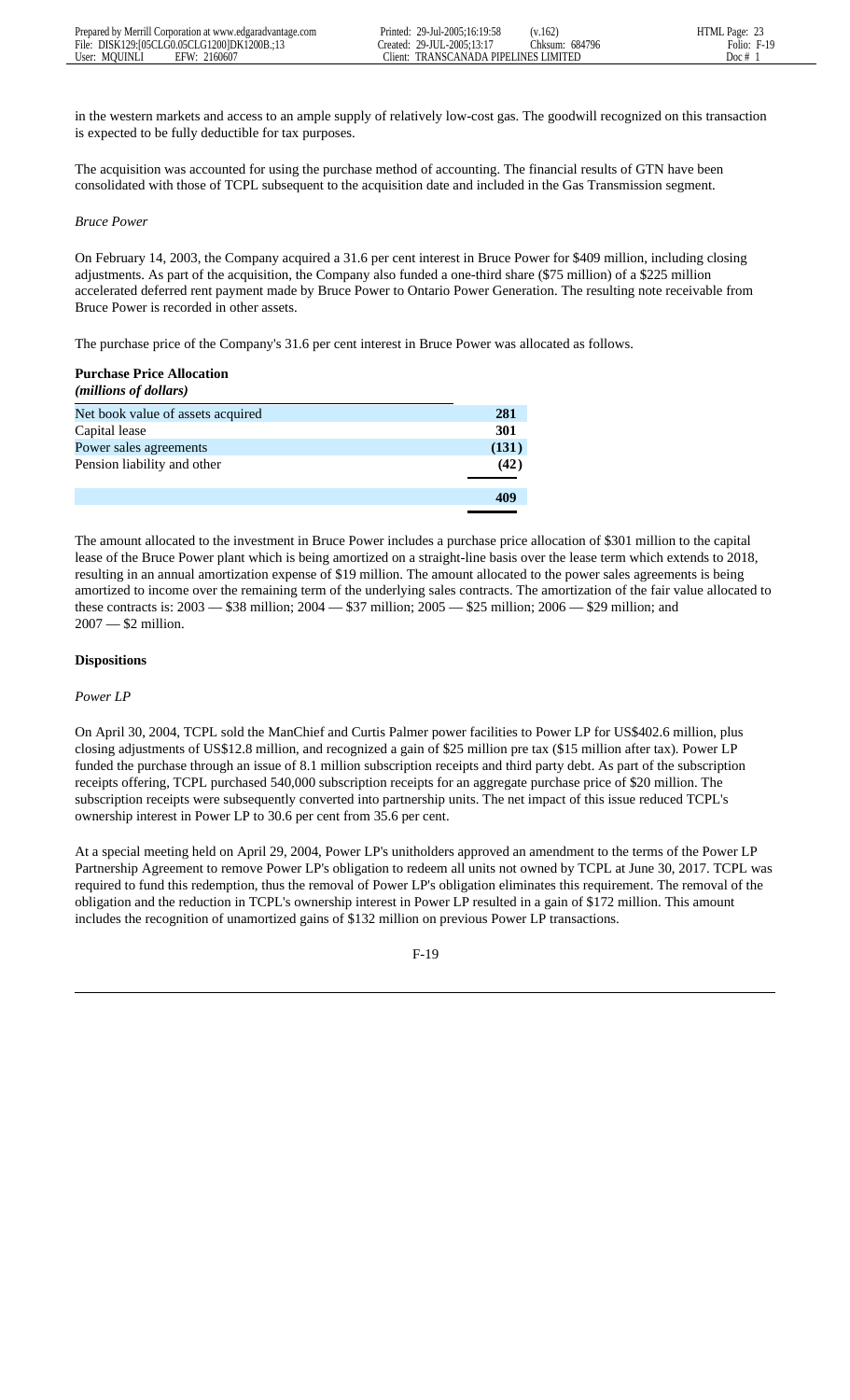# **NOTE 9 LONG-TERM DEBT**

|                                                                                               |                       | 2004                               |                                                               | 2003                               |                                                               |
|-----------------------------------------------------------------------------------------------|-----------------------|------------------------------------|---------------------------------------------------------------|------------------------------------|---------------------------------------------------------------|
|                                                                                               | <b>Maturity Dates</b> | Outstanding<br>December $31^{(1)}$ | Weighted<br>Average<br><b>Interest</b><br>Rate <sup>(2)</sup> | Outstanding<br>December $31^{(1)}$ | Weighted<br>Average<br><b>Interest</b><br>Rate <sup>(2)</sup> |
| <b>CANADIAN MAINLINE<sup>(3)</sup></b>                                                        |                       |                                    |                                                               |                                    |                                                               |
| First Mortgage Pipe Line Bonds                                                                |                       |                                    |                                                               |                                    |                                                               |
| Pounds Sterling (2004 and                                                                     |                       |                                    |                                                               |                                    |                                                               |
| $2003 - \pounds 25$                                                                           | 2007                  | 58                                 | 16.5%                                                         | 58                                 | 16.5%                                                         |
| <b>Debentures</b><br>Canadian dollars                                                         | 2008 to 2020          | 1,354                              | 10.9%                                                         | 1,354                              | 10.9%                                                         |
| U.S. dollars (2004 — US\$600;                                                                 |                       |                                    |                                                               |                                    |                                                               |
| $2003 - US$800$                                                                               | 2012 to 2021          | 722                                | 9.5%                                                          | 1,034                              | 9.2%                                                          |
| Medium-Term Notes                                                                             |                       |                                    |                                                               |                                    |                                                               |
| Canadian dollars                                                                              | 2005 to 2031          | 2,167                              | 6.9%                                                          | 2,312                              | 6.9%                                                          |
| U.S. dollars (2004 and<br>$2003 - US$120$                                                     | 2010                  | 144                                | 6.1%                                                          | 155                                | 6.1%                                                          |
| Foreign exchange differential recoverable                                                     |                       |                                    |                                                               |                                    |                                                               |
| through the tollmaking process <sup>(8)</sup>                                                 |                       |                                    |                                                               | (60)                               |                                                               |
|                                                                                               |                       | 4,445                              |                                                               | 4,853                              |                                                               |
|                                                                                               |                       |                                    |                                                               |                                    |                                                               |
| <b>ALBERTA SYSTEM<sup>(4)</sup></b><br>Debentures and Notes                                   |                       |                                    |                                                               |                                    |                                                               |
| Canadian dollars                                                                              | 2007 to 2024          | 607                                | 11.6%                                                         | 627                                | 11.6%                                                         |
| U.S. dollars (2004 — US\$375; 2003 —                                                          |                       |                                    |                                                               |                                    |                                                               |
| US\$500)                                                                                      | 2012 to 2023          | 451                                | 8.2%                                                          | 646                                | 8.3%                                                          |
| Medium-Term Notes                                                                             |                       |                                    |                                                               |                                    |                                                               |
| Canadian dollars                                                                              | 2005 to 2030          | 767                                | 7.4%                                                          | 767                                | 7.4%                                                          |
| U.S. dollars (2004 and<br>$2003 - US$233$                                                     | 2026 to 2029          | 280                                | 7.7%                                                          | 301                                | 7.7%                                                          |
| Foreign exchange differential recoverable                                                     |                       |                                    |                                                               |                                    |                                                               |
| through the tollmaking process <sup>(8)</sup>                                                 |                       |                                    |                                                               | (16)                               |                                                               |
|                                                                                               |                       | 2,105                              |                                                               | 2,325                              |                                                               |
| $\text{GTN}^{(5)}$                                                                            |                       |                                    |                                                               |                                    |                                                               |
| <b>Unsecured Debentures and Notes</b>                                                         |                       |                                    |                                                               |                                    |                                                               |
| $(2004 - US$525)$                                                                             | 2005 to 2025          | 632                                | 7.2%                                                          |                                    |                                                               |
| <b>FOOTHILLS SYSTEM</b> <sup>(3)</sup>                                                        |                       |                                    |                                                               |                                    |                                                               |
| <b>Senior Secured Notes</b><br><b>Senior Unsecured Notes</b>                                  | 2009 to 2014          | 400                                | 4.9%                                                          | 80<br>300                          | 4.3%<br>4.7%                                                  |
|                                                                                               |                       |                                    |                                                               |                                    |                                                               |
|                                                                                               |                       | 400                                |                                                               | 380                                |                                                               |
|                                                                                               |                       |                                    |                                                               |                                    |                                                               |
| PORTLAND <sup>(6)</sup><br>Senior Secured Notes                                               |                       |                                    |                                                               |                                    |                                                               |
| U.S. dollars $(2004 - US$256;$                                                                |                       |                                    |                                                               |                                    |                                                               |
| $2003 - US$271)$                                                                              | 2018                  | 308                                | 5.9%                                                          | 350                                | 5.9%                                                          |
|                                                                                               |                       |                                    |                                                               |                                    |                                                               |
| <b>OTHER</b><br>Medium-Term Notes <sup>(3)</sup>                                              |                       |                                    |                                                               |                                    |                                                               |
| Canadian dollars                                                                              | 2005 to 2030          | 592                                | $6.2\%$                                                       | 592                                | 6.2%                                                          |
| U.S. dollars (2004 - US\$521;                                                                 |                       |                                    |                                                               |                                    |                                                               |
| $2003 - US$665)$                                                                              | 2006 to 2025          | 627                                | $6.9\%$                                                       | 859                                | 6.8%                                                          |
| Subordinated Debentures <sup>(3)</sup>                                                        |                       |                                    |                                                               |                                    |                                                               |
| U.S. dollars (2004 and 2003 - US\$57)<br>Unsecured Loans, Debentures and Notes <sup>(7)</sup> | 2006                  | 68                                 | 9.1%                                                          | 74                                 | 9.1%                                                          |
| U.S. dollars (2004 - US\$1,082;<br>$2003 - US$446)$                                           | 2005 to 2034          | 1,302                              | 5.1%                                                          | 582                                | 4.9%                                                          |
|                                                                                               |                       | 2,589                              |                                                               | 2,107                              |                                                               |
|                                                                                               |                       |                                    |                                                               |                                    |                                                               |
| Less: Current Portion of Long-Term Debt                                                       |                       | 10,479<br>766                      |                                                               | 10,015<br>550                      |                                                               |
|                                                                                               |                       |                                    |                                                               |                                    |                                                               |
|                                                                                               |                       | 9,713                              |                                                               | 9,465                              |                                                               |

(1) Amounts outstanding are stated in millions of Canadian dollars; amounts denominated in currencies other than Canadian dollars are stated in millions.

(2) Weighted average interest rates are stated as at the respective outstanding dates. The effective weighted average interest rates resulting from swap agreements are as follows: Foothills senior unsecured notes in 2003 — 5.8 per cent; Portland senior secured notes in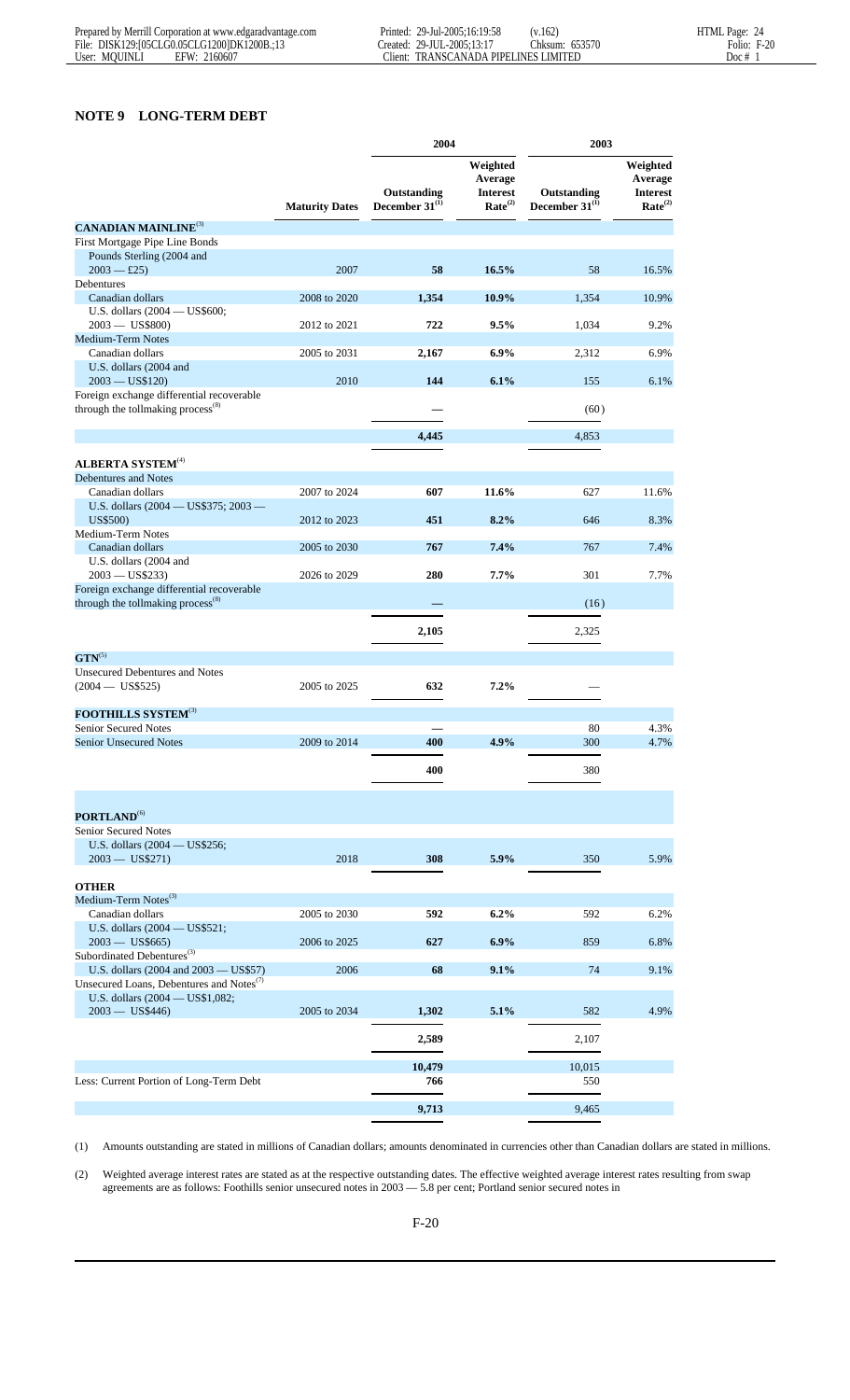2003 — 6.2 per cent; Other U.S. dollar subordinated debentures – 9.0 per cent (2003 — 9.0 per cent); and Other U.S. dollar unsecured loans, debentures and notes  $-5.2$  per cent (2003  $-5.2$  per cent).

- (3) Long-term debt of TCPL.
- (4) Long-term debt of NOVA Gas Transmission Ltd. excluding a \$241 million note held by TCPL (2003 \$258 million).
- (5) Long-term debt of Gas Transmission Northwest Corporation.
- (6) Long-term debt of Portland.
- (7) Long-term debt of TCPL, excluding \$85 million held by OSP Finance Company and \$14 million held by TC Ocean State Corporation.
- (8) See Note 2, Accounting Changes "Generally Accepted Accounting Principles".

#### **Principal Repayments**

Principal repayments on the long-term debt of the Company approximate: 2005 — \$766 million; 2006 — \$387 million; 2007 — \$615 million; 2008 — \$545 million; and 2009 — \$753 million.

#### **Debt Shelf Programs**

At December 31, 2004, \$1.5 billion of medium-term note debentures could be issued under a base shelf program in Canada and US\$1 billion of debt securities could be issued under a debt shelf program in the U.S. In January 2005, the Company issued \$300 million of 12-year medium-term notes bearing interest of 5.1 per cent under the Canadian base shelf program.

#### **CANADIAN MAINLINE**

#### **First Mortgage Pipe Line Bonds**

The Deed of Trust and Mortgage securing the Company's First Mortgage Pipe Line Bonds limits the specific and floating charges to those assets comprising the present and future Canadian Mainline and TCPL's present and future gas transportation contracts.

# **ALBERTA SYSTEM**

#### **Debentures**

Debentures amounting to \$225 million have retraction provisions which entitle the holders to require redemption of up to 8 per cent of the then outstanding principal plus accrued and unpaid interest on specified repayment dates. No redemptions have been made to December 31, 2004.

#### **Medium-Term Notes**

Medium-term notes amounting to \$50 million have a provision entitling the holders to extend the maturity of the medium-term notes from the initial repayment date of 2007 to 2027. If extended, the interest rate would increase from 6.1 per cent to 7.0 per cent and the medium-term notes would become redeemable at the option of the Company.

#### **GAS TRANSMISSION NORTHWEST CORPORATION**

#### **Senior Unsecured Notes**

Senior unsecured notes amounting to US\$250 million are redeemable by the Company at any time on or after June 1, 2005.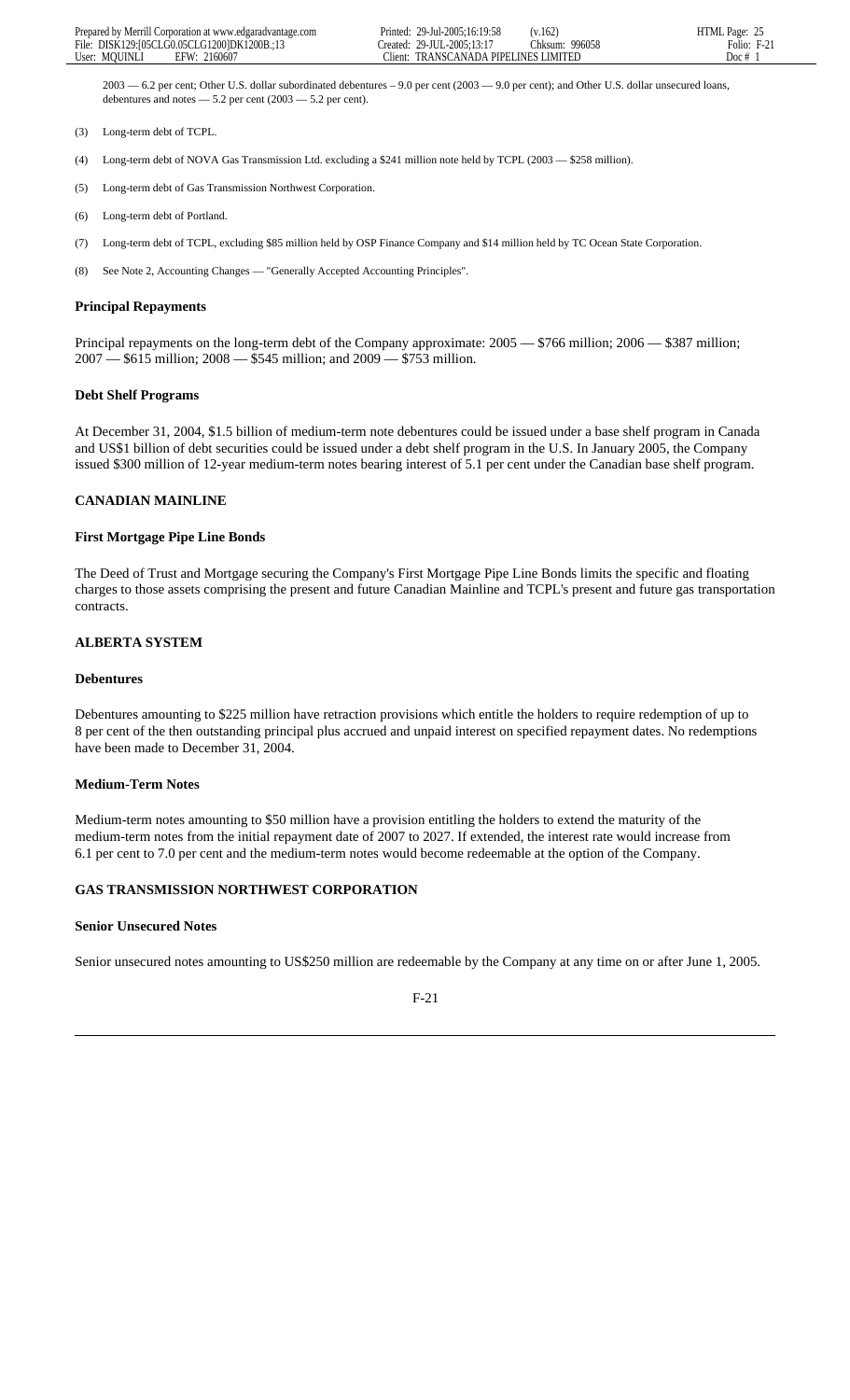# **OTHER**

# *Medium-Term Notes*

Medium-term notes amounting to \$150 million have retraction provisions which entitle the holders to require redemption of the principal plus accrued and unpaid interest in 2005.

# **Financial Charges**

| 2004 | 2003 | 2002 |
|------|------|------|
| 805  | 801  | 850  |
| (31) | (14) | (17) |
| 38   | 34   | 34   |
|      |      |      |
| 812  | 821  | 867  |
|      |      |      |

The Company made interest payments of \$816 million for the year ended December 31, 2004 (2003 — \$846 million; 2002 — \$866 million). The Company capitalized \$11 million of interest for the year ended December 31, 2004 (2003 — \$9 million; 2002 — nil).

# **NOTE 10 NON-RECOURSE DEBT OF JOINT VENTURES**

|                                      |                       | 2004                               |                                                               | 2003                               |                                                               |  |
|--------------------------------------|-----------------------|------------------------------------|---------------------------------------------------------------|------------------------------------|---------------------------------------------------------------|--|
|                                      | <b>Maturity Dates</b> | Outstanding<br>December $31^{(1)}$ | Weighted<br>Average<br><b>Interest</b><br>Rate <sup>(2)</sup> | Outstanding<br>December $31^{(1)}$ | Weighted<br>Average<br><b>Interest</b><br>Rate <sup>(2)</sup> |  |
| <b>Great Lakes</b>                   |                       |                                    |                                                               |                                    |                                                               |  |
| Senior Unsecured Notes               |                       |                                    |                                                               |                                    |                                                               |  |
| $(2004 - US$235;$<br>$2003 - US$240$ | 2011 to 2030          | 283                                | $7.9\%$                                                       | 310                                | 7.9%                                                          |  |
| <b>Iroquois</b>                      |                       |                                    |                                                               |                                    |                                                               |  |
| <b>Senior Unsecured Notes</b>        |                       |                                    |                                                               |                                    |                                                               |  |
| $(2004 \text{ and } 2003 - US$151)$  | 2010 to 2027          | 182                                | 7.5%                                                          | 196                                | 7.5%                                                          |  |
| <b>Bank Loan</b>                     |                       |                                    |                                                               |                                    |                                                               |  |
| $(2004 - US$36; 2003 - US$43)$       | 2008                  | 43                                 | 2.5%                                                          | 56                                 | 2.3%                                                          |  |
| <b>Trans Québec &amp; Maritimes</b>  |                       |                                    |                                                               |                                    |                                                               |  |
| <b>Bonds</b>                         | 2005 to 2010          | 143                                | 7.3%                                                          | 143                                | 7.3%                                                          |  |
| Term Loan                            | 2006                  | 29                                 | 3.2%                                                          | 34                                 | 3.5%                                                          |  |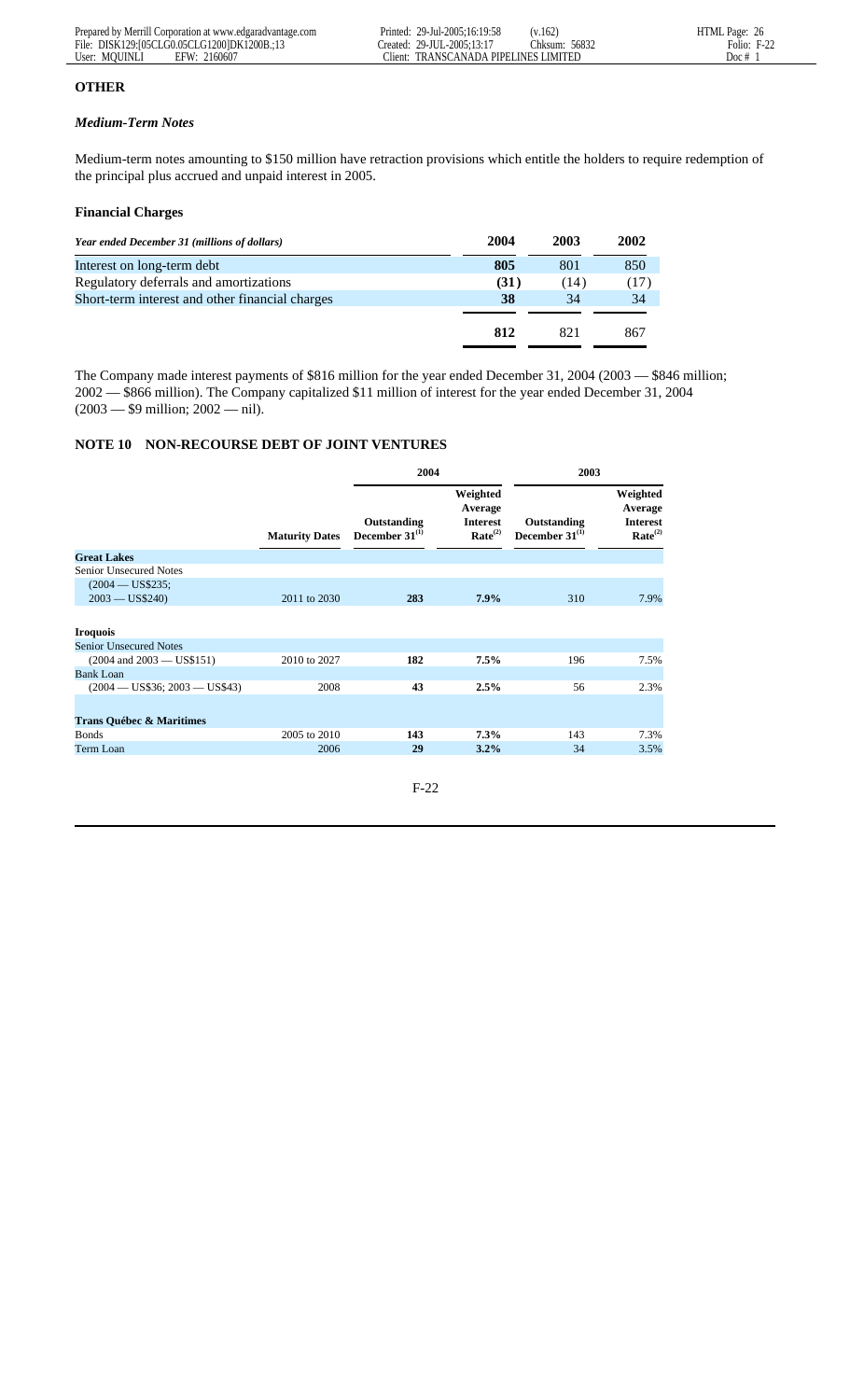| <b>TransCanada Power, L.P.</b>        |              |              |         |     |      |
|---------------------------------------|--------------|--------------|---------|-----|------|
| Senior Unsecured Notes                |              |              |         |     |      |
| $(2004 - US$58)$                      | 2014         | 70           | $5.9\%$ |     |      |
| <b>Credit Facility</b>                | 2009         | 64           | $3.2\%$ |     |      |
| Term Loan                             | 2010         | $\mathbf{2}$ | 11.3%   |     |      |
| <b>Other</b>                          | 2005 to 2012 | 46           | 4.9%    | 41  | 5.4% |
|                                       |              |              |         |     |      |
|                                       |              | 862          |         | 780 |      |
| Less: Current Portion of Non-Recourse |              |              |         |     |      |
| Debt of Joint Ventures                |              | 83           |         | 19  |      |
|                                       |              |              |         |     |      |
|                                       |              | 779          |         | 761 |      |
|                                       |              |              |         |     |      |

(1) Amounts outstanding represent TCPL's proportionate share and are stated in millions of Canadian dollars; amounts denominated in U.S. dollars are stated in millions.

(2) Weighted average interest rates are stated as at the respective outstanding dates. At December 31, 2004, the effective weighted average interest rates resulting from swap agreements are as follows: Iroquois bank loan — 4.1 per cent (2003 — 4.5 per cent) and Power, L.P. Credit Facility — 5.2 per cent.

The debt of joint ventures is non-recourse to TCPL. The security provided by each joint venture is limited to the rights and assets of that joint venture and does not extend to the rights and assets of TCPL, except to the extent of TCPL's investment.

The Company's proportionate share of principal repayments resulting from maturities and sinking fund obligations of the non-recourse joint venture debt approximates: 2005 — \$83 million; 2006 — \$49 million; 2007 — \$18 million; 2008 — \$18 million; and 2009 — \$141 million.

The Company's proportionate share of the interest payments of joint ventures was \$55 million for the year ended December 31, 2004 (2003 — \$67 million; 2002 — \$88 million).

#### **NOTE 11 DEFERRED AMOUNTS**

| December 31 (millions of dollars) | 2004 | 2003 |
|-----------------------------------|------|------|
| Derivative contracts              | 209  | 40   |
| Regulatory deferrals              | 229  | 131  |
| Other benefit plans               | 63   | 32   |
| Deferred revenue                  | 58   | 215  |
| Asset retirement obligation       | 36   | 9    |
| Other                             | 71   | 134  |
|                                   |      |      |
|                                   | 666  | 561  |
|                                   |      |      |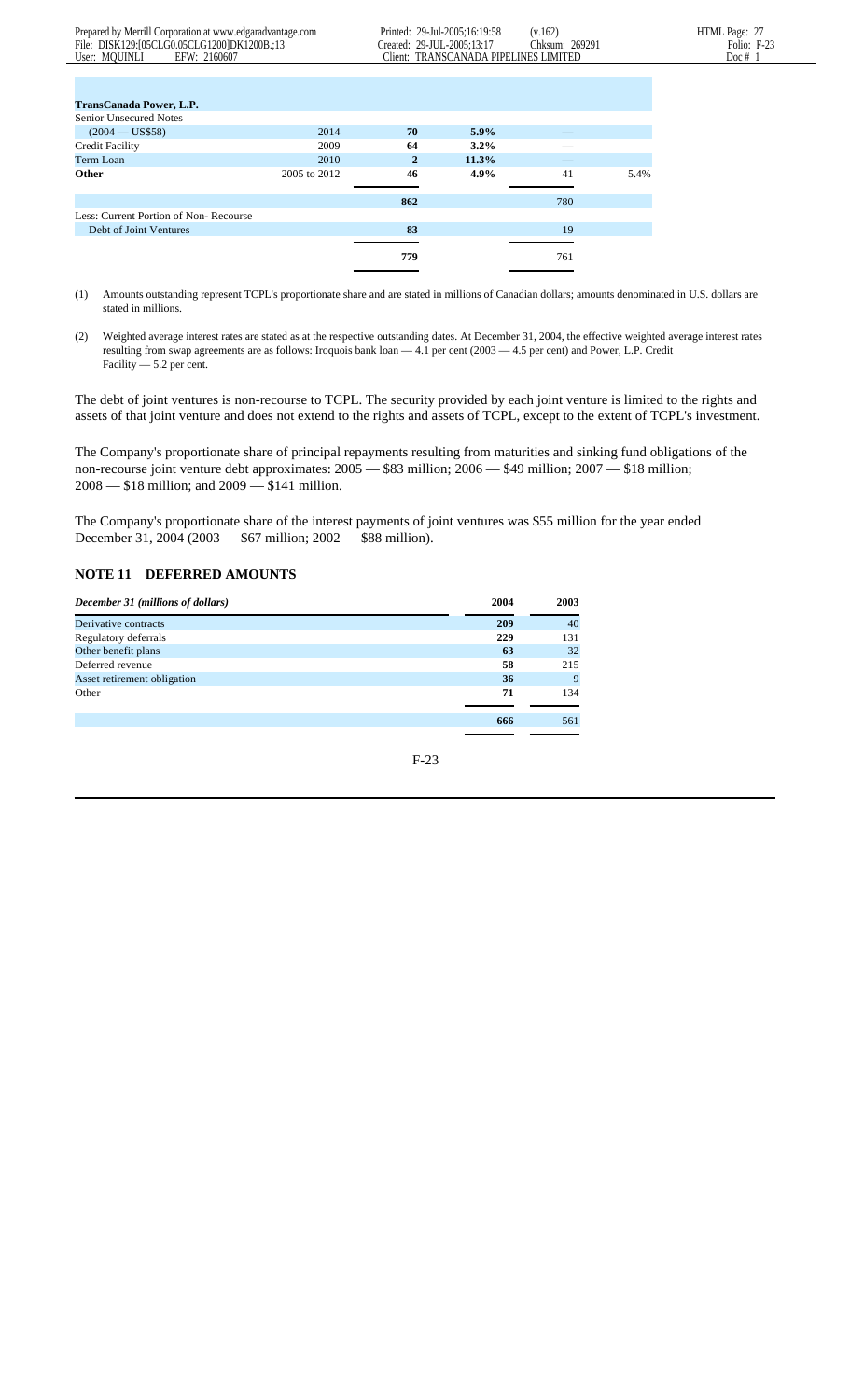#### **NOTE 12 PREFERRED SECURITIES**

The US\$460 million 8.25 per cent preferred securities are redeemable by the Company at par at any time. The Company may elect to defer interest payments on the preferred securities and settle the deferred interest in either cash or common shares.

Since the deferred interest may be settled through the issuance of common shares at the option of the Company, the preferred securities are classified into their respective debt and equity components. At December 31, 2004, the debt component of the preferred securities is \$19 million (US\$16 million) (2003 — \$22 million (US\$14 million)) and the equity component of the preferred securities is \$670 million (US\$444 million) (2003 — \$672 million (US\$446 million)).

Effective January 1, 2005, under new Canadian accounting standards, the equity component of preferred securities will be classified as debt.

#### **NOTE 13 PREFERRED SHARES**

| December 31                              | Number of<br><b>Shares</b><br>(thousands) | <b>Dividend</b><br><b>Rate Per</b><br><b>Share</b> | <b>Redemption</b><br><b>Price Per</b><br><b>Share</b> | 2004<br>(millions)<br>of<br>dollars) | 2003<br>(millions)<br>of<br>dollars) |
|------------------------------------------|-------------------------------------------|----------------------------------------------------|-------------------------------------------------------|--------------------------------------|--------------------------------------|
| <b>Cumulative First Preferred Shares</b> |                                           |                                                    |                                                       |                                      |                                      |
| Series U                                 | 4.000                                     | \$2.80                                             | \$50.00                                               | 195                                  | 195                                  |
| Series Y                                 | 4,000                                     | \$2.80                                             | \$50.00                                               | 194                                  | 194                                  |
|                                          |                                           |                                                    |                                                       |                                      |                                      |
|                                          |                                           |                                                    |                                                       | 389                                  | 389                                  |

The authorized number of preferred shares issuable in series is unlimited. All of the cumulative first preferred shares are without par value.

On or after October 15, 2013, for the Series U shares, and on or after March 5, 2014, for the Series Y shares, the Company may redeem the shares at \$50 per share.

# **NOTE 14 COMMON SHARES**

|                                           | <b>Number</b><br>of Shares<br>(thousands) | <b>Amount</b><br>(millions)<br>of<br>dollars) |
|-------------------------------------------|-------------------------------------------|-----------------------------------------------|
| Outstanding at January 1, 2002            | 476,631                                   | 4,564                                         |
| Exercise of options                       | 2,871                                     | 50                                            |
| Outstanding at December 31, 2002          | 479,502                                   | 4,614                                         |
| Exercise of options                       | 1,166                                     | 18                                            |
| Outstanding at December 31, 2003 and 2004 | 480,668                                   | 4,632                                         |

#### **Common Shares Issued and Outstanding**

The Company is authorized to issue an unlimited number of common shares of no par value.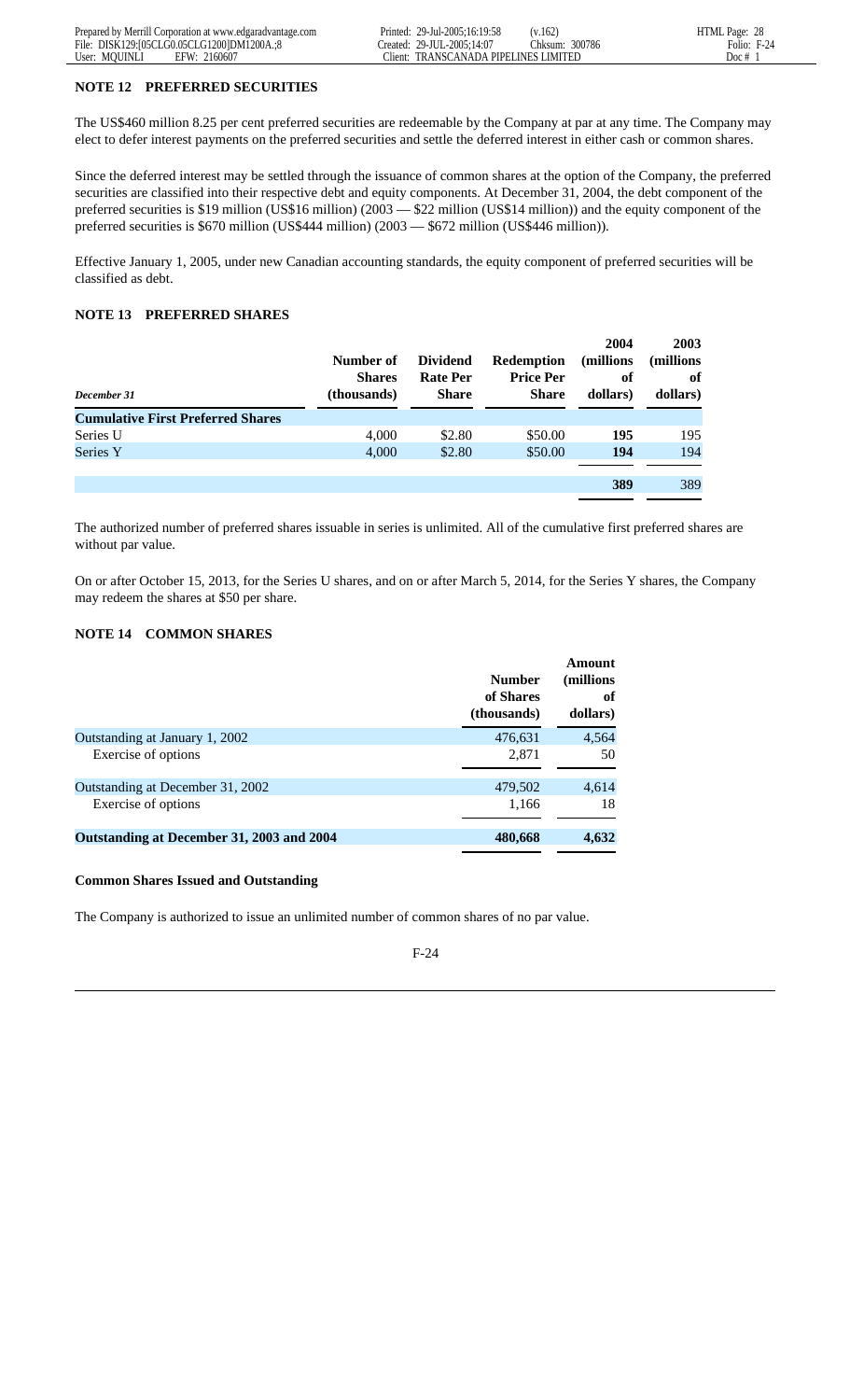#### **Restriction on Dividends**

Certain terms of the Company's preferred shares, preferred securities, and debt instruments could restrict the Company's ability to declare dividends on preferred and common shares. At December 31, 2004, under the most restrictive provisions, approximately \$1.4 billion was available for the payment of dividends on common shares.

# **NOTE 15 RISK MANAGEMENT AND FINANCIAL INSTRUMENTS**

The Company issues short-term and long-term debt, including amounts in foreign currencies, purchases and sells energy commodities and invests in foreign operations. These activities result in exposures to interest rates, energy commodity prices and foreign currency exchange rates. The Company uses derivatives to manage the risk that results from these activities.

# *Carrying Values of Derivatives*

The carrying amounts of derivatives, which hedge the price risk of foreign currency denominated assets and liabilities of self-sustaining foreign operations, are recorded on the balance sheet at their fair value. Gains and losses on these derivatives, realized and unrealized, are included in the foreign exchange adjustment account in Shareholders' Equity as an offset to the corresponding gains and losses on the translation of the assets and liabilities of the foreign subsidiaries. As of January 1, 2004, carrying amounts for interest rate swaps are recorded on the balance sheet at their fair value. Foreign currency transactions hedged by foreign exchange contracts are recorded at the contract rate. Power, natural gas and heat rate derivatives are recorded on the balance sheet at their fair value. The carrying amounts shown in the tables that follow are recorded in the consolidated balance sheet.

# *Fair Values of Financial Instruments*

Cash and short-term investments and notes payable are valued at their carrying amounts due to the short period to maturity. The fair values of long-term debt, non-recourse long-term debt of joint ventures and junior subordinated debentures are determined using market prices for the same or similar issues.

The fair values of foreign exchange and interest rate derivatives have been estimated using year-end market rates. The fair values of power, natural gas and heat rate derivatives have been calculated using estimated forward prices for the relevant period.

# *Credit Risk*

Credit risk results from the possibility that a counterparty to a derivative in which the Company has an unrealized gain fails to perform according to the terms of the contract. Credit exposure is minimized through the use of established credit management techniques, including formal assessment processes, contractual and collateral requirements, master netting arrangements and credit exposure limits. At December 31, 2004, for foreign currency and interest rate derivatives, total credit risk and the largest credit exposure to a single counterparty were \$127 million and \$40 million, respectively. At December 31, 2004, for power, natural gas and heat rate derivatives, total credit risk and the largest credit exposure to a single counterparty were \$19 million and \$7 million, respectively.

# *Notional or Notional Principal Amounts*

Notional principal amounts are not recorded in the financial statements because these amounts are not exchanged by the Company and its counterparties and are not a measure of the Company's exposure. Notional amounts are used only as the basis for calculating payments for certain derivatives.

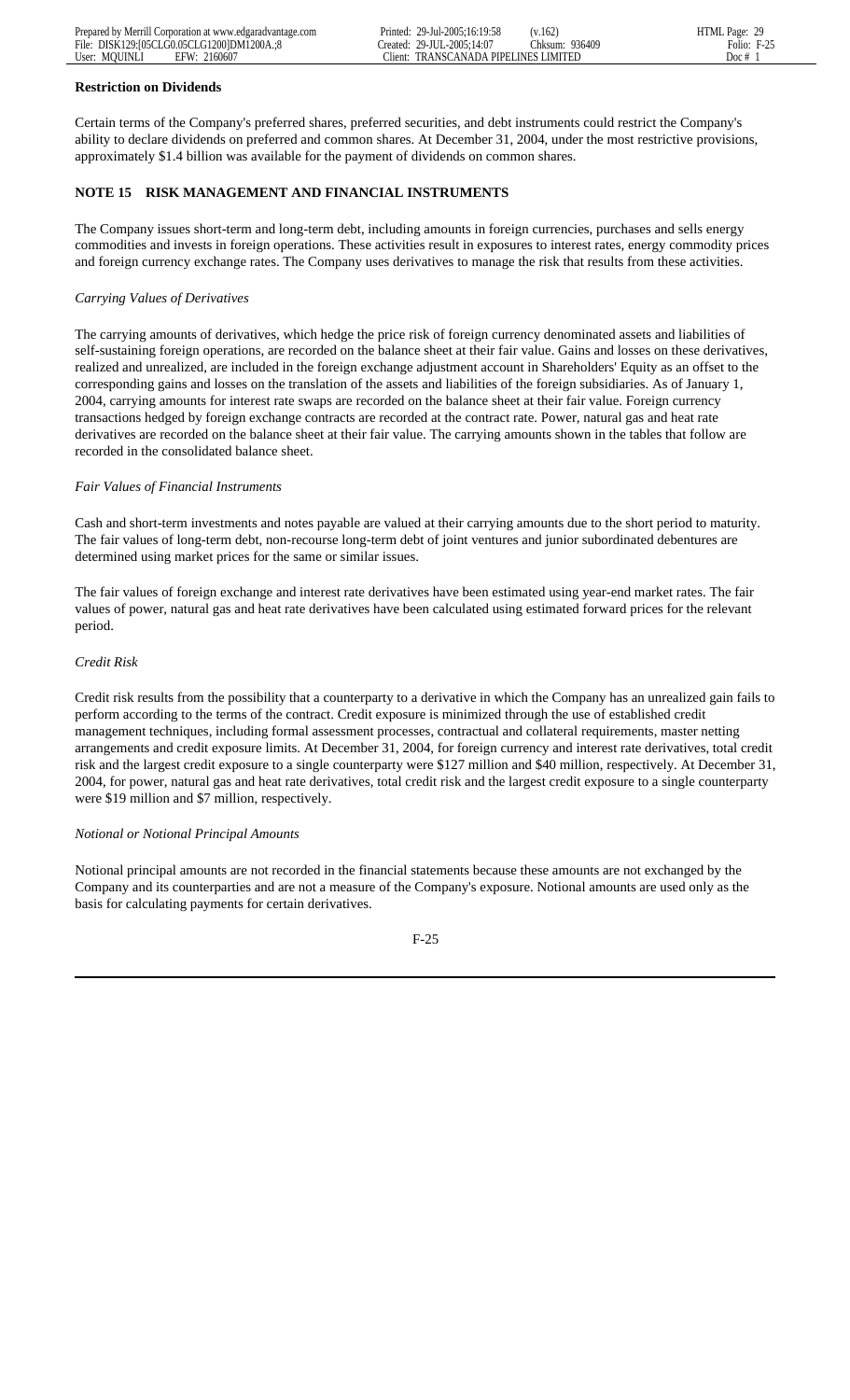#### **Foreign Investments**

At December 31, 2004 and 2003, the Company had foreign currency denominated assets and liabilities which created an exposure to changes in exchange rates. The Company uses foreign currency derivatives to hedge this net exposure on an after-tax basis. The foreign currency derivatives have a floating interest rate exposure which the Company partially hedges by entering into interest rate swaps and forward rate agreements. The fair values shown in the table below for those derivatives that have been designated as and are effective as hedges for foreign exchange risk are offset by translation gains or losses on the net assets and are recorded in the foreign exchange adjustment account in Shareholders' Equity.

#### **Net Investment in Foreign Assets**

#### Asset/(Liability)

|                                                   |                                | 2004                                                                                                                |     | 2003                 |                                                                                                    |  |
|---------------------------------------------------|--------------------------------|---------------------------------------------------------------------------------------------------------------------|-----|----------------------|----------------------------------------------------------------------------------------------------|--|
| December 31 (millions of dollars)                 | Accounting<br><b>Treatment</b> | <b>Notional</b><br><sub>or</sub><br><b>Notional</b><br><b>Principal</b><br>Fair<br>Amount<br><b>Value</b><br>(U.S.) |     | Fair<br><b>Value</b> | <b>Notional</b><br><sub>or</sub><br><b>Notional</b><br><b>Principal</b><br><b>Amount</b><br>(U.S.) |  |
| U.S. dollar cross-currency swaps                  |                                |                                                                                                                     |     |                      |                                                                                                    |  |
| (maturing 2006 to 2009)                           | Hedge                          | 95                                                                                                                  | 400 | 65                   | 250                                                                                                |  |
| U.S. dollar forward foreign exchange<br>contracts |                                |                                                                                                                     |     |                      |                                                                                                    |  |
| (maturing 2005)                                   | Hedge                          | (1)                                                                                                                 | 305 | 3                    | 125                                                                                                |  |
| U.S. dollar options                               |                                |                                                                                                                     |     |                      |                                                                                                    |  |
| (maturing 2005)                                   | Non-hedge                      |                                                                                                                     | 100 |                      |                                                                                                    |  |

In accordance with the Company's accounting policy, each of the above derivatives is recorded on the consolidated balance sheet at its fair value in 2004. For derivatives that have been designated as and are effective as hedges of the net investment in foreign operations, the offsetting amounts are included in the foreign exchange adjustment account.

In addition, at December 31, 2004, the Company had interest rate swaps associated with the cross-currency swaps with notional principal amounts of \$375 million (2003 — \$311 million) and US\$250 million (2003 — US\$200 million). The carrying amount and fair value of these interest rate swaps was \$4 million (2003 — \$3 million) and \$4 million (2003 — \$1 million), respectively.

# **Reconciliation of Foreign Exchange Adjustment Gains/(Losses)**

| December 31 (millions of dollars)                             | 2004 | 2003  |
|---------------------------------------------------------------|------|-------|
| Balance at beginning of year                                  | (40) | 14    |
| Translation losses on foreign currency denominated net assets | (64) | (136) |
| Foreign exchange gains on derivatives, net of income taxes    | 33   | 82    |
|                                                               | (71) | (40)  |
|                                                               |      |       |

# **Foreign Exchange Gains/(Losses)**

Foreign exchange gains/(losses) included in Other Expenses/(Income) for the year ended December 31, 2004 are \$4 million  $(2003 - \text{nil}; 2002 - \text{$}11) \text{ million}).$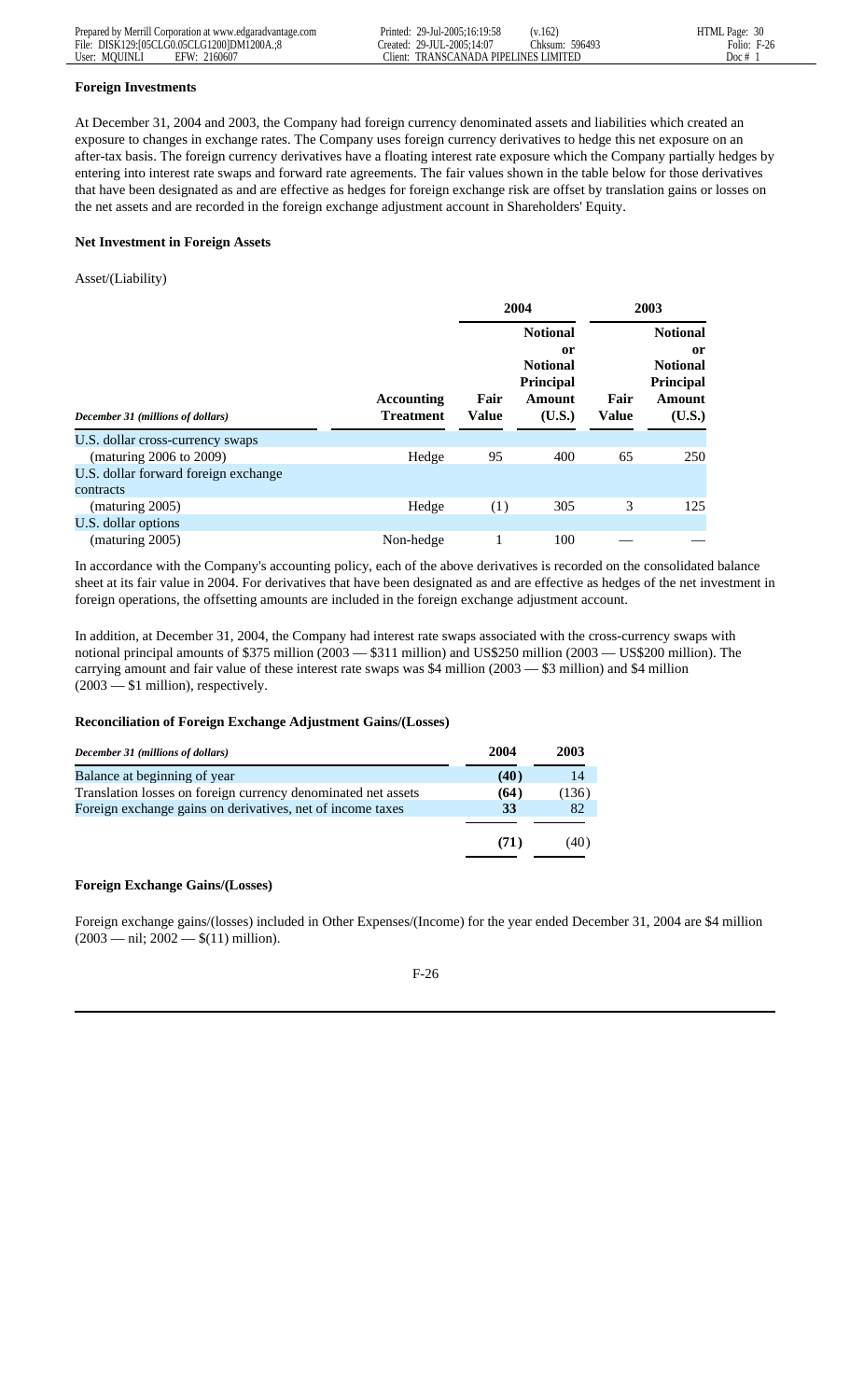#### **Foreign Exchange and Interest Rate Management Activity**

The Company manages certain of the foreign exchange risk of U.S. dollar debt, U.S. dollar expenses and the interest rate exposures of the Canadian Mainline, the Alberta System, GTN and the Foothills System through the use of foreign currency and interest rate derivatives. Certain of the realized gains and losses on these derivatives are shared with shippers on predetermined terms. The details of the foreign exchange and interest rate derivatives are shown in the table below.

#### Asset/(Liability)

|                                   |                                |                      | 2004                                                                              | 2003                 |                                                                        |
|-----------------------------------|--------------------------------|----------------------|-----------------------------------------------------------------------------------|----------------------|------------------------------------------------------------------------|
| December 31 (millions of dollars) | Accounting<br><b>Treatment</b> | Fair<br><b>Value</b> | <b>Notional</b><br><sub>or</sub><br><b>Notional</b><br>Principal<br><b>Amount</b> | Fair<br><b>Value</b> | <b>Notional</b><br>or<br><b>Notional</b><br>Principal<br><b>Amount</b> |
| <b>Foreign Exchange</b>           |                                |                      |                                                                                   |                      |                                                                        |
| Cross-currency swaps              |                                |                      |                                                                                   |                      |                                                                        |
| (maturing 2010 to 2012)           | Hedge                          | (39)                 | <b>U.S. 157</b>                                                                   | (26)                 | U.S. 282                                                               |
| <b>Interest Rate</b>              |                                |                      |                                                                                   |                      |                                                                        |
| Interest rate swaps               |                                |                      |                                                                                   |                      |                                                                        |
| Canadian dollars                  |                                |                      |                                                                                   |                      |                                                                        |
| (maturing 2005 to 2008)           | Hedge                          | 7                    | 145                                                                               | (1)                  | 340                                                                    |
| (maturing 2006 to 2009)           | Non-hedge                      | 9                    | 374                                                                               | 10                   | 624                                                                    |
|                                   |                                | <b>16</b>            |                                                                                   | 9                    |                                                                        |
|                                   |                                |                      |                                                                                   |                      |                                                                        |
| U.S. dollars                      |                                |                      |                                                                                   |                      |                                                                        |
| (maturing 2010 to 2015)           | Hedge                          | (2)                  | <b>U.S. 275</b>                                                                   | 11                   | <b>U.S. 50</b>                                                         |
| (maturing 2007 to 2009)           | Non-hedge                      | 7                    | <b>U.S. 100</b>                                                                   | (3)                  | <b>U.S. 50</b>                                                         |
|                                   |                                | 5                    |                                                                                   | 8                    |                                                                        |

In accordance with the Company's accounting policy, each of the above derivatives is recorded on the consolidated balance sheet at its fair value in 2004. At December 31, 2004, the Company also had interest rate swaps associated with the cross-currency swaps with notional principal amounts of \$227 million (2003 — \$390 million) and US\$157 million (2003 — US\$282 million). The carrying amount and fair value of these interest rate swaps was \$(4) million (2003 — nil) and  $$(4)$  million  $(2003 - $6$  million), respectively.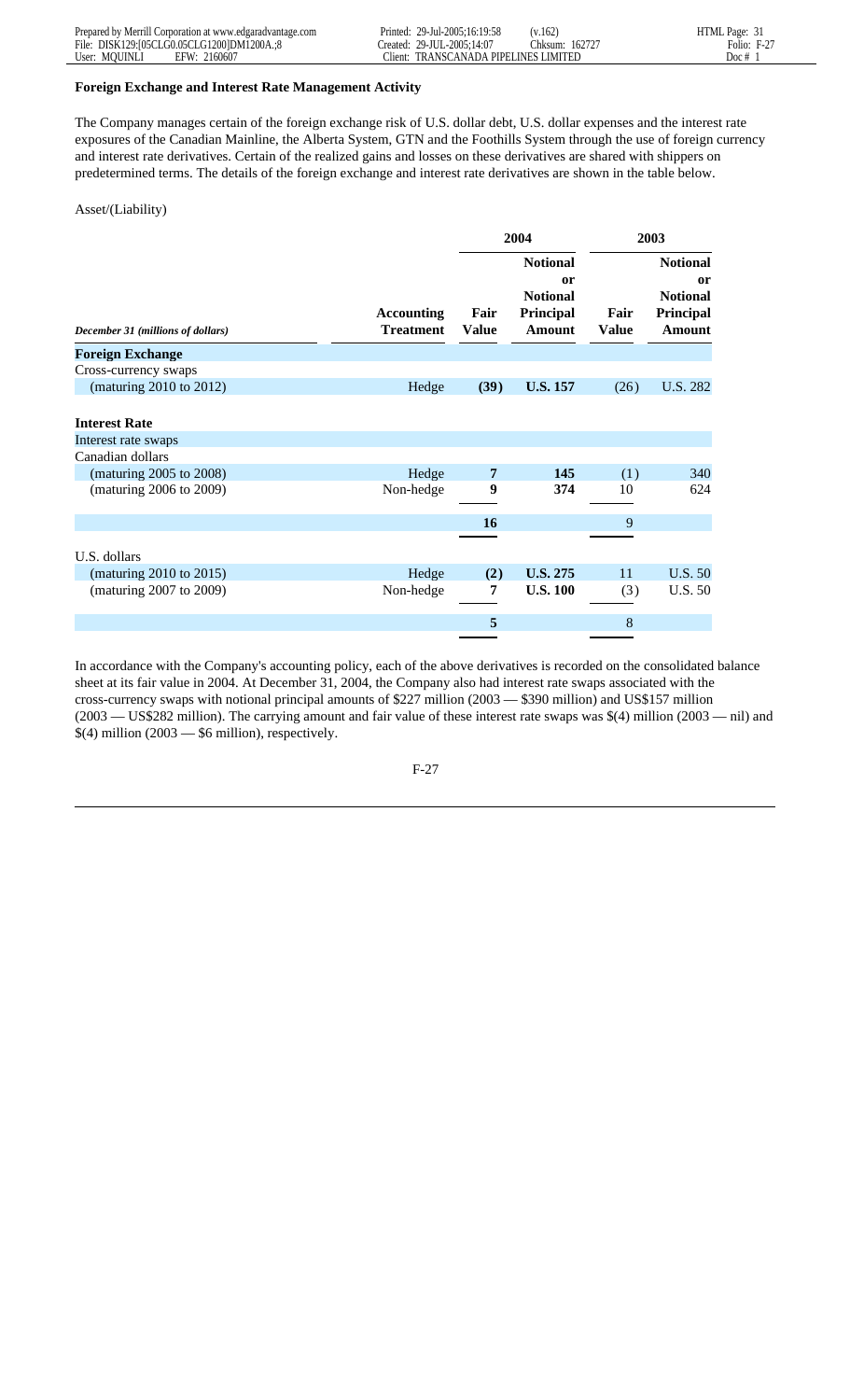The Company manages the foreign exchange and interest rate exposures of its other businesses through the use of foreign currency and interest rate derivatives. The details of these foreign currency and interest rate derivatives are shown in the table below.

| Asset/(Liability)                  |                                       |                      | 2004                                                                |                      | 2003                                                                |  |
|------------------------------------|---------------------------------------|----------------------|---------------------------------------------------------------------|----------------------|---------------------------------------------------------------------|--|
| December 31 (millions of dollars)  | <b>Accounting</b><br><b>Treatment</b> | Fair<br><b>Value</b> | <b>Notional or</b><br><b>Notional</b><br>Principal<br><b>Amount</b> | Fair<br><b>Value</b> | <b>Notional or</b><br><b>Notional</b><br>Principal<br><b>Amount</b> |  |
| <b>Foreign Exchange</b>            |                                       |                      |                                                                     |                      |                                                                     |  |
| Options (maturing 2005)            | Non-hedge                             | $\overline{2}$       | U.S. 225                                                            | 1                    | U.S. 25                                                             |  |
| Forward foreign exchange contracts |                                       |                      |                                                                     |                      |                                                                     |  |
| (maturing 2005)                    | Non-hedge                             | 1                    | U.S. 29                                                             | 1                    | <b>U.S. 19</b>                                                      |  |
| Cross-currency swaps               |                                       |                      |                                                                     |                      |                                                                     |  |
| (maturing 2013)                    | Hedge                                 | (16)                 | U.S. 100                                                            | (7)                  | U.S. 100                                                            |  |
|                                    |                                       |                      |                                                                     |                      |                                                                     |  |
| <b>Interest Rate</b>               |                                       |                      |                                                                     |                      |                                                                     |  |
| Options (maturing 2005)            | Non-hedge                             |                      | U.S. 50                                                             | (2)                  | U.S. 50                                                             |  |
| Interest rate swaps                |                                       |                      |                                                                     |                      |                                                                     |  |
| Canadian dollar                    |                                       |                      |                                                                     |                      |                                                                     |  |
| (maturing 2007 to 2009)            | Hedge                                 | $\overline{4}$       | 100                                                                 | 2                    | 50                                                                  |  |
| (maturing 2005 to 2011)            | Non-hedge                             | 1                    | 110                                                                 | 2                    | 100                                                                 |  |
|                                    |                                       |                      |                                                                     |                      |                                                                     |  |
|                                    |                                       | 5                    |                                                                     | $\overline{4}$       |                                                                     |  |
|                                    |                                       |                      |                                                                     |                      |                                                                     |  |
| U.S. dollar                        |                                       |                      |                                                                     |                      |                                                                     |  |
| (maturing 2006 to 2013)            | Hedge                                 | 5                    | U.S. 100                                                            | 40                   | U.S. 250                                                            |  |
| (maturing 2006 to 2010)            | Non-hedge                             | 22                   | U.S. 250                                                            | (3)                  | <b>U.S. 200</b>                                                     |  |
|                                    |                                       |                      |                                                                     |                      |                                                                     |  |
|                                    |                                       | 27                   |                                                                     | 37                   |                                                                     |  |

In accordance with the Company's accounting policy, each of the above derivatives is recorded on the consolidated balance sheet at its fair value in 2004. At December 31, 2004, the Company also had interest rate swaps associated with the cross-currency swaps with notional principal amounts of \$136 million (2003 — \$136 million) and US\$100 million (2003 — US\$100 million). The carrying amount and fair value of these interest rate swaps was \$(10) million (2003 — nil) and  $\$(10)$  million (2003 —  $\$(7)$  million), respectively.

Certain of the Company's joint ventures use interest rate derivatives to manage interest rate exposures. The Company's proportionate share of the fair value of the outstanding derivatives at December 31, 2004 was \$1 million  $(2003 - $(1)$  million).

# **Energy Price Risk Management**

The Company executes power, natural gas and heat rate derivatives for overall management of its asset portfolio. Heat rate contracts are contracts for the sale or purchase of power that are priced based on a natural gas index. The fair values and notional volumes of the swap, option, forward and heat rate contracts are shown in the tables below. In accordance with the Company's accounting policy, each of the derivatives in the table below is recorded on the balance sheet at its fair value in 2004 and 2003.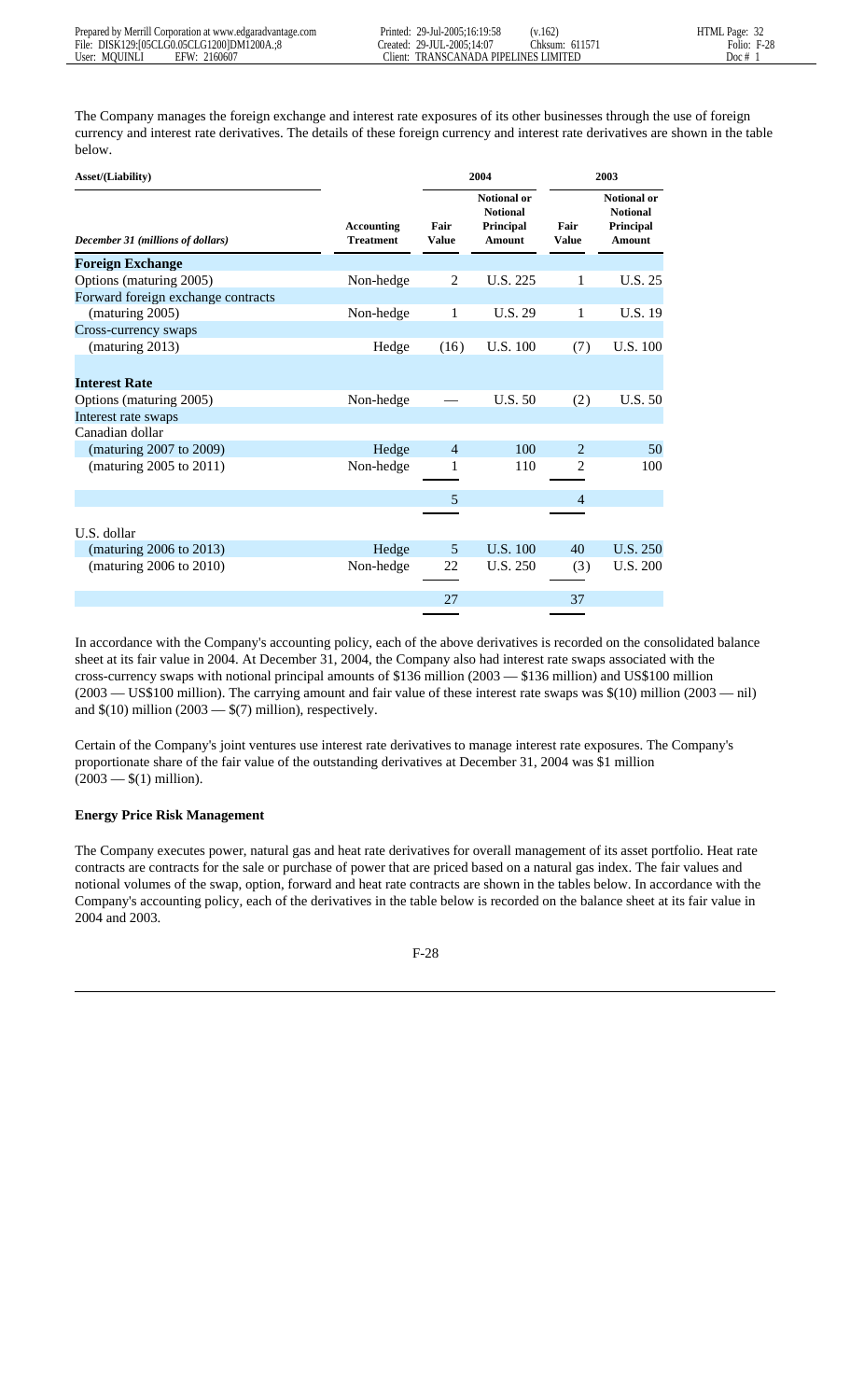#### **Power**

Asset/(Liability)

|                                     |                                | 2004          | 2003                 |
|-------------------------------------|--------------------------------|---------------|----------------------|
| December 31 (millions of dollars)   | Accounting<br><b>Treatment</b> | Fair<br>Value | Fair<br><b>Value</b> |
| Power — swaps                       |                                |               |                      |
| (maturing $2005$ to $2011$ )        | Hedge                          |               | (5)                  |
| (maturing 2005)                     | Non-hedge                      | (2)           |                      |
| $Gas$ — swaps, forwards and options |                                |               |                      |
| (maturing $2005$ to $2016$ )        | Hedge                          | (39)          | (34)                 |
| (maturing 2005)                     | Non-hedge                      | (2)           | (1)                  |
| Heat rate contracts                 |                                |               |                      |
| (maturing 2005 to 2006)             | Hedge                          | (1)           | (1)                  |

# **Notional Volumes**

|                                     |                                       | Power $(GWh)^{(1)}$ |              | Gas $(Bcf)^{(1)}$ |              |
|-------------------------------------|---------------------------------------|---------------------|--------------|-------------------|--------------|
| December 31, 2004                   | <b>Accounting</b><br><b>Treatment</b> | <b>Purchases</b>    | <b>Sales</b> | <b>Purchases</b>  | <b>Sales</b> |
| Power $-$ swaps                     |                                       |                     |              |                   |              |
| (maturing 2005 to 2011)             | Hedge                                 | 3,314               | 7,029        |                   |              |
| (maturing 2005)                     | Non-hedge                             | 438                 |              |                   |              |
| $Gas$ — swaps, forwards and options |                                       |                     |              |                   |              |
| (maturing 2005 to 2016)             | Hedge                                 |                     |              | 80                | 84           |
| (maturing 2005)                     | Non-hedge                             |                     |              | 5                 | 8            |
| Heat rate contracts                 |                                       |                     |              |                   |              |
| (maturing 2005 to 2006)             | Hedge                                 |                     | 229          | $\mathbf{2}$      |              |
| December 31, 2003                   |                                       |                     |              |                   |              |
| $Power - swaps$                     |                                       |                     |              |                   |              |
|                                     | Hedge                                 | 1,331               | 4,787        |                   |              |
|                                     | Non-hedge                             | 59                  | 77           |                   |              |
| Gas — swaps, forwards and options   |                                       |                     |              |                   |              |
|                                     | Hedge                                 |                     |              | 79                | 81           |
|                                     | Non-hedge                             |                     |              |                   | $\tau$       |
| Heat rate contracts                 |                                       |                     |              |                   |              |
|                                     | Hedge                                 |                     | 735          |                   |              |

(1) Gigawatt hours (GWh); billion cubic feet (Bcf).

# **U.S. Dollar Transaction Hedges**

To reduce risk and protect margins when purchase and sale contracts are denominated in different currencies, the Company may enter into forward foreign exchange contracts and foreign exchange options which establish the foreign exchange rate for the cash flows from the related purchase and sale transactions.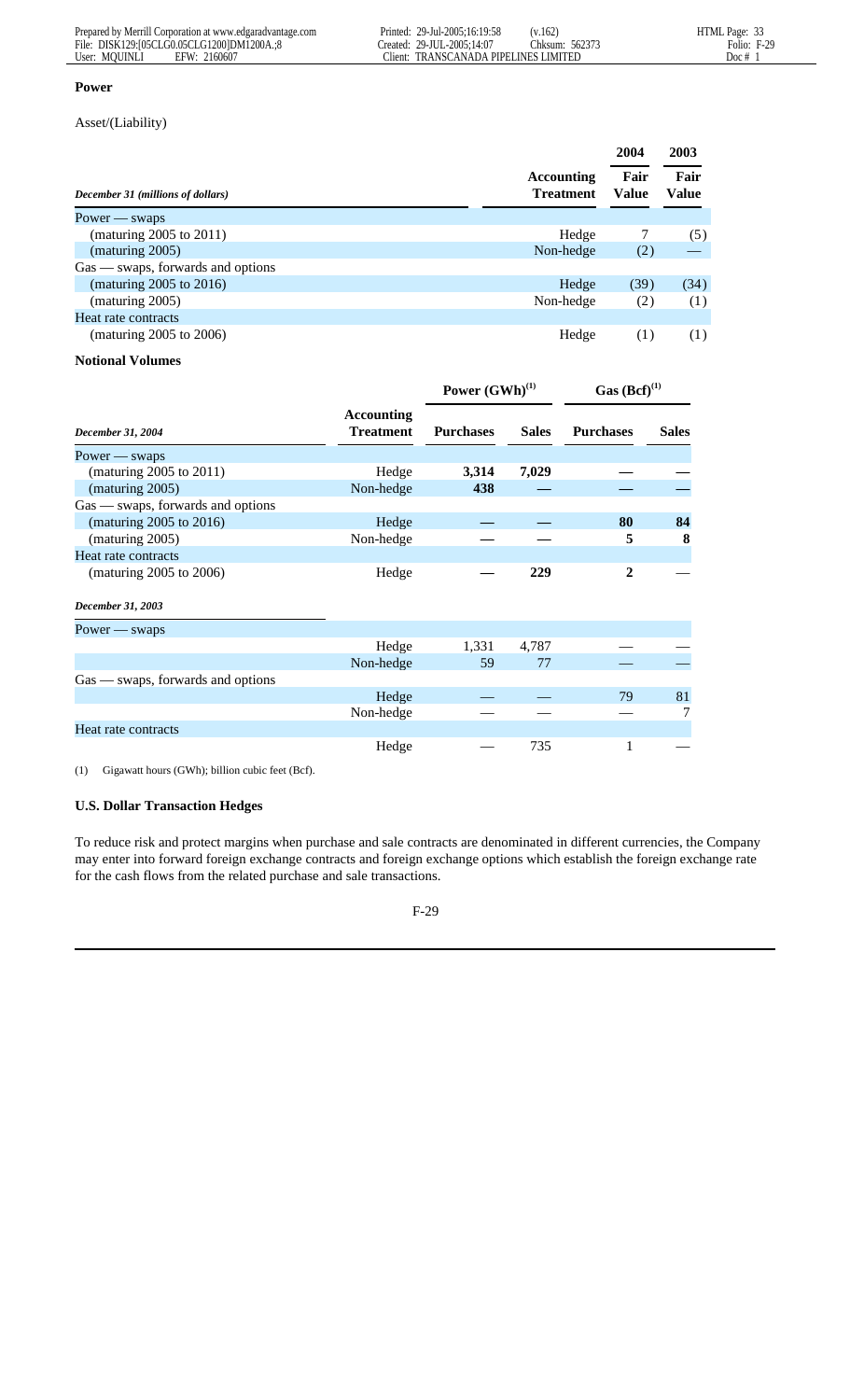#### **Other Fair Values**

|                                            | 2004               |                      | 2003               |               |
|--------------------------------------------|--------------------|----------------------|--------------------|---------------|
| December 31 (millions of dollars)          | Carrying<br>Amount | Fair<br><b>Value</b> | Carrying<br>Amount | Fair<br>Value |
| <b>Long-Term Debt</b>                      |                    |                      |                    |               |
| Canadian Mainline                          | 4,445              | 5,473                | 4,853              | 5,922         |
| Alberta System                             | 2,105              | 2,668                | 2,325              | 2,893         |
| $GTN^{(1)}$                                | 632                | 627                  |                    |               |
| <b>Foothills System</b>                    | 400                | 413                  | 380                | 382           |
| Portland                                   | 308                | 328                  | 350                | 348           |
| Other                                      | 2,589              | 2,687                | 2,107              | 2,214         |
| <b>Non-Recourse Debt of Joint Ventures</b> | 862                | 967                  | 780                | 889           |
| <b>Preferred Securities</b>                | 19                 | 19                   | 19                 | 19            |

(1) TCPL acquired GTN on November 1, 2004.

These fair values are provided solely for information purposes and are not recorded in the consolidated balance sheet.

# **NOTE 16 INCOME TAXES**

#### **Provision for Income Taxes**

| Year ended December 31 (millions of dollars) | 2004  | 2003  | 2002  |
|----------------------------------------------|-------|-------|-------|
| <b>Current</b>                               |       |       |       |
| Canada                                       | 390   | 264   | 229   |
| Foreign                                      | 41    | 41    | 41    |
|                                              | 431   | 305   | 270   |
|                                              |       |       |       |
| <b>Future</b>                                |       |       |       |
| Canada                                       | 34    | 183   | 193   |
| Foreign                                      | 43    | 47    | 54    |
|                                              | 77    | 230   | 247   |
|                                              | 508   | 535   | 517   |
| <b>Geographic Components of Income</b>       |       |       |       |
| Year ended December 31 (millions of dollars) | 2004  | 2003  | 2002  |
| Canada                                       | 1,253 | 1,115 | 1,042 |

| Foreign                                                   | 296   | 281   | 280-  |
|-----------------------------------------------------------|-------|-------|-------|
| Income from continuing operations before income taxes and |       |       |       |
| non-controlling interests                                 | 1.549 | 1.396 | 1.322 |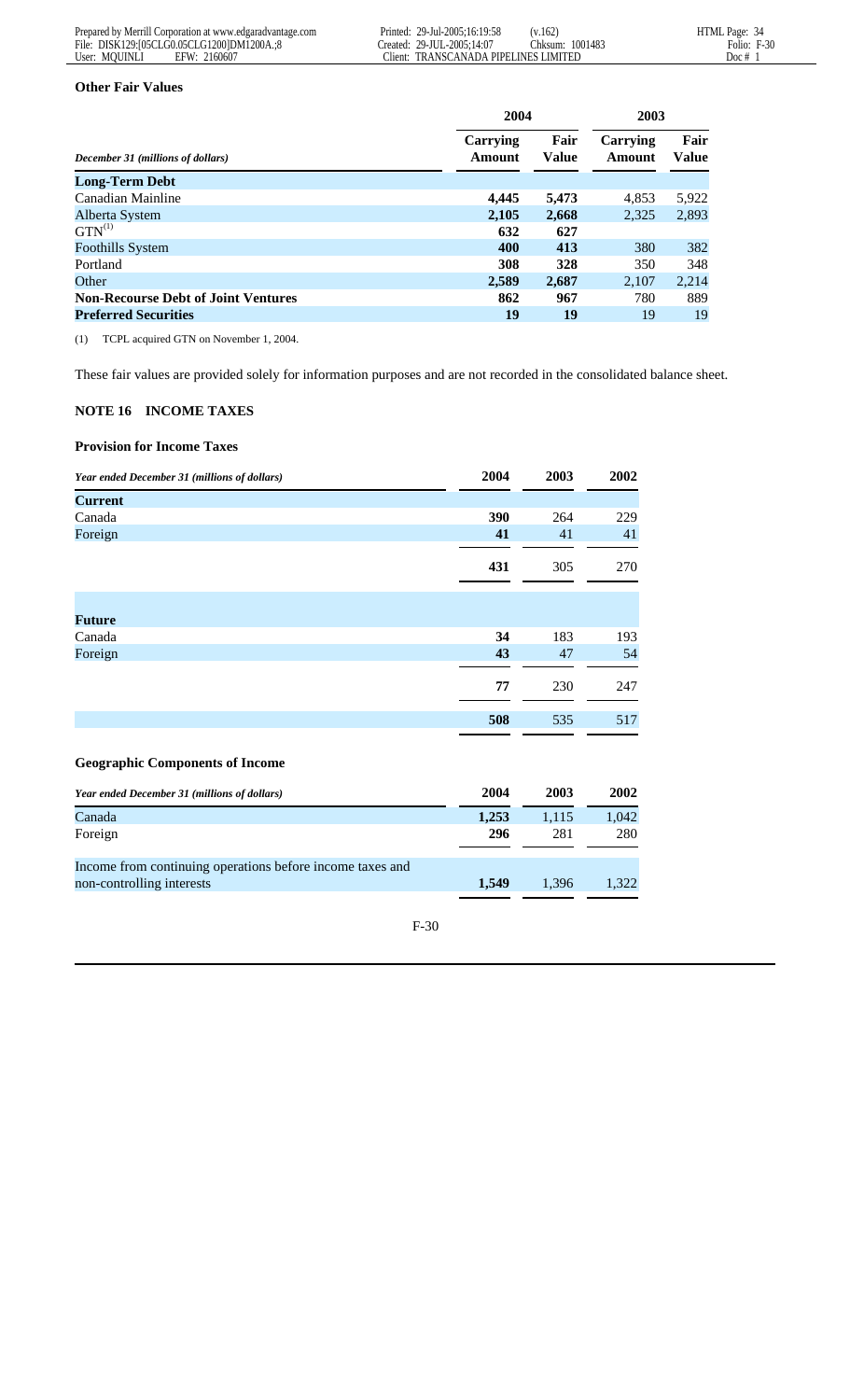#### **Reconciliation of Income Tax Expense**

| Year ended December 31 (millions of dollars)                 | 2004         | 2003  | 2002  |
|--------------------------------------------------------------|--------------|-------|-------|
| Income from continuing operations before income taxes and    |              |       |       |
| non-controlling interests                                    | 1.549        | 1,396 | 1,322 |
|                                                              |              |       |       |
| Federal and provincial statutory tax rate                    | $33.9\%$     | 36.7% | 39.2% |
| Expected income tax expense                                  | 525          | 512   | 518   |
| Income tax differential related to regulated operations      | 62           | 29    | (8)   |
| Higher (lower) effective foreign tax rates                   | $\mathbf{2}$ | (2)   | (13)  |
| Large corporations tax                                       | 21           | 28    | 30    |
| Lower effective tax rate on equity in earnings of affiliates | (9)          | (11)  | (2)   |
| Non-taxable portion of gains related to Power LP             | (66)         |       |       |
| Change in valuation allowance                                | (7)          | (3)   | 8     |
| Other                                                        | (20)         | (18)  | (16)  |
|                                                              |              |       |       |
| Actual income tax expense                                    | 508          | 535   | 517   |
|                                                              |              |       |       |

# **Future Income Tax Assets and Liabilities**

| December 31 (millions of dollars)                              | 2004 | 2003 |
|----------------------------------------------------------------|------|------|
| Deferred costs                                                 | 71   | 50   |
| Deferred revenue                                               | 18   | 29   |
| Alternative minimum tax credits                                | 10   | 29   |
| Net operating and capital loss carryforwards                   | 7    | 28   |
| Other                                                          | 72   | 24   |
|                                                                | 178  | 160  |
| Less: Valuation allowance                                      | 17   | 24   |
|                                                                |      |      |
| Future income tax assets, net of valuation allowance           | 161  | 136  |
| Difference in accounting and tax bases of plant, equipment and |      |      |
| <b>PPAs</b>                                                    | 456  | 396  |
| Investments in subsidiaries and partnerships                   | 114  | 108  |
| Unrealized foreign exchange gains on long-term debt            | 45   | 15   |
| Other                                                          | 55   | 44   |
|                                                                |      |      |
| Future income tax liabilities                                  | 670  | 563  |
| Net future income tax liabilities                              | 509  | 427  |

As permitted by Canadian GAAP, the Company follows the taxes payable method of accounting for income taxes related to the operations of the Canadian natural gas transmission operations. If the liability method of accounting had been used, additional future income tax liabilities in the amount of \$1,692 million at December 31, 2004 (2003 — \$1,758 million) would have been recorded and would be recoverable from future revenues.

# **Unremitted Earnings of Foreign Investments**

 Income taxes have not been provided on the unremitted earnings of foreign investments which the Company does not intend to repatriate in the foreseeable future. If provision for these taxes had been made, future income tax liabilities would increase by approximately \$57 million at December 31, 2004 (2003 — \$54 million).

# **Income Tax Payments**

 Income tax payments of \$419 million were made during the year ended December 31, 2004 (2003 — \$220 million; 2002 — \$257 million).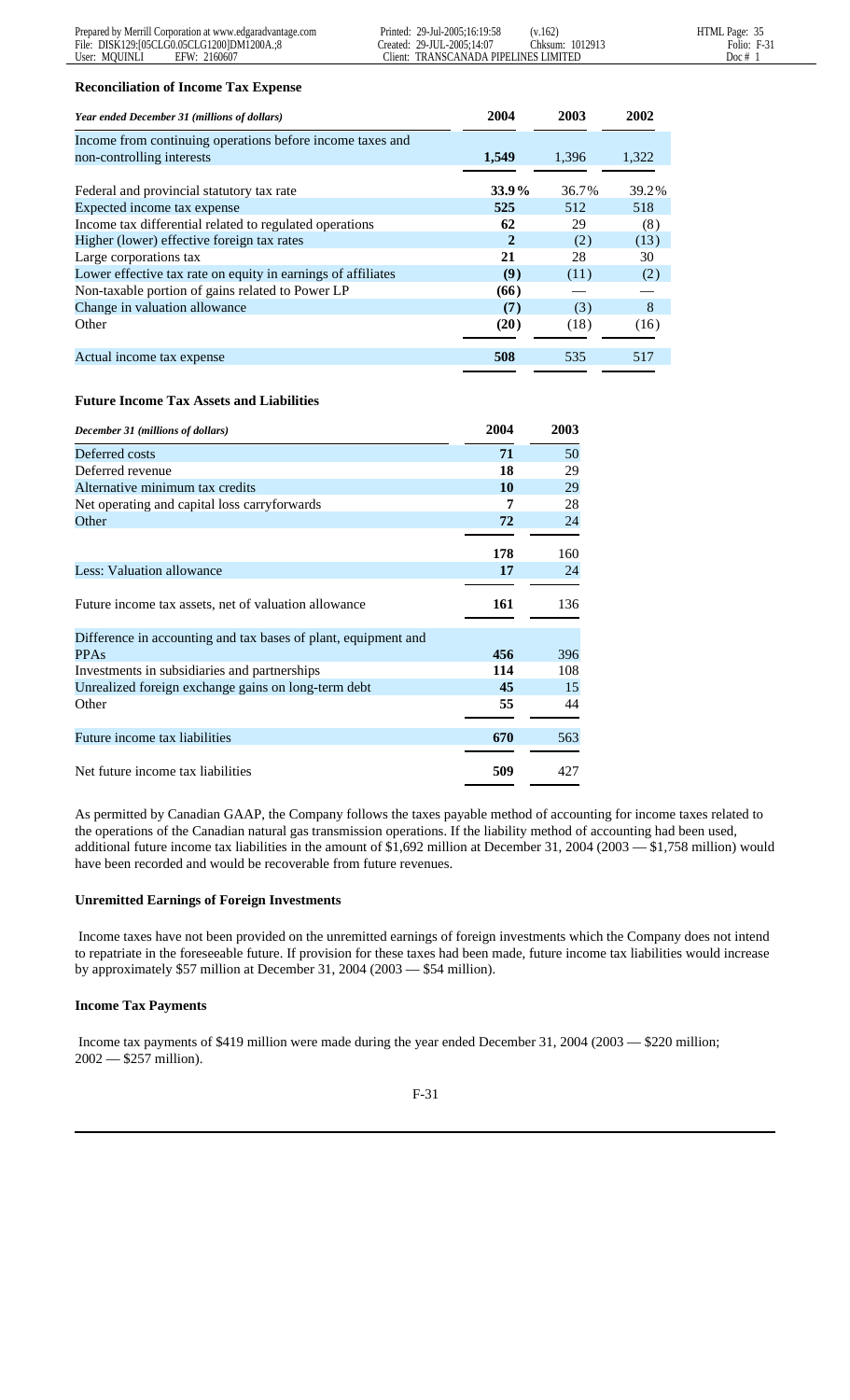#### **NOTE 17 NOTES PAYABLE**

|                         |                                                        | 2004                                                                          |                                                               | 2003                                                                          |
|-------------------------|--------------------------------------------------------|-------------------------------------------------------------------------------|---------------------------------------------------------------|-------------------------------------------------------------------------------|
|                         | Outstanding<br>December 31<br>(millions of<br>dollars) | Weighted<br>Average<br><b>Interest Rate</b><br>Per<br>Annum at<br>December 31 | <b>Outstanding</b><br>December 31<br>(millions of<br>dollars) | Weighted<br>Average<br><b>Interest Rate</b><br>Per<br>Annum at<br>December 31 |
| <b>Commercial Paper</b> |                                                        |                                                                               |                                                               |                                                                               |
| Canadian dollars        | 546                                                    | $2.6\%$                                                                       | 367                                                           | 2.7%                                                                          |

 Total credit facilities of \$2.0 billion at December 31, 2004, were available to support the Company's commercial paper programs and for general corporate purposes. Of this total, \$1.5 billion is a committed syndicated credit facility established in December 2002. This facility is comprised of a \$1.0 billion tranche with a five year term and a \$500 million tranche with a 364 day term with a two year term out option. Both tranches are extendible on an annual basis and are revolving unless during a term out period. Both tranches were extended in December 2004, the \$1.0 billion tranche to December 2009 and the \$500 million tranche to December 2005. The remaining amounts are either demand or non-extendible facilities.

 At December 31, 2004, the Company had used approximately \$61 million of its total lines of credit for letters of credit and to support its ongoing commercial arrangements. If drawn, interest on the lines of credit would be charged at prime rates of Canadian chartered and U.S. banks and at other negotiated financial bases. The cost to maintain the unused portion of the lines of credit is approximately \$2 million for the year ended December 31, 2004 (2003 — \$2 million).

# **NOTE 18 ASSET RETIREMENT OBLIGATIONS**

 At December 31, 2004, the estimated undiscounted cash flows required to settle the asset retirement obligation with respect to Gas Transmission were \$48 million, calculated using an inflation rate of 3 per cent per annum, and the estimated fair value of this liability was \$12 million (2003 — \$2 million). The estimated cash flows have been discounted at rates ranging from 6.0 per cent to 6.6 per cent. At December 31, 2004, the expected timing of payment for settlement of the obligations ranges from 13 to 25 years. No amount has been recorded for asset retirement obligations relating to the regulated natural gas transmission operation assets as it is not possible to make a reasonable estimate of the fair value of the liability due to the indeterminate timing and scope of the asset retirements. Management believes it is reasonable to assume that all retirement costs associated with the regulated pipelines will be recovered through tolls in future periods.

 At December 31, 2004, the estimated undiscounted cash flows required to settle the asset retirement obligation with respect to the Power business were \$128 million, calculated using an inflation rate of 3 per cent per annum, and the estimated fair value of this liability was \$24 million (2003 — \$7 million). The estimated cash flows have been discounted at rates ranging from 6.0 per cent to 6.6 per cent. At December 31, 2004, the expected timing of payment for settlement of the obligations ranges from 17 to 29 years.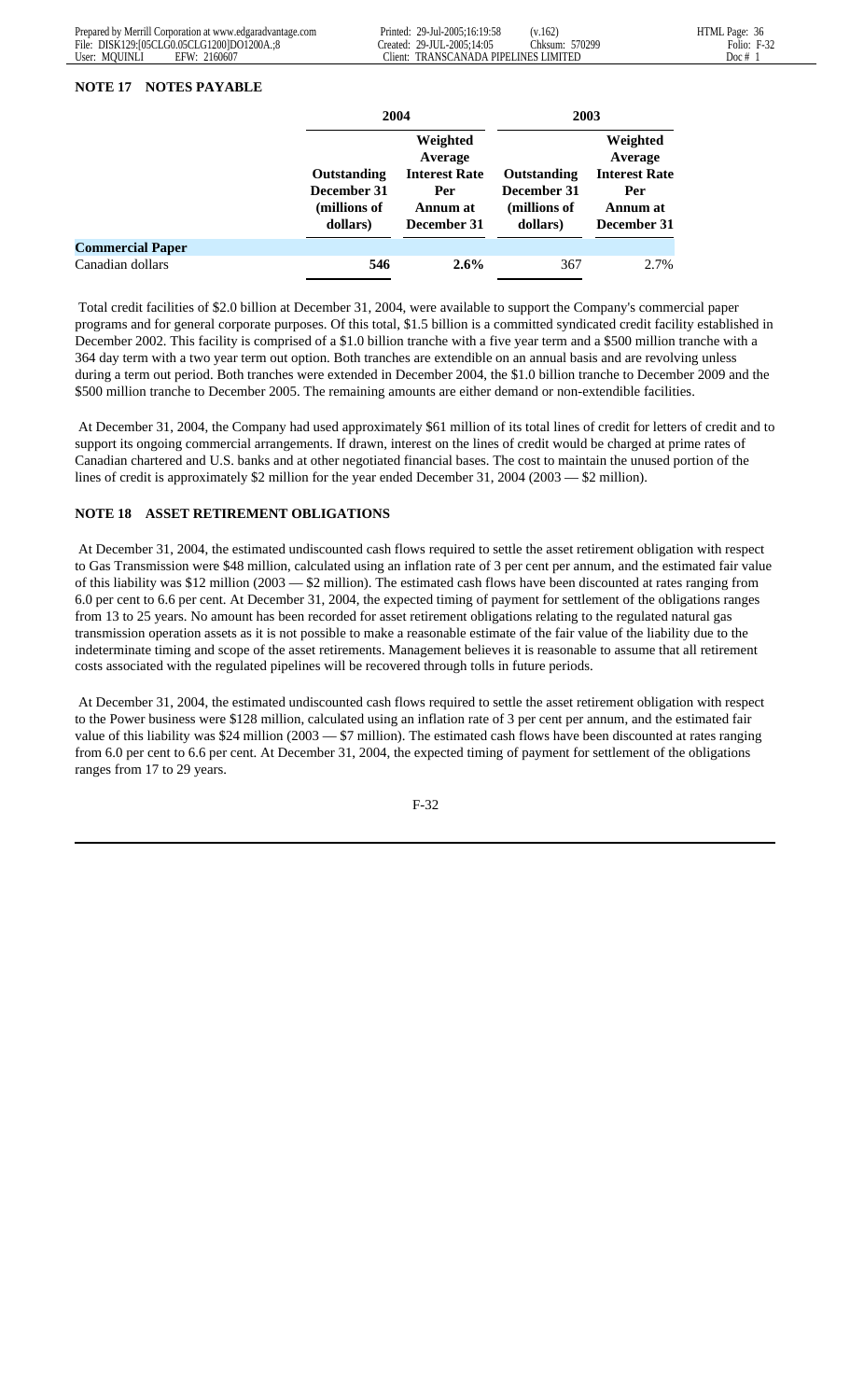#### **Reconciliation of Asset Retirement Obligations**

|                                                       | Gas                   |              |              |
|-------------------------------------------------------|-----------------------|--------------|--------------|
| ( <i>millions of dollars</i> )                        | <b>Transmission</b>   | <b>Power</b> | <b>Total</b> |
| Balance at December 31, 2002                          | 2                     | 6            | 8            |
| Revisions in estimated cash flows                     |                       |              |              |
|                                                       |                       |              |              |
| Balance at December 31, 2003                          | $\mathcal{D}_{\cdot}$ |              | 9            |
| New obligations and revisions in estimated cash flows | 9                     | 21           | 30           |
| <b>Removal of Power LP redemption obligations</b>     |                       | (5)          | (5)          |
| <b>Accretion expense</b>                              |                       |              |              |
|                                                       |                       |              |              |
| <b>Balance at December 31, 2004</b>                   | 12                    | 24           | 36           |

# **NOTE 19 EMPLOYEE FUTURE BENEFITS**

 The Company sponsors DB Plans that cover substantially all employees and sponsored a defined contribution pension plan (DC Plan) which was effectively terminated at December 31, 2002. Benefits provided under the DB Plans are based on years of service and highest average earnings over three consecutive years of employment, and increase annually by a portion of the increase in the Consumer Products Index. Under the DC Plan, Company contributions were based on the participating employees' pensionable earnings. As a result of the termination of the DC Plan, members of this plan were awarded retroactive service credit under the DB Plans for all years of service. In exchange for past service credit, members surrendered the accumulated assets in their DC Plan accounts to the DB Plans as at December 31, 2002. This plan amendment resulted in unamortized past service costs of \$44 million. Past service costs are amortized over the expected average remaining service life of employees, which is approximately 11 years.

 The Company also provides its employees with other post-employment benefits other than pensions, including termination benefits and defined life insurance and medical benefits beyond those provided by government-sponsored plans. Effective January 1, 2003, the Company combined its previously existing other post-employment benefit plans into one plan for active employees and provided existing retirees the option of adopting the provisions of the new plan. This plan amendment resulted in unamortized past service costs of \$7 million. Past service costs are amortized over the expected average remaining life expectancy of former employees, which is approximately 19 years.

 The expense for the DC Plan was nil for the year ended December 31, 2004 (2003 — nil; 2002 — \$6 million). In 2004, the Company also expensed \$1 million (2003 — \$1 million; 2002 — nil) related to retirement savings plans for its U.S. employees.

 Total cash payments for employee future benefits for 2004, consisting of cash contributed by the Company to the DB Plans and other benefit plans was \$88 million (2003 — \$114 million).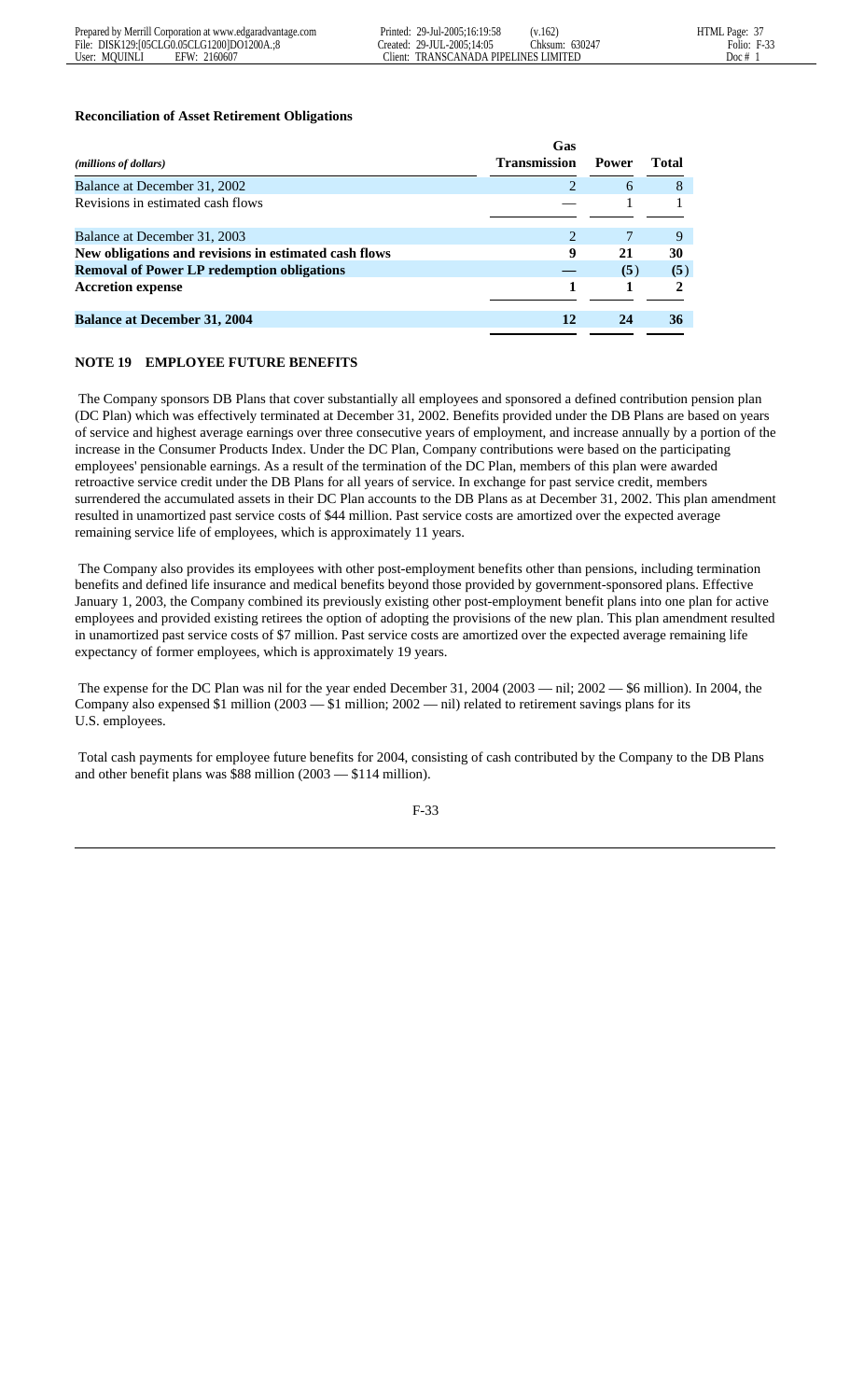The Company measures its accrued benefit obligations and the fair value of plan assets for accounting purposes as at December 31 of each year. The most recent actuarial valuation of the pension plans for funding purposes was as of January 1, 2005, and the next required valuation will be as of January 1, 2006.

|                                                                         | <b>Pension Benefit</b><br><b>Plans</b> |                |                         | <b>Other Benefit</b><br><b>Plans</b> |  |
|-------------------------------------------------------------------------|----------------------------------------|----------------|-------------------------|--------------------------------------|--|
| (millions of dollars)                                                   | 2004                                   | 2003           | 2004                    | 2003                                 |  |
| <b>Change in Benefit Obligation</b>                                     |                                        |                |                         |                                      |  |
| Benefit obligation — beginning of year                                  | 960                                    | 841            | 106                     | 95                                   |  |
| Current service cost                                                    | 28                                     | 25             | 3                       | $\overline{2}$                       |  |
| Interest cost                                                           | 58                                     | 52             | 7                       | 6                                    |  |
| Employee contributions                                                  | $\overline{2}$                         | $\overline{2}$ |                         |                                      |  |
| Benefits paid                                                           | (66)                                   | (45)           | (4)                     | (4)                                  |  |
| <b>Actuarial</b> loss                                                   | 46                                     | 66             | (12)                    | 7                                    |  |
| Acquisition of subsidiary                                               | 72                                     | 19             | 23                      |                                      |  |
| Benefit obligation — end of year                                        | 1,100                                  | 960            | 123                     | 106                                  |  |
|                                                                         |                                        |                |                         |                                      |  |
| <b>Change in Plan Assets</b>                                            |                                        |                |                         |                                      |  |
| Plan assets at fair value — beginning of year                           | 799                                    | 621            |                         |                                      |  |
| Actual return on plan assets                                            | 97                                     | 89             | 1                       |                                      |  |
| <b>Employer contributions</b>                                           | 84                                     | 110            | $\overline{\mathbf{4}}$ | $\overline{4}$                       |  |
| <b>Employee contributions</b>                                           | $\overline{2}$                         | $\overline{2}$ |                         |                                      |  |
| Benefits paid                                                           | (66)                                   | (45)           | (4)                     | (4)                                  |  |
| Acquisition of subsidiary                                               | 54                                     | 22             | 25                      |                                      |  |
| Plan assets at fair value — end of year                                 | 970                                    | 799            | 26                      |                                      |  |
| Funded status — plan deficit                                            | (130)                                  | (161)          | (97)                    | (106)                                |  |
| Unamortized net actuarial loss                                          | 255                                    | 263            | 25                      | 39                                   |  |
| Unamortized past service costs                                          | 39                                     | 41             | 7                       | 6                                    |  |
| Unamortized transitional obligation related to regulated                |                                        |                |                         |                                      |  |
| <b>business</b>                                                         |                                        |                |                         | 25                                   |  |
| Accrued benefit asset/(liability), net of valuation<br>allowance of nil | 164                                    | 143            | (65)                    | (36)                                 |  |
|                                                                         | $F-34$                                 |                |                         |                                      |  |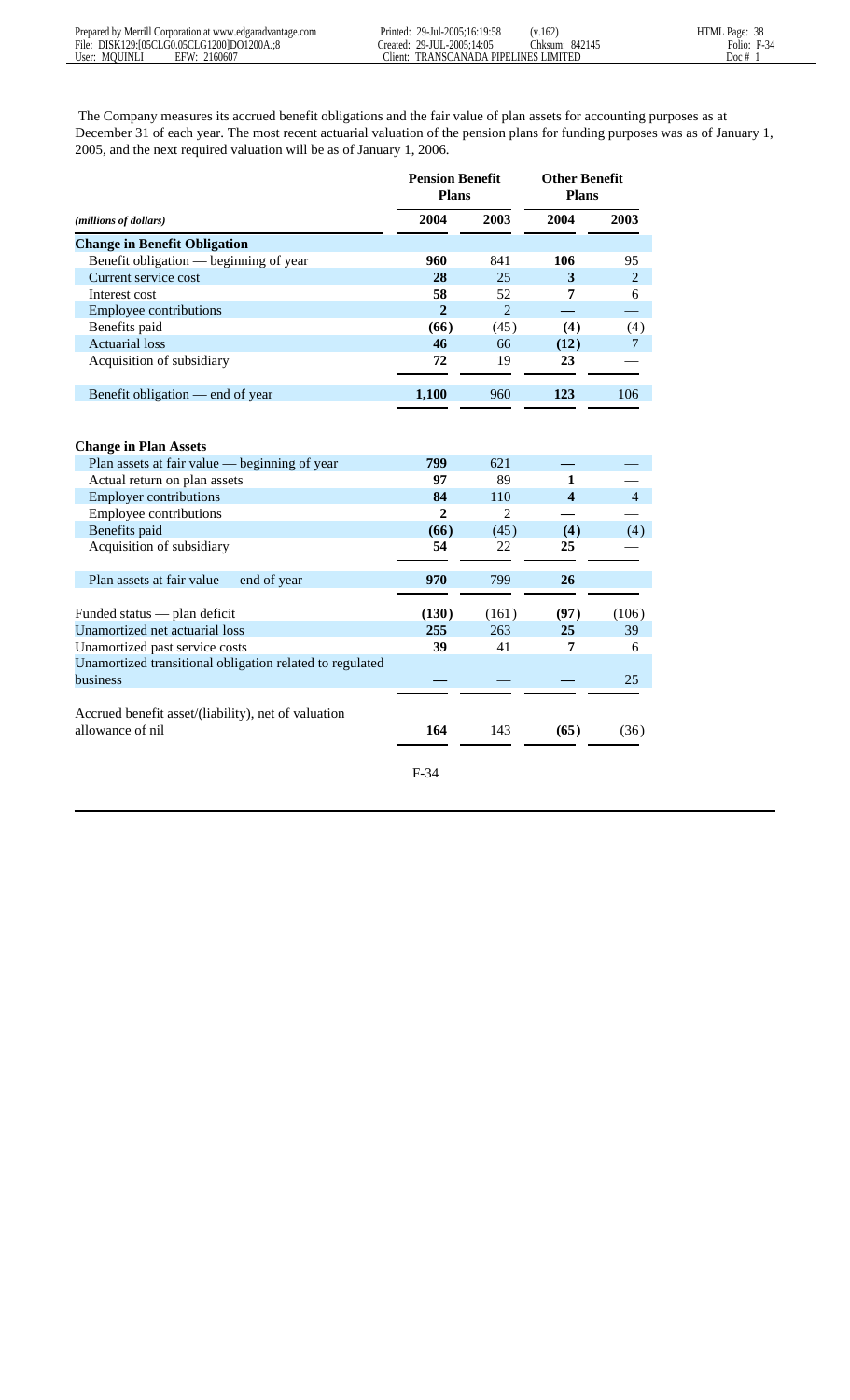The accrued benefit (asset)/liability, net of valuation allowance, is included in the Company's balance sheet as follows.

|                  |      | <b>Pension Benefit</b><br><b>Plans</b> |      | <b>Other Benefit</b><br><b>Plans</b> |  |
|------------------|------|----------------------------------------|------|--------------------------------------|--|
|                  | 2004 | 2003                                   | 2004 | 2003                                 |  |
| Other assets     | 206  | 201                                    | 3    |                                      |  |
| Accounts payable | (42) | (58)                                   | (5)  | (4)                                  |  |
| Deferred amounts |      |                                        | (63) | (32)                                 |  |
|                  |      |                                        |      |                                      |  |
| Total            | 164  | 143                                    | (65) | (36)                                 |  |

 Included in the above accrued benefit obligation and fair value of plan assets at year end are the following amounts in respect of plans that are not fully funded.

|                                |         | <b>Pension Benefit</b><br><b>Plans</b> |       | <b>Other Benefit</b><br><b>Plans</b> |  |
|--------------------------------|---------|----------------------------------------|-------|--------------------------------------|--|
|                                | 2004    | 2003                                   | 2004  | 2003                                 |  |
| Accrued benefit obligation     | (1,084) | (942)                                  | (100) | (106)                                |  |
| Fair value of plan assets      | 952     | 778                                    |       |                                      |  |
| Funded status $-$ plan deficit | (132)   | (164)                                  | (100) | (106)                                |  |

 The Company's expected contributions for the year ended December 31, 2005 are approximately \$67 million for the pension benefit plans and approximately \$6 million for the other benefit plans.

The following are estimated future benefit payments, which reflect expected future service.

| ( <i>millions of dollars</i> ) | <b>Pension</b><br><b>Benefits</b> | <b>Other</b><br><b>Benefits</b> |
|--------------------------------|-----------------------------------|---------------------------------|
| 2005                           | 52                                | $\mathfrak b$                   |
| 2006                           | 53                                | 6                               |
| 2007                           | 56                                | $\overline{7}$                  |
| 2008                           | 58                                |                                 |
| 2009                           | 60                                | $\tau$                          |
| Years 2010 to 2014             | 343                               | 40                              |

 The significant weighted average actuarial assumptions adopted in measuring the Company's benefit obligations at December 31 are as follows.

|                               |        | <b>Pension Benefit</b><br><b>Plans</b> |          | <b>Other Benefit</b><br><b>Plans</b> |  |
|-------------------------------|--------|----------------------------------------|----------|--------------------------------------|--|
|                               | 2004   | 2003                                   | 2004     | 2003                                 |  |
| Discount rate                 | 5.75%  | 6.00%                                  | $6.00\%$ | 6.25%                                |  |
| Rate of compensation increase | 3.50%  | 3.50%                                  |          |                                      |  |
|                               | $F-35$ |                                        |          |                                      |  |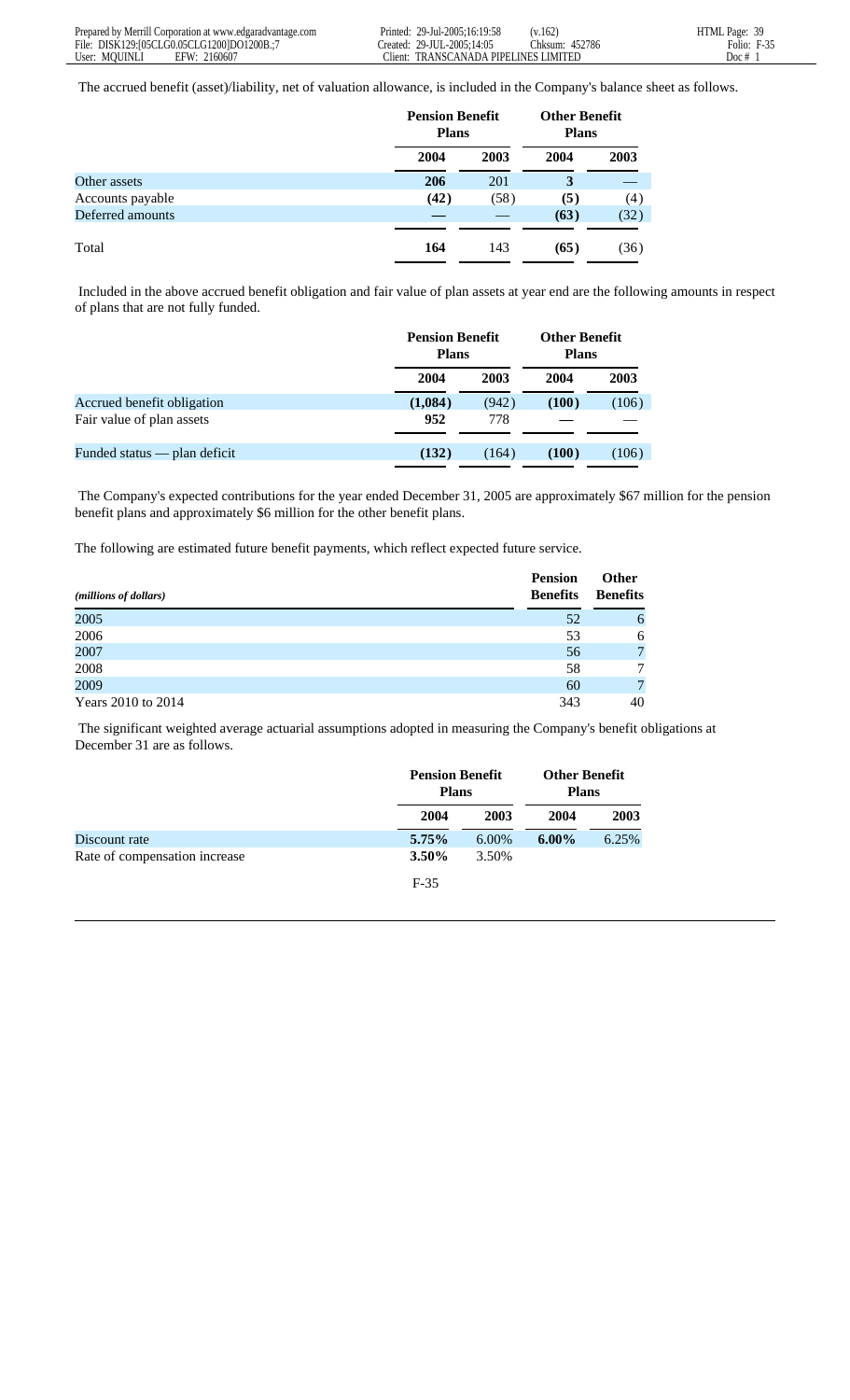The significant weighted average actuarial assumptions adopted in measuring the Company's net benefit plan cost for years ended December 31 are as follows.

|                                   | <b>Pension Benefit Plans</b> |       |       | <b>Other Benefit Plans</b> |       |       |
|-----------------------------------|------------------------------|-------|-------|----------------------------|-------|-------|
|                                   | 2004                         | 2003  | 2002  | 2004                       | 2003  | 2002  |
| Discount rate                     | $6.00\%$                     | 6.25% | 6.75% | 6.25%                      | 6.50% | 6.85% |
| Expected long-term rate of return |                              |       |       |                            |       |       |
| on plan assets                    | $6.90\%$                     | 7.25% | 7.52% |                            |       |       |
| Rate of compensation increase     | $3.50\%$                     | 3.75% | 3.50% |                            |       |       |

 The overall expected long-term rate of return on plan assets is based on historical and projected rates of return for both the portfolio in aggregate and for each asset class in the portfolio. Assumed projected rates of return are selected after analyzing historical experience and future expectations of the level and volatility of returns. Asset class benchmark returns, asset mix and anticipated benefit payments from plan assets are also considered in the determination of the overall expected rate of return.

 For measurement purposes, a 9.0 per cent annual rate of increase in the per capita cost of covered health care benefits was assumed for 2005. The rate was assumed to decrease gradually to 5.0 per cent for 2014 and remain at that level thereafter. A one percentage point increase or decrease in assumed health care cost trend rates would have the following effects.

| ( <i>millions of dollars</i> )                          |     | Increase Decrease |
|---------------------------------------------------------|-----|-------------------|
| Effect on total of service and interest cost components |     |                   |
| Effect on post-employment benefit obligation            | 12. | (11)              |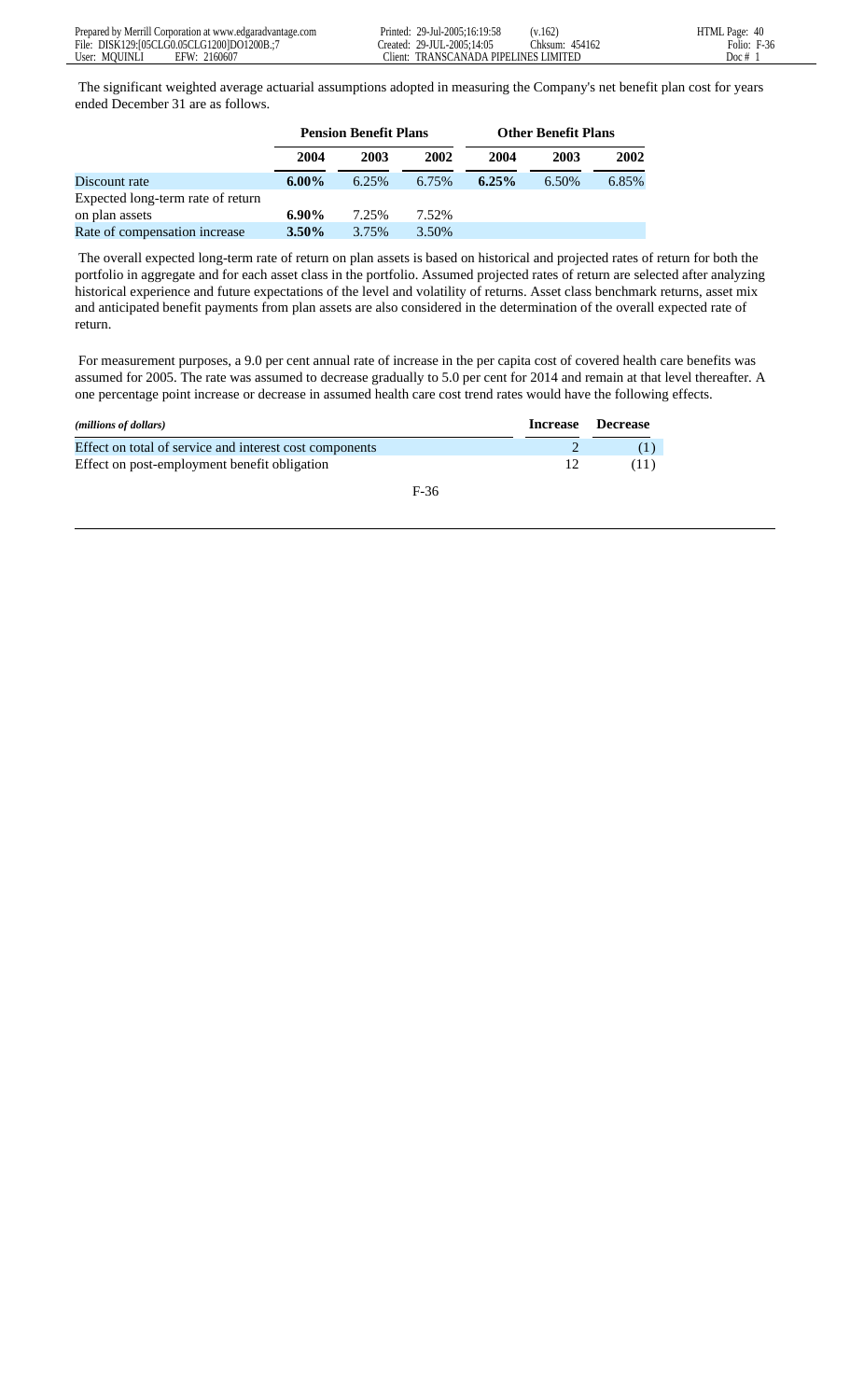The Company's net benefit cost is as follows.

|                                                                                                                  | <b>Pension Benefit Plans</b> |      |      |                | <b>Other Benefit Plans</b> |                |  |
|------------------------------------------------------------------------------------------------------------------|------------------------------|------|------|----------------|----------------------------|----------------|--|
| <b>Year ended December 31</b><br>(millions of dollars)                                                           | 2004                         | 2003 | 2002 | 2004           | 2003                       | 2002           |  |
| Current service cost                                                                                             | 28                           | 25   | 11   | 3              | $\overline{2}$             | $\overline{2}$ |  |
| Interest cost                                                                                                    | 58                           | 52   | 43   | 7              | 6                          | 4              |  |
| Actual return on plan assets                                                                                     | (97)                         | (89) | (9)  | $\mathbf{1}$   |                            |                |  |
| Actuarial loss                                                                                                   | 46                           | 66   | 93   | (12)           | $\tau$                     | 26             |  |
| Plan amendment                                                                                                   |                              |      | 92   |                |                            |                |  |
| Elements of net benefit cost<br>prior to adjustments to recognize<br>the long-term nature of net<br>benefit cost | 35                           | 54   | 230  | (1)            | 15                         | 39             |  |
| Difference between expected                                                                                      |                              |      |      |                |                            |                |  |
| and actual return on plan assets                                                                                 | 39                           | 38   | (36) | (1)            |                            |                |  |
| Difference between actuarial<br>loss recognized and actual<br>actuarial loss on accrued benefit<br>obligation    | (32)                         | (58) | (91) | 13             | (6)                        | (26)           |  |
| Difference between amortization                                                                                  |                              |      |      |                |                            |                |  |
| of past service costs and actual                                                                                 |                              |      |      |                |                            |                |  |
| plan amendments                                                                                                  | 3                            | 3    | (92) |                | 1                          | (7)            |  |
| Amortization of transitional<br>obligation related to regulated                                                  |                              |      |      |                |                            |                |  |
| business                                                                                                         |                              |      |      | $\overline{2}$ | 2                          | 2              |  |
| Net benefit cost recognized                                                                                      | 45                           | 37   | 11   | 13             | 12                         | 8              |  |

 The Company's pension plan weighted average asset allocation at December 31, by asset category, and weighted average target allocation at December 31, by asset category, is as follows.

|                       |      | Percentage of<br><b>Plan Assets</b> | <b>Target</b><br><b>Allocation</b> |  |
|-----------------------|------|-------------------------------------|------------------------------------|--|
| <b>Asset Category</b> | 2004 | 2003                                | 2004                               |  |
| Debt securities       | 44%  | 47%                                 | 35\% to $60\%$                     |  |
| Equity securities     | 56%  | 53%                                 | 40\% to $65\%$                     |  |
|                       | 100% | 100%                                |                                    |  |
|                       |      |                                     |                                    |  |

 The assets of the pension plan are managed on a going concern basis subject to legislative restrictions. The plan's investment policy is to maximize returns within an acceptable risk tolerance. Pension assets are invested in a diversified manner with consideration given to the demographics of the plan participants.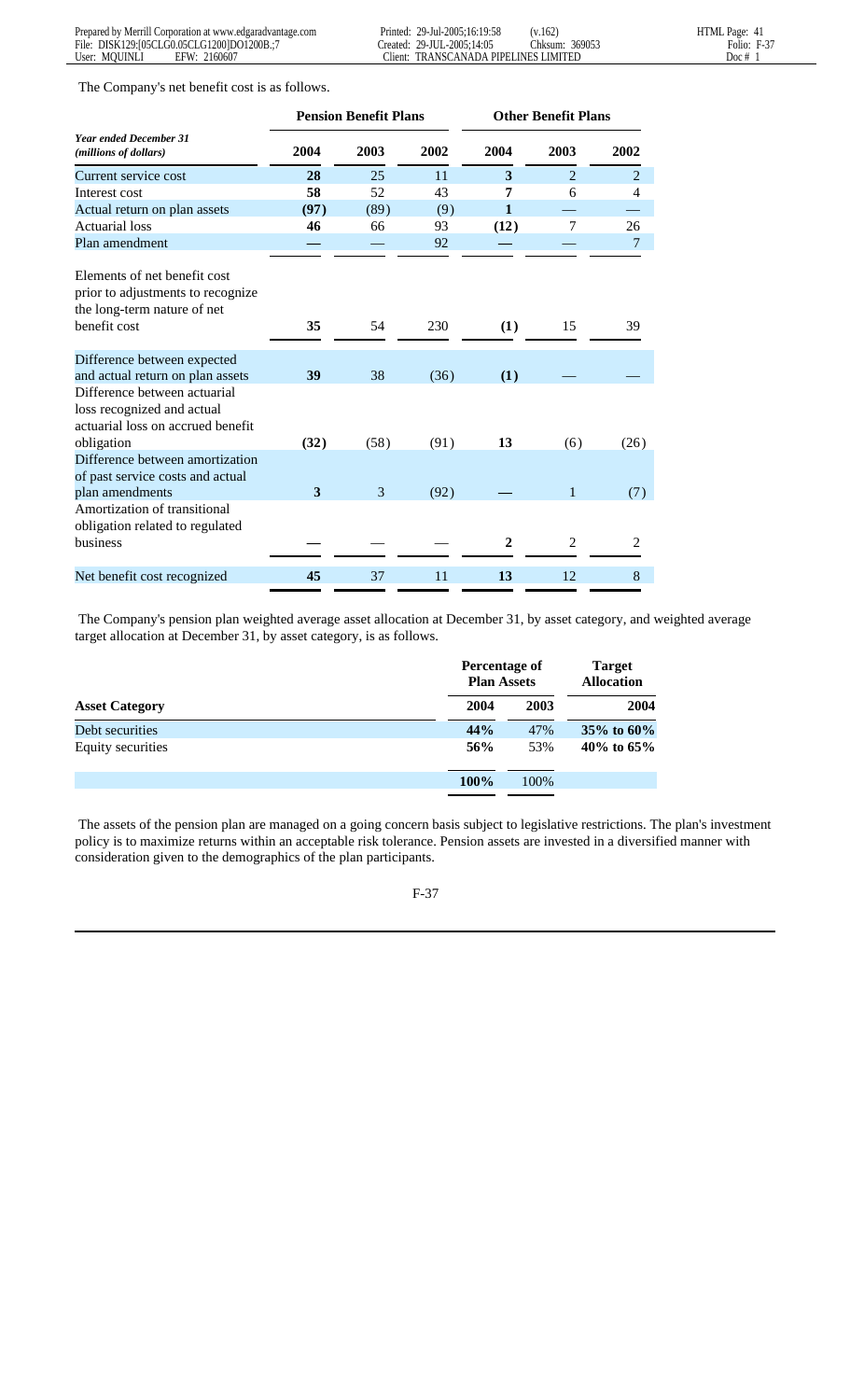#### **NOTE 20 CHANGES IN OPERATING WORKING CAPITAL**

| Year ended December 31 (millions of dollars) | 2004 | 2003 | 2002 |
|----------------------------------------------|------|------|------|
| Decrease/(increase) in accounts receivable   |      | 26   | (45) |
| Decrease/(increase) in inventories           |      | 15   | (3)  |
| Decrease/(increase) in other current assets  | 33   | 21   | (53) |
| (Decrease)/increase in accounts payable      |      | 52   | 120  |
| (Decrease)/increase in accrued interest      | (7)  | (2)  | 14   |
|                                              |      |      |      |
|                                              | 33   | 112  | 33   |

# **NOTE 21 COMMITMENTS, CONTINGENCIES AND GUARANTEES**

#### **Commitments**

 Future annual payments, net of sub-lease receipts, under the Company's operating leases for various premises and a natural gas storage facility are approximately as follows.

| Year ended December 31 (millions of dollars) | <b>Minimum</b><br><b>Lease</b><br><b>Payments</b> | <b>Amounts</b><br>Recoverable<br>under<br><b>Sub-Leases</b> | <b>Net</b><br><b>Payments</b> |
|----------------------------------------------|---------------------------------------------------|-------------------------------------------------------------|-------------------------------|
| 2005                                         | 37                                                | (9)                                                         | 28                            |
| 2006                                         | 45                                                | (10)                                                        | 35                            |
| 2007                                         | 51                                                | (9)                                                         | 42                            |
| 2008                                         | 53                                                | (9)                                                         | 44                            |
| 2009                                         | 53                                                | (9)                                                         | 44                            |

 The operating lease agreements for premises expire at various dates through 2011, with an option to renew certain lease agreements for five years. The operating lease agreement for the natural gas storage facility expires in 2030 with lessee termination rights every fifth anniversary commencing in 2010 and with the lessor having the right to terminate the agreement every five years commencing in 2015. Net rental expense on operating leases for the year ended December 31, 2004 was  $$7$  million (2003 — \$2 million; 2002 — \$7 million).

 On June 18, 2003, the Mackenzie Delta gas producers, the Aboriginal Pipeline Group (APG) and TCPL reached an agreement which governs TCPL's role in the Mackenzie Gas Pipeline Project. The project would result in a natural gas pipeline being constructed from Inuvik, Northwest Territories, to the northern border of Alberta, where it would connect with the Alberta System. Under the agreement, TCPL agreed to finance the APG for its one-third share of project development costs. This share is currently estimated to be approximately \$90 million. As at December 31, 2004, TCPL had funded \$60 million of this loan (2003 — \$34 million) which is included in other assets. The ability to recover this investment is dependent upon the outcome of the project.

# **Contingencies**

 The Canadian Alliance of Pipeline Landowners' Associations and two individual landowners commenced an action in 2003 under Ontario's Class Proceedings Act, 1992, against TCPL and Enbridge Inc. for damages of \$500 million alleged to arise from the creation of a control zone within 30 metres of the pipeline pursuant to Section 112 of the NEB Act. The Company believes the claim is without merit and will vigorously defend the action. The Company has made no provision for any potential liability. A liability, if any, would be dealt with through the regulatory process.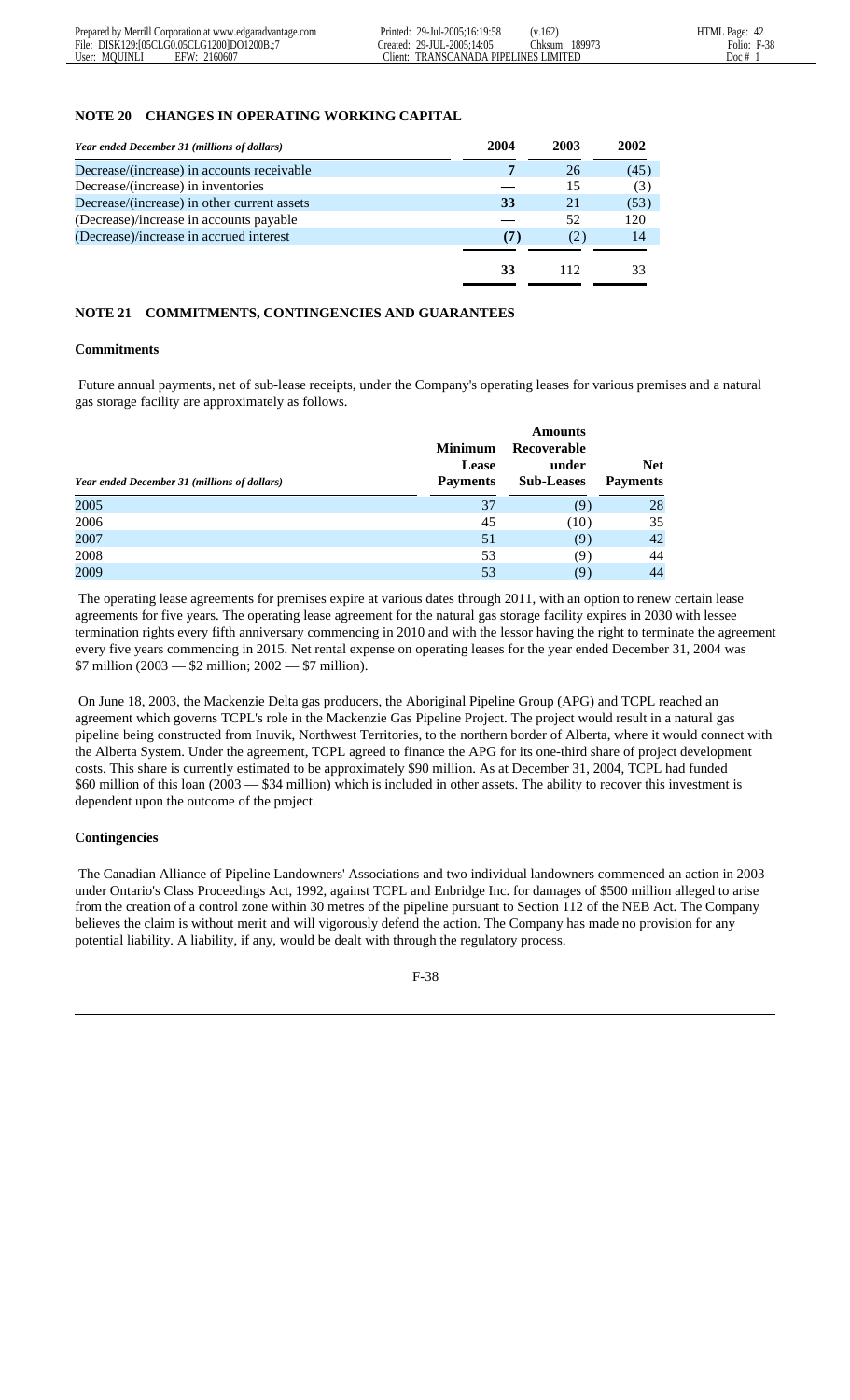The Company and its subsidiaries are subject to various other legal proceedings and actions arising in the normal course of business. While the final outcome of such legal proceedings and actions cannot be predicted with certainty, it is the opinion of Management that the resolution of such proceedings and actions will not have a material impact on the Company's consolidated financial position or results of operations.

# **Guarantees**

 Upon acquisition of Bruce Power, the Company, together with Cameco Corporation and BPC Generation Infrastructure Trust, guaranteed on a several pro-rata basis certain contingent financial obligations of Bruce Power related to operator licenses, the lease agreement, power sales agreements and contractor services. TCPL's share of the net exposure under these guarantees at December 31, 2004 was estimated to be approximately \$158 million of a maximum of \$293 million. The terms of the guarantees range from 2005 to 2018. The current carrying amount of the liability related to these guarantees is nil and the fair value is approximately \$9 million.

 TCPL has guaranteed the equity undertaking of a subsidiary which supports the payment, under certain conditions, of principal and interest on US\$161 million of public debt obligations of TransGas de Occidente, S.A. (TransGas). The Company has a 46.5 per cent interest in TransGas. Under the terms of the agreement, the Company severally with another major multinational company may be required to fund more than their proportionate share of debt obligations of TransGas in the event that the minority shareholders fail to contribute. Any payments made by TCPL under this agreement convert into share capital of TransGas. The potential exposure is contingent on the impact of any change of law on TransGas' ability to service the debt. From the issuance of the debt in 1995 to date, there has been no change in applicable law and thus no exposure to TCPL. The debt matures in 2010. The Company has made no provision related to this guarantee.

 In connection with the acquisition of GTN, US\$241 million of the purchase price was deposited into an escrow account. The escrowed funds represent the full face amount of the potential liability under certain GTN guarantees and are to be used to satisfy the liability under these designated guarantees.

# **NOTE 22 DISCONTINUED OPERATIONS**

 The Board of Directors approved plans in previous years to dispose of the Company's International, Canadian Midstream, Gas Marketing and certain other businesses. Revenues from discontinued operations for the year ended December 31, 2004 were nil (2003 — \$2 million; 2002 — \$36 million). Net income from discontinued operations for the year ended December 31, 2004 was \$52 million, net of \$27 million of income taxes (2003 — \$50 million, net of \$29 million of income taxes; 2002 — nil). The net income from discontinued operations recognized in 2003 and 2004 represents the original \$102 million after-tax deferred gain on the disposition of certain of the Gas Marketing operations. Included in accounts payable at December 31, 2004 was the remaining \$55 million provision for loss on discontinued operations.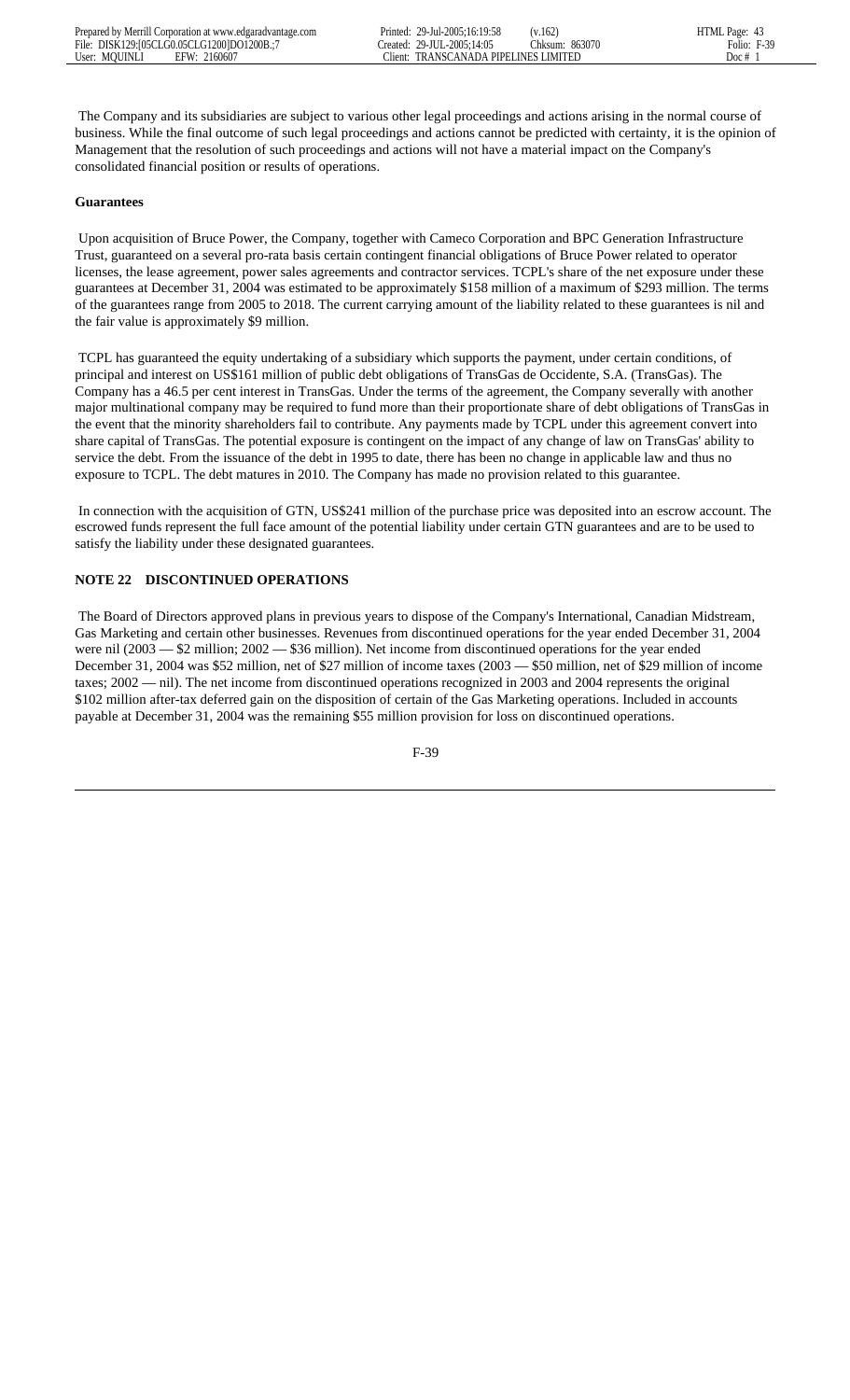# **NOTE 23 U.S. GAAP (Restated(13))**

The Company's consolidated financial statements have been prepared in accordance with Canadian GAAP, which, in some respects, differ from U.S. GAAP. The effects of these differences on the Company's financial statements are as follows.

| Year ended December 31 (millions of dollars)                                                             | <b>Restated</b><br>2004 | <b>Restated</b><br>2003 | <b>Restated</b><br>2002 |
|----------------------------------------------------------------------------------------------------------|-------------------------|-------------------------|-------------------------|
| Revenues                                                                                                 | 4,700                   | 4,919                   | 4,565                   |
| Cost of sales                                                                                            | 440                     | 592                     | 441                     |
| Other costs and expenses                                                                                 | 1,638                   | 1,663                   | 1,532                   |
| Depreciation                                                                                             | 857                     | 819                     | 729                     |
|                                                                                                          | 2,935                   | 3,074                   | 2,702                   |
| Operating income                                                                                         | 1,765                   | 1,845                   | 1,863                   |
| Other (income)/expenses                                                                                  |                         |                         |                         |
| Equity income <sup>(1)</sup>                                                                             | (353)                   | (334)                   | (260)                   |
| Other expenses <sup><math>(2)(12)(13)</math></sup>                                                       | 806                     | 851                     | 860                     |
| Dilution gain <sup>(12)</sup>                                                                            | (40)                    |                         |                         |
| Income taxes                                                                                             | 490                     | 515                     | 499                     |
|                                                                                                          | 903                     | 1,032                   | 1,099                   |
| Income from continuing operations — U.S. GAAP                                                            | 862                     | 813                     | 764                     |
| Net income from discontinued operations — U.S. GAAP                                                      | 52                      | 50                      |                         |
| Income before cumulative effect of the application of accounting<br>changes in accordance with U.S. GAAP | 914                     | 863                     | 764                     |
| Cumulative effect of the application of accounting changes, net of<br>$\text{tax}^{(3)}$                 |                         | (13)                    |                         |
| <b>Net Income in Accordance with U.S. GAAP</b>                                                           | 914                     | 850                     | 764                     |
| Adjustments affecting comprehensive income under U.S. GAAP                                               |                         |                         |                         |
| Foreign currency translation adjustment, net of tax                                                      | (31)                    | (54)                    | $\mathbf{1}$            |
| Changes in minimum pension liability, net of $\text{tax}^{(4)}$                                          | 72                      | (2)                     | (40)                    |
| Unrealized gain/(loss) on derivatives, net of $\text{tax}^{(5)}$                                         | 1                       | 8                       | (4)                     |
| <b>Comprehensive Income in Accordance with U.S. GAAP</b>                                                 | 956                     | 802                     | 721                     |

# **Condensed Statement of Consolidated Income and Comprehensive Income in Accordance with U.S. GAAP**(1)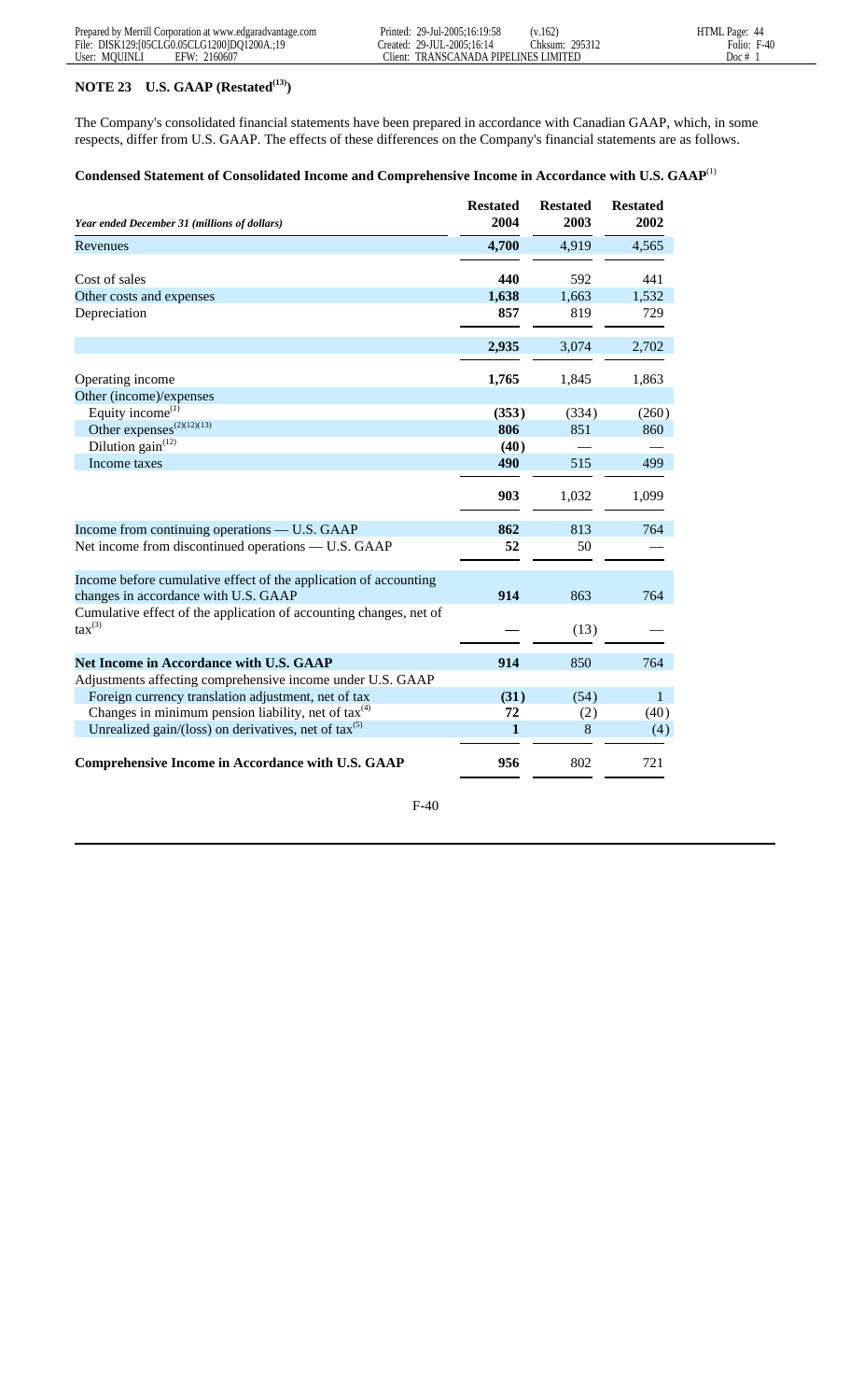# **Reconciliation of Income from Continuing Operations**

| Year ended December 31 (millions of dollars)                                            | <b>Restated</b><br>2004 | <b>Restated</b><br>2003 | <b>Restated</b><br>2002 |
|-----------------------------------------------------------------------------------------|-------------------------|-------------------------|-------------------------|
| <b>Net Income from Continuing Operations in Accordance with Canadian</b>                |                         |                         |                         |
| <b>GAAP</b>                                                                             | 1,031                   | 859                     | 805                     |
| U.S. GAAP adjustments                                                                   |                         |                         |                         |
| Preferred securities charges <sup>(6)</sup>                                             | (48)                    | (57)                    | (58)                    |
| Tax impact of preferred securities charges                                              | 17                      | 21                      | 22                      |
| Unrealized (loss)/gain on foreign exchange and interest rate derivatives <sup>(5)</sup> | (12)                    | (9)                     | 30                      |
| Tax impact of (loss)/gain on foreign exchange and interest rate derivatives             | 4                       | 3                       | (12)                    |
| Unrealized gain/(loss) on energy marketing contracts <sup>(3)</sup>                     | 10                      | 28                      | (21)                    |
| Tax impact of unrealized gain/(loss) on energy marketing contracts                      | (3)                     | (10)                    | 8                       |
| Equity $loss^{(7)}$                                                                     | (2)                     | (18)                    |                         |
| Tax impact of equity loss                                                               |                         | 6                       |                         |
| Amortization of deferred gains related to Power $LP^{(12)(13)}$                         | (3)                     | (10)                    | (10)                    |
| Deferred gains related to Power $LP^{(12)(13)}$                                         | (132)                   |                         |                         |
| Income from Continuing Operations in Accordance with U.S. GAAP                          | 862                     | 813                     | 764                     |

# **Condensed Statement of Consolidated Cash Flows in Accordance with U.S. GAAP**

| Year ended December 31 (millions of dollars)                          | 2004    | 2003  | 2002  |
|-----------------------------------------------------------------------|---------|-------|-------|
| <b>Cash Generated from Operations</b>                                 |         |       |       |
| Funds generated from continuing operations                            | 1,527   | 1,619 | 1,610 |
| Decrease in operating working capital                                 | 44      | 108   | 40    |
| Net cash provided by continuing operations                            | 1,571   | 1,727 | 1,650 |
| Net cash (used in)/provided by discontinued operations                | (6)     | (17)  | 59    |
|                                                                       | 1,565   | 1,710 | 1,709 |
| <b>Investing Activities</b>                                           |         |       |       |
| Net cash used in investing activities                                 | (1,304) | (943) | (796) |
| <b>Financing Activities</b>                                           |         |       |       |
| Net cash used in financing activities                                 | (333)   | (582) | (990) |
| <b>Effect of Foreign Exchange Rate Changes on Cash and Short-Term</b> |         |       |       |
| <b>Investments</b>                                                    | (87)    | (52)  | (3)   |
| (Decrease)/Increase in Cash and Short-Term Investments                | (159)   | 133   | (80)  |
| <b>Cash and Short-Term Investments</b>                                |         |       |       |
| Beginning of year                                                     | 282     | 149   | 229   |
|                                                                       |         |       |       |
| <b>Cash and Short-Term Investments</b>                                |         |       |       |
| End of year                                                           | 123     | 282   | 149   |
|                                                                       |         |       |       |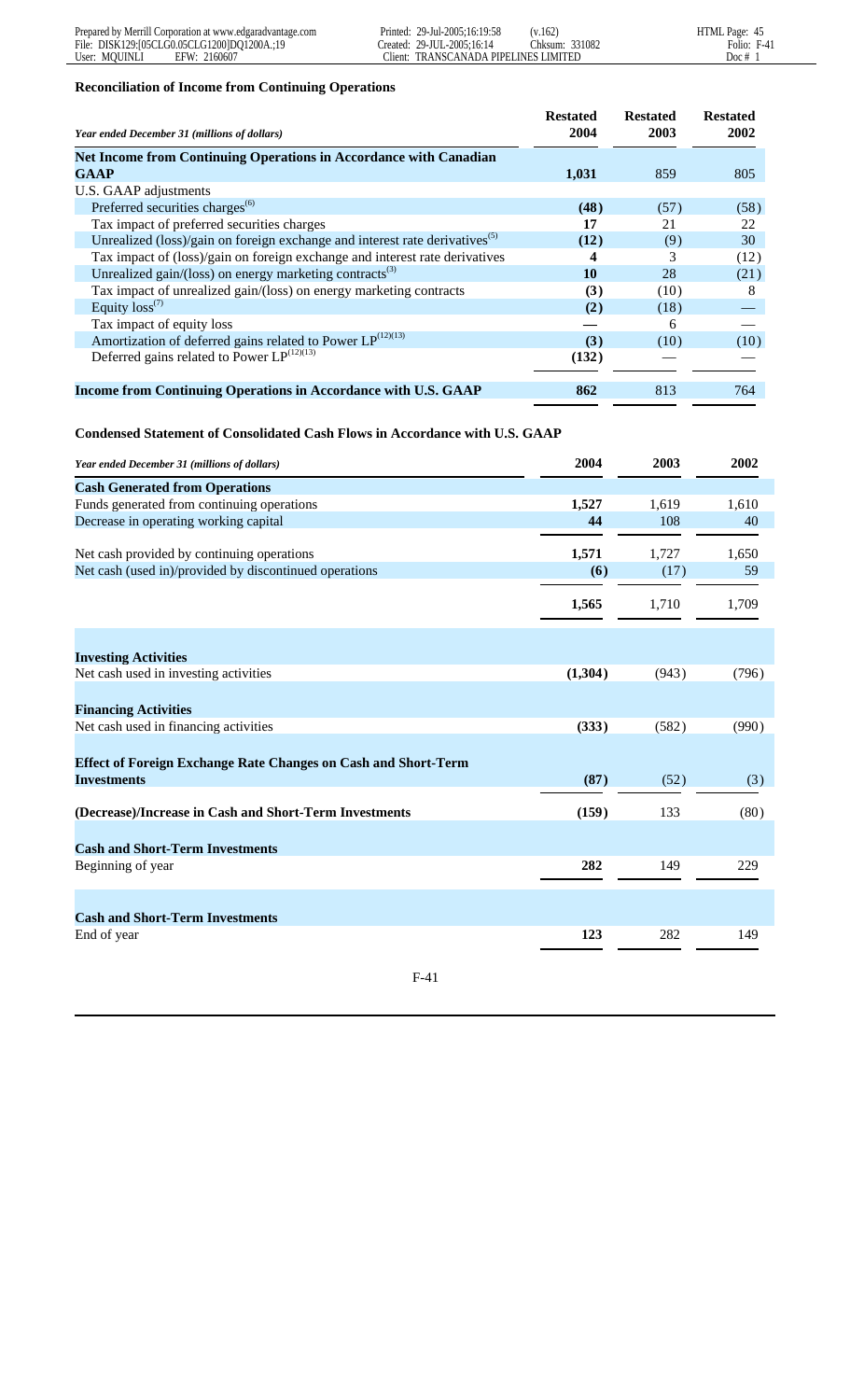# **Condensed Balance Sheet in Accordance with U.S. GAAP(1)**

|                                                       |        | <b>Restated</b> |
|-------------------------------------------------------|--------|-----------------|
| December 31 (millions of dollars)                     | 2004   | 2003            |
| <b>Current assets</b>                                 | 907    | 1,017           |
| Long-term investments <sup><math>(7)(8)</math></sup>  | 1,887  | 1,760           |
| Plant, property and equipment                         | 17,083 | 15,753          |
| Regulatory asset <sup>(9)</sup>                       | 2,606  | 2,721           |
| Other assets                                          | 1,235  | 1,385           |
|                                                       |        |                 |
|                                                       | 23,718 | 22,636          |
|                                                       |        |                 |
|                                                       |        |                 |
| Current liabilities <sup>(10)</sup>                   | 2,653  | 2,179           |
| Deferred amounts <sup>(3)(5)(8)(12)(13)</sup>         | 803    | 692             |
| Long-term debt $(5)$                                  | 9,753  | 9,494           |
| Deferred income taxes <sup>(9)</sup>                  | 3,048  | 3,039           |
| Preferred securities <sup>(11)</sup>                  | 554    | 694             |
| Non-controlling interests                             | 76     | 82              |
| Shareholders' equity <sup><math>(12)(13)</math></sup> | 6,831  | 6,456           |
|                                                       |        |                 |
|                                                       | 23,718 | 22,636          |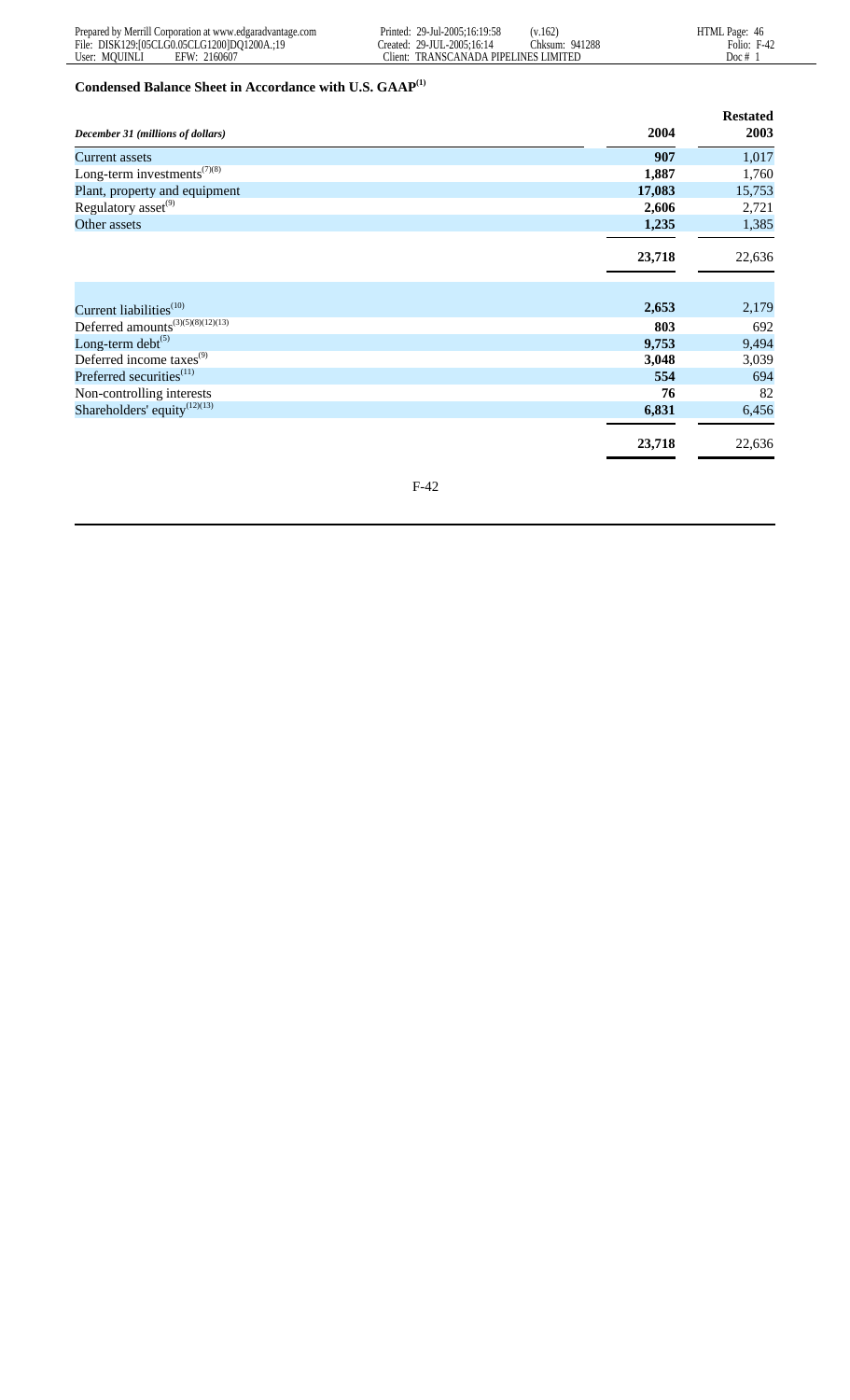#### **Statement of Other Comprehensive Income in Accordance with U.S. GAAP**

| (millions of dollars)                                                                                                                                                                                     | <b>Cumulative</b><br><b>Translation</b><br><b>Account</b> | <b>Minimum</b><br><b>Pension</b><br><b>Liability</b><br>(SFAS No. 87) | <b>Cash Flow</b><br><b>Hedges</b><br>(SFAS No. 133) | <b>Total</b>               |
|-----------------------------------------------------------------------------------------------------------------------------------------------------------------------------------------------------------|-----------------------------------------------------------|-----------------------------------------------------------------------|-----------------------------------------------------|----------------------------|
| Balance at January 1, 2002                                                                                                                                                                                | 13                                                        | (56)                                                                  | (9)                                                 | (52)                       |
| Changes in minimum pension liability, net of tax of<br>$$22^{(4)}$                                                                                                                                        |                                                           | (40)                                                                  |                                                     | (40)                       |
| Unrealized loss on derivatives, net of tax of $$(1)^{(5)}$                                                                                                                                                |                                                           |                                                                       | (4)                                                 | (4)                        |
| Foreign currency translation adjustment, net of tax of<br>nil                                                                                                                                             | $\mathbf{1}$                                              |                                                                       |                                                     | 1                          |
| Balance at December 31, 2002                                                                                                                                                                              | 14                                                        | (96)                                                                  | (13)                                                | (95)                       |
| Changes in minimum pension liability, net of tax of<br>$$1^{(4)}$<br>Unrealized gain on derivatives, net of tax of nil <sup>(5)</sup><br>Foreign currency translation adjustment, net of tax of<br>\$(64) | (54)                                                      | (2)                                                                   | 8                                                   | (2)<br>8<br>(54)           |
| Balance at December 31, 2003                                                                                                                                                                              | (40)                                                      | (98)                                                                  | (5)                                                 | (143)                      |
| Changes in minimum pension liability, net of tax of<br>$$(39)^{(4)}$<br>Unrealized gain on derivatives, net of tax of $$(3)^{(5)}$<br>Foreign currency translation adjustment, net of tax of<br>\$(44)    | (31)                                                      | 72                                                                    |                                                     | 72<br>$\mathbf{1}$<br>(31) |
| <b>Balance at December 31, 2004</b>                                                                                                                                                                       | (71)                                                      | (26)                                                                  | (4)                                                 | (101)                      |

(1) In accordance with U.S. GAAP, the Condensed Statement of Consolidated Income and Balance Sheet are prepared using the equity method of accounting for joint ventures. Excluding the impact of other U.S. GAAP adjustments, the use of the proportionate consolidation method of accounting for joint ventures, as required under Canadian GAAP, results in the same net income and shareholders' equity.

(2) Other expenses included an allowance for funds used during construction of \$3 million for the year ended December 31, 2004 (2003 — \$2 million; 2002 — \$4 million).

- (3) Subsequent to October 1, 2003, the energy contracts that were accounted for as hedges under the provisions of Statement of Financial Accounting Standards (SFAS) No. 133 qualified as hedges. Substantially all derivative energy contracts are now accounted for as hedges under both U.S. and Canadian GAAP. All gains or losses on the contracts that did not qualify as hedges under SFAS No. 133, and the amounts of any ineffectiveness on the hedging contracts, are included in income each period. Substantially all of the amounts recorded in 2004 and 2003 as differences between U.S. and Canadian GAAP relate to gains and losses on contracts for periods before they were documented as hedges for purposes of U.S. GAAP and to differences in accounting with respect to physical energy trading contracts in the U.S. and Canada.
- (4) Under U.S. GAAP, a net loss recognized pursuant to SFAS No. 87 "Employers' Accounting for Pensions" as an additional pension liability not yet recognized as net period pension cost, must be recorded as a component of comprehensive income. The net amount recognized at December 31 is as follows.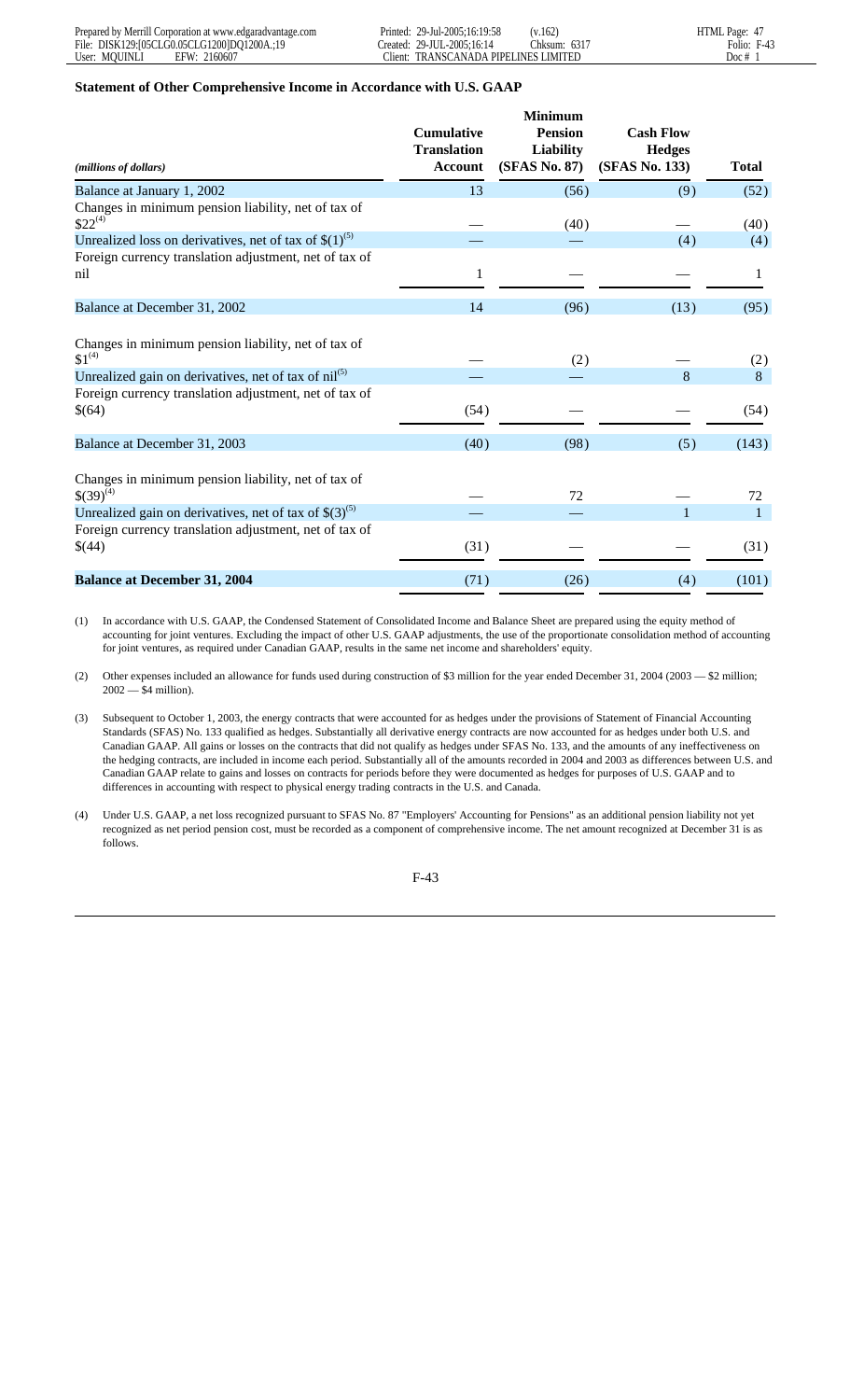| December 31 (millions of dollars)      | 2004 | 2003  |
|----------------------------------------|------|-------|
| Prepaid benefit cost                   | 206  | 201   |
| Accounts payable                       | (42) | (58)  |
| Intangible assets                      | (1)  | (41)  |
| Accumulated other comprehensive income | (40) | (151) |
| Net amount recognized                  | 123  | (49)  |
|                                        |      |       |

The accumulated benefit obligation for the Company's DB Plans was \$943 million at December 31, 2004 (2003 — \$819 million).

(5) Effective January 1, 2004, all foreign exchange and interest rate derivatives are recorded in the Company's consolidated financial statements at fair value under Canadian GAAP. Under the provisions of SFAS No. 133 "Accounting for Derivatives and Hedging Activities", all derivatives are recognized as assets and liabilities on the balance sheet and measured at fair value. For derivatives designated as fair value hedges, changes in the fair value are recognized in earnings together with an equal or lesser amount of changes in the fair value of the hedged item attributable to the hedged risk. For derivatives designated as cash flow hedges, changes in the fair value of the derivative that are effective in offsetting the hedged risk are recognized in other comprehensive income until the hedged item is recognized in earnings. Any ineffective portion of the change in fair value is recognized in earnings each period. Substantially all of the amounts recorded in 2004 as differences between U.S. and Canadian GAAP, for income from continuing operations, relate to the differences in accounting treatment with respect to the hedged item and, for comprehensive income, relate to cash flow hedges.

During 2004, under the provisions of SFAS 133, net gains of \$10 million (2003 — \$47 million; 2002 — \$38 million) from the hedges of changes in the fair value of long-term debt, and net losses of \$18 million  $(2003 - 553$  million;  $2002 - 820$  million) in the fair value of the hedged item were included in earnings for U.S. GAAP purposes as an adjustment to interest expense and foreign exchange losses. No amounts of the derivatives' gains or losses were excluded from the assessment of hedge effectiveness in fair value hedging relationships.

No amounts were included in income in 2004, 2003 and 2002 with respect to ineffectiveness of cash flow hedges. For amounts included in other comprehensive income at December 31, 2004, \$2 million (2003 — \$9 million; 2002 — \$(5) million) relates to the hedging of interest rate risk,  $$(3)$  million  $(2003 - $5)$  million;  $2002 - $1$  million) relates to the hedging of foreign exchange rate risk, and \$2 million  $(2003 - $6)$  million; 2002 — nil) relates to the hedging of energy price risk. Of these amounts, \$2 million is expected to be recorded in earnings during 2005.

At December 31, 2004, assets of \$(29) million (2003 — \$91 million) and liabilities of \$(27) million (2003 — \$93 million) were (reduced)/added for U.S. GAAP purposes to reflect the fair value of derivatives and the corresponding change in the fair value of hedged items.

- (6) Under U.S. GAAP, the financial charges related to preferred securities are recognized as an expense, rather than dividends.
- (7) Under Canadian GAAP, pre-operating costs incurred during the commissioning phase of a new project are deferred until commercial production levels are achieved. After such time, those costs are amortized over the estimated life of the project. Under U.S. GAAP, such costs are expensed as incurred. Certain start-up costs incurred by Bruce Power, L.P. (an equity investment) are required to be expensed under U.S. GAAP.

Under both Canadian GAAP and U.S. GAAP, interest is capitalized on expenditures relating to construction of development projects actively being prepared for their intended use. In Bruce Power, L.P. under U.S. GAAP, the carrying value of development projects against which interest is capitalized is lower due to the expensing of pre-operating costs.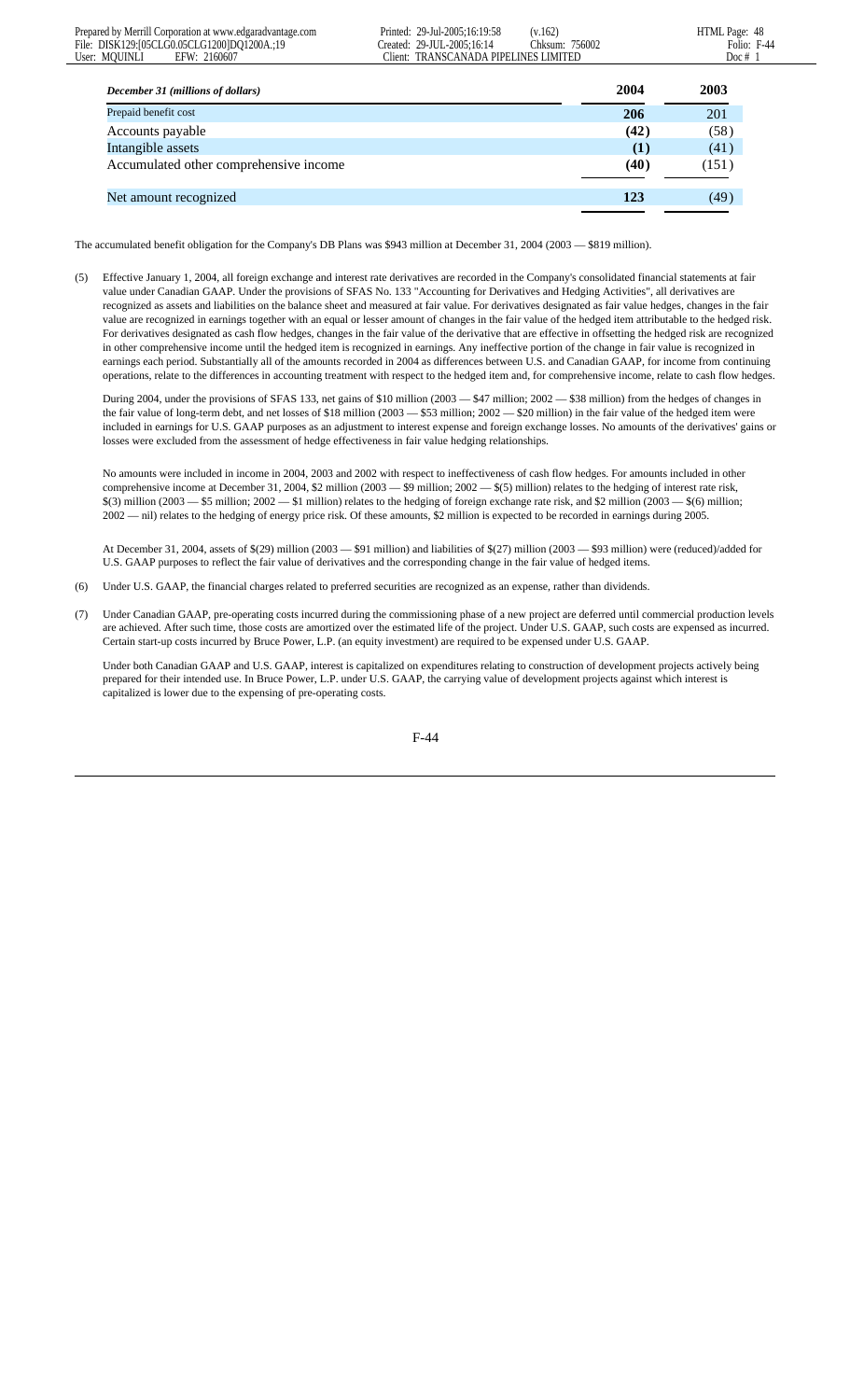- (8) Effective January 1, 2003, the Company adopted the provisions of Financial Interpretation (FIN) 45 that require the recognition of a liability for the fair value of certain guarantees that require payments contingent on specified types of future events. The measurement standards of FIN 45 are applicable to guarantees entered into after January 1, 2003. For U.S. GAAP purposes, the fair value of guarantees recorded as a liability at December 31, 2004 was \$9 million (2003 — \$4 million) and relates to the Company's equity interest in Bruce Power.
- (9) Under U.S. GAAP, the Company is required to record a deferred income tax liability for its cost-of-service regulated businesses. As these deferred income taxes are recoverable through future revenues, a corresponding regulatory asset is recorded for U.S. GAAP purposes.
- (10) Current liabilities at December 31, 2004 include dividends payable of \$146 million (2003 \$136 million) and current taxes payable of \$260 million (2003 — \$271 million).
- (11) The fair value of the preferred securities at December 31, 2004 was \$572 million (2003 \$612 million). The Company made preferred securities charges payments of \$48 million for the year ended December 31, 2004 (2003 — \$57 million; 2002 — \$58 million).
- (12) The Company records its investment in Power LP using the proportionate consolidation method for Canadian GAAP purposes and as an equity investment for U.S. GAAP purposes. During the period from 1997 to April 2004, the Company was obligated to fund the redemption of Power LP units in 2017. As a result, under Canadian GAAP, TCPL accounted for the issuance of units by Power LP to third parties as a sale of a future net revenue stream and the resulting gains were deferred and amortized to income over the period to 2017. The redemption obligation was removed in April 2004 and the unamortized gains were recognized as income. Under U.S. GAAP, any such gains in the period from 1997 to April 2004 are characterized as dilution gains and, because the Company was committed to fund the redemption of the units, the gains are recorded, on an after-tax basis, as equity transactions in shareholders' equity.

The Company's accounting policy for dilution gains is to record them as income for both Canadian and U.S. GAAP purposes, however, U.S. GAAP requires such gains to be recorded directly in equity if there is a contemplation of reacquisition of units. With the removal of the redemption obligation in April 2004, subsequent issuances of units by Power LP are accounted for as dilution gains in income for both Canadian and U.S. GAAP purposes (see Note 8).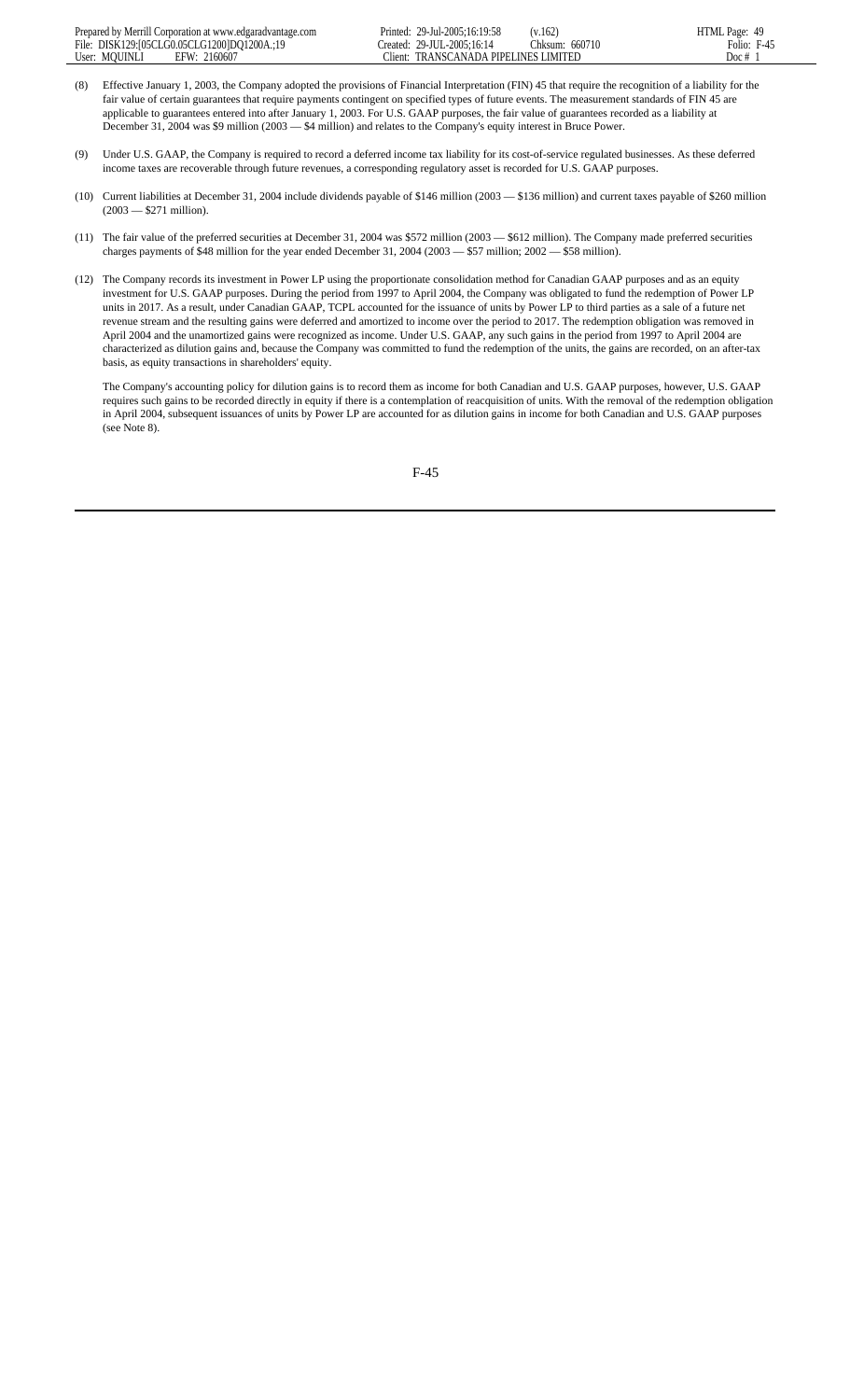#### (13) Correction of Error:

In the period 1997 to 2001, the Company recorded certain transactions involving Power LP as sales of a revenue stream for both Canadian and U.S. GAAP purposes. For U.S. GAAP purposes, these transactions should have been accounted for as dilution gains (see footnote 12 above). This has been corrected on a retroactive basis. The impact on previously reported amounts for U.S. GAAP purposes is as follows:

| December 31 (millions of dollars) | 2004 | 2003 | 2002 |
|-----------------------------------|------|------|------|
| <b>Decrease in:</b>               |      |      |      |
| Income from continuing operations | 135  |      | 10   |
| Net income                        | 135  |      | 10   |

For U.S. GAAP purposes, the correction had no impact on the accumulated shareholders' equity at December 31, 2004 and the impact at December 31, 2003 was an increase of \$135 million.

#### **Income Taxes**

The tax effects of differences between the accounting value and the tax value of assets and liabilities are as follows.

| December 31 (millions of dollars)                                   | 2004       | 2003       |
|---------------------------------------------------------------------|------------|------------|
| <b>Deferred Tax Liabilities</b>                                     |            |            |
| Difference in accounting and tax bases of plant, equipment and PPAs | 1,741      | 1,813      |
| Taxes on future revenue requirement                                 | 914        | 962        |
| Investments in subsidiaries and partnerships                        | 438        | 373        |
| Other                                                               | <b>140</b> | 87         |
|                                                                     | 3,233      | 3,235      |
| <b>Deferred Tax Assets</b>                                          |            |            |
| Net operating and capital loss carryforwards                        | 7          | 28         |
| Deferred amounts                                                    | 89         | 79         |
| Other                                                               | 106        | 113        |
|                                                                     | 202        | <b>220</b> |
| Less: Valuation allowance                                           | 17         | 24         |
|                                                                     | 185        | 196        |
| Net deferred tax liabilities                                        | 3,048      | 3,039      |

#### **Other**

Effective December 31, 2003, the Company adopted the provisions of FIN 46 (Revised) "Consolidation of Variable Interest Entities" that requires the consolidation of certain entities that are controlled through financial interests that indicate control (referred to as 'variable interests'). Adopting these provisions has had no impact on the U.S. GAAP financial statements of the Company.

In May 2003, the FASB issued SFAS No. 150 "Accounting for Certain Financial Instruments with Characteristics of both Liabilities and Equity". This statement establishes standards for how an issuer classifies and measures in its statement of financial position certain financial instruments with characteristics of both liabilities and equity. It requires that an issuer classify a financial instrument that is within its scope as a liability (or an asset in some circumstances) because that financial instrument embodies an obligation of the issuer. Many of those instruments were previously classified as equity. Adopting the provisions of SFAS No. 150 has had no impact on the U.S. GAAP financial statements of the Company.